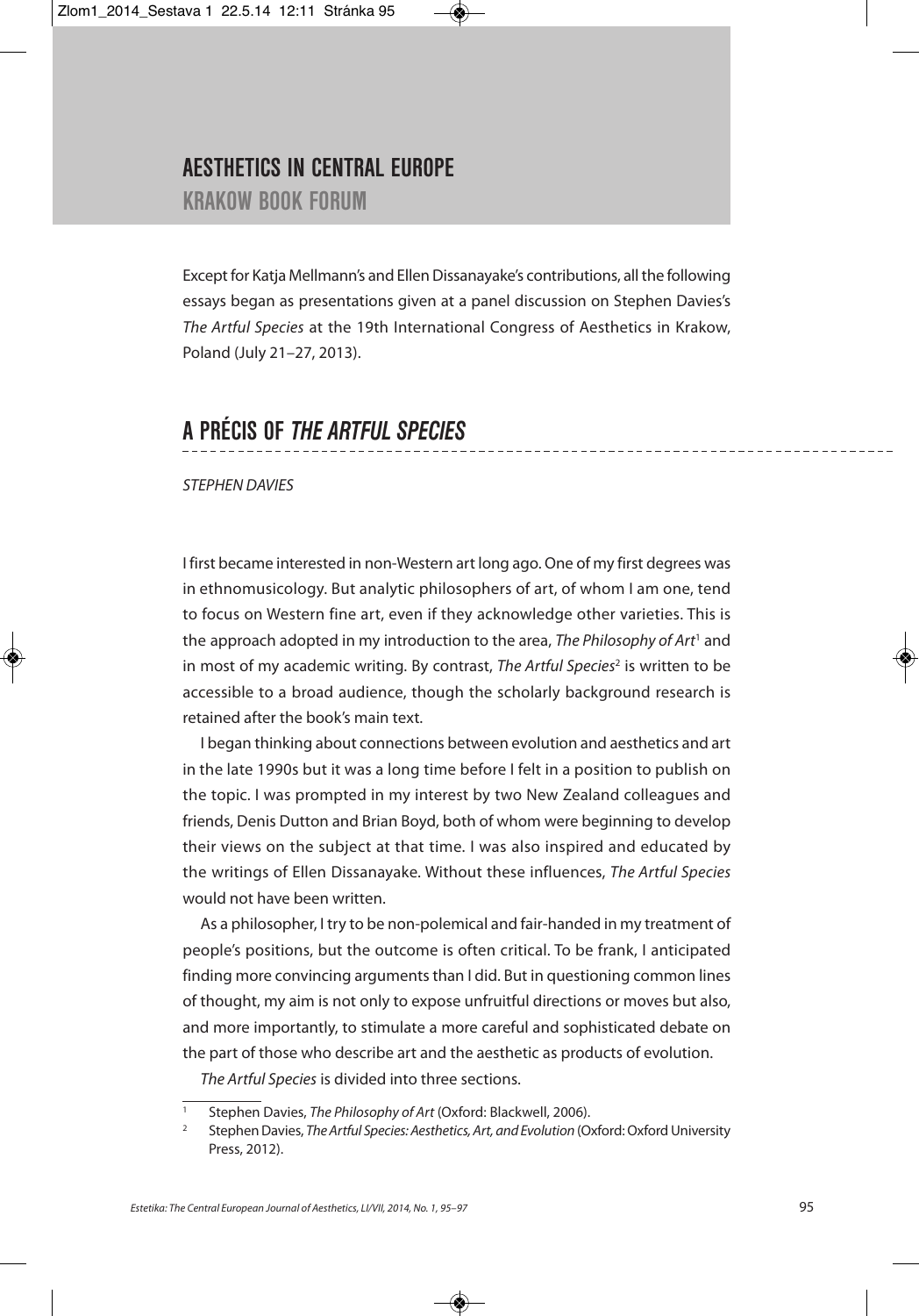The first introduces the key notions. I characterize our aesthetic sense as seeking the beautiful or awesome. I consider evidence for the origin of this sense in the axe-making of our hominin predecessors 400,000 years ago, indicate why it is unlikely that most other animals share this sense with us, and distinguish my account from one that is too broad in equating the aesthetic with all forms of perceptual pleasure and from one that is too narrow in equating the aesthetic with the cognitively informed but disinterested perception of form. In Chapter Two, I adopt a broad view of art and argue for its ancient origins and universality, as against a theory that sees it as an invention of the European Enlightenment and confines the notion to that of Western fine art. I review animal behaviours that have been described sometimes as artistic, but I conclude that these typically lack the generativity and flexibility that are characteristic of artistic creation. In Chapter Three, I outline the theory of evolution, consider the relation between natural and sexual selection, discuss some non-Darwinian models of evolution, such as multilevel selection, and describe the assumptions and methods of evolutionary psychology. Finally, I explain how the aesthetic, art, and evolution might be connected. I point to various aesthetic preferences and art behaviours that appear to be universal. And I identify pitfalls to be avoided in pursuing the question of whether aesthetic and art behaviours are products of human evolution.

Part Two is about the aesthetic. I first consider humans' aesthetic interest in non-human animals. Despite its intrinsic appeal, this is a subject that has been only rarely discussed before. I identify a range of possible aesthetic responses. These include ones that might be evolutionarily useful, such as when we take pleasure in the beauty with which animals are adapted to their lifeways. But they might also be maladaptive, for instance, where we overly anthropomorphize animals. And they can be entirely distanced from evolution, as when we regard ornately plumaged birds as kinetic arrays of colour and form. In Chapter Six, I criticize the idea propounded by evolutionary psychologists that many of our current landscape preferences were shaped in the Environment of Evolutionary Adaptedness, the African savannah, in which our ancient forerunners lived. Against this, I object both that our predecessors were subject to considerable environmental and climatic instability and that our knowledge of their social practices and of how these buffered them from their physical environs is too incomplete to yield a positive account. I suggest that we are generalists, able to live in most environments. Nevertheless, I acknowledge a 'low level' landscape aesthetic preference for easily negotiated, temperate, fertile, water-rich lands. The vexed subject of human beauty isthe topic of Chapter Seven.There I challenge the approach in evolutionary psychology that reduces human beauty to the topic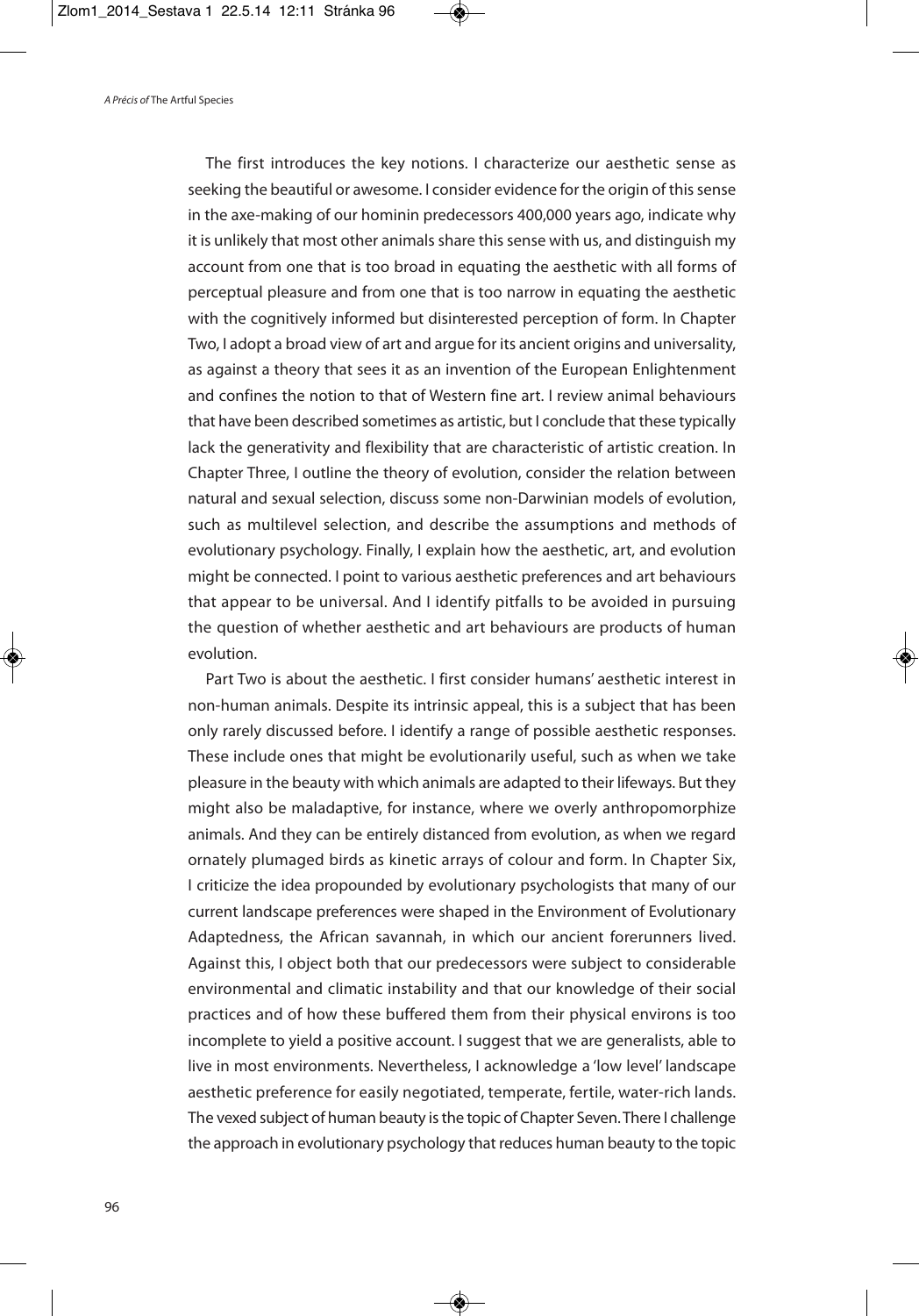of youthful female sexual attractivenessin the context of mate selection. I argue, instead, that beauty is more about presentation and performance in many social contexts and over long periods. It is only when seen in such terms that we can find human beauty in childhood and old age, as we do, and connect this more broadly to judgements of beauty with respect to nature, art, and abstract qualities of character and thought.

Part Three focuses on art and it reviews adaptationist theses, for the arts both collectively and individually. An alternative suggestion, that art is not directly adaptive but is instead an adventitious by-product or spandrel of other behaviours that are adaptive, is considered. The view that art is so distanced from evolution that it should be thought of as a cultural technology is also examined. Though there is much to value in the theories promulgated in advancing these various positions, ultimately I criticize most of them. In part, this is because many competing theories have been proposed as explaining the same thing, with none better established than the next. Though I think it is plausible to see art behaviours as intimately connected to evolution – and for this reason reject the cultural technology approach – it is not clear how to judge whether they are an adaptation or a by-product. Either way, they can qualify as distinctive aspects of our human nature.

In her commentary later in this issue of *Estetika*, Katja Mellmann nicely captures where I end up; that is, as subscribing to 'the eminent proximity of art behaviours with human nature'. These behaviours'directly exploit existent adaptationsrather than merely building upon them for superstrate cultural reasons<sup>'3</sup> I regard art behaviours as unusual in being costly yet universal. They are able to signal their costliness as a result of the fact that their expressions from person to person vary significantly, even if many people attain high levels of expertise in one or another art. This means that they are complex and subtle markers of biological fitness and, hence, are evolutionarily significant, as well as securing them a central place in human nature.

> Stephen Davies Department of Philosophy, University of Auckland, Private Bag 92019, Auckland Mail Centre, Auckland 1142, New Zealand sj.davies@auckland.ac.nz

<sup>3</sup> Katja Mellmann,'The Question of Adaptation and the Question of Structure: A Reading of Stephen Davies's The Artful Species from the Viewpoint of Literary Theory', this issue of Estetika, 117.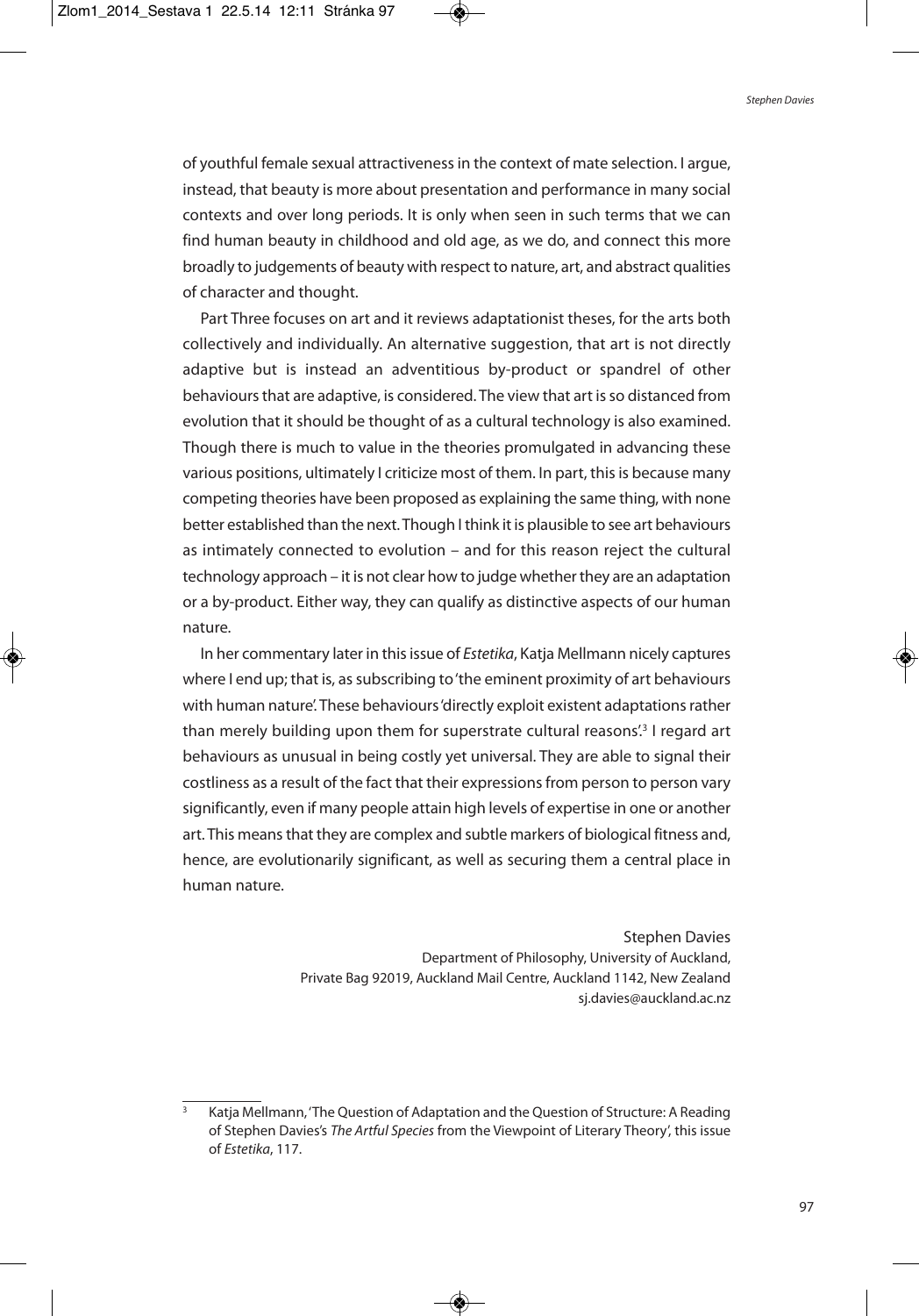# **AESTHETIC PROPERTY REALISM, PROJECTIVISM, AND EVOLUTIONARY AESTHETICS: A COMMENT ON STEPHEN DAVIES'S** *THE ARTFUL SPECIES*

### WILFRIED VAN DAMME

Beginning with its title, many positive things can be said of Stephen Davies's new book, The Artful Species: Aesthetics, Art, and Evolution. <sup>1</sup> One may applaud, first, the conceptual distinction this work makes between art and the aesthetic – I would in this context indeed prefer using 'the aesthetic' to 'aesthetics', as occurring in the subtitle of the book, since it allows one to employ'the aesthetic' to designate a particular subject matter and reserve 'aesthetics' as a label for its study; this proposed usage is fully in line with the text of The Artful Species itself, although 'aesthetics' is sometimes used there to refer to subject matter as well. Be this as it may, what is important is that Davies explicitly discerns two overlapping yet distinct domains of investigation that are all too often conflated in theoretical studies. One negative consequence of such a conflation, avoided in this study, is that it discourages the exploration of differing explanatory approaches to phenomena distinctive of these domains – human preferences for particular bodily characteristics or landscape features, say, require accounts that may overlap with, yet are different from, those explaining the human tendency, for example, to create and use images.

One should also praise the panhuman perspective in time and space that Davies's work elaborates. Such a perspective may seem an obvious prerequisite for any examination that sets out to deal with the arts and the aesthetic in general, supra-individual, and supra-cultural terms, yet among the many studies that pretend to do so only very few do indeed take an intercultural and ultimately a universal approach. Adopting a panhuman perspective in the examination of art and the aesthetic also invites an interdisciplinary approach, a much-promoted scholarly strategy that, again, few scholars dare to put into actual practice. As its title makes clear, this book specifically highlights the efforts of scholars adopting a bio-evolutionary viewpoint in the study of Homo artisticus and Homo aestheticus. Having been neglected by humanistic scholars for most of the twentieth century, this Darwinian perspective seems indeed a fruitful one both to explore and to scrutinize in relation to the topics at hand.

Stephen Davies, The Artful Species: Aesthetics, Art, and Evolution (Oxford: Oxford University Press, 2012). The page numbers in the article refer to this book.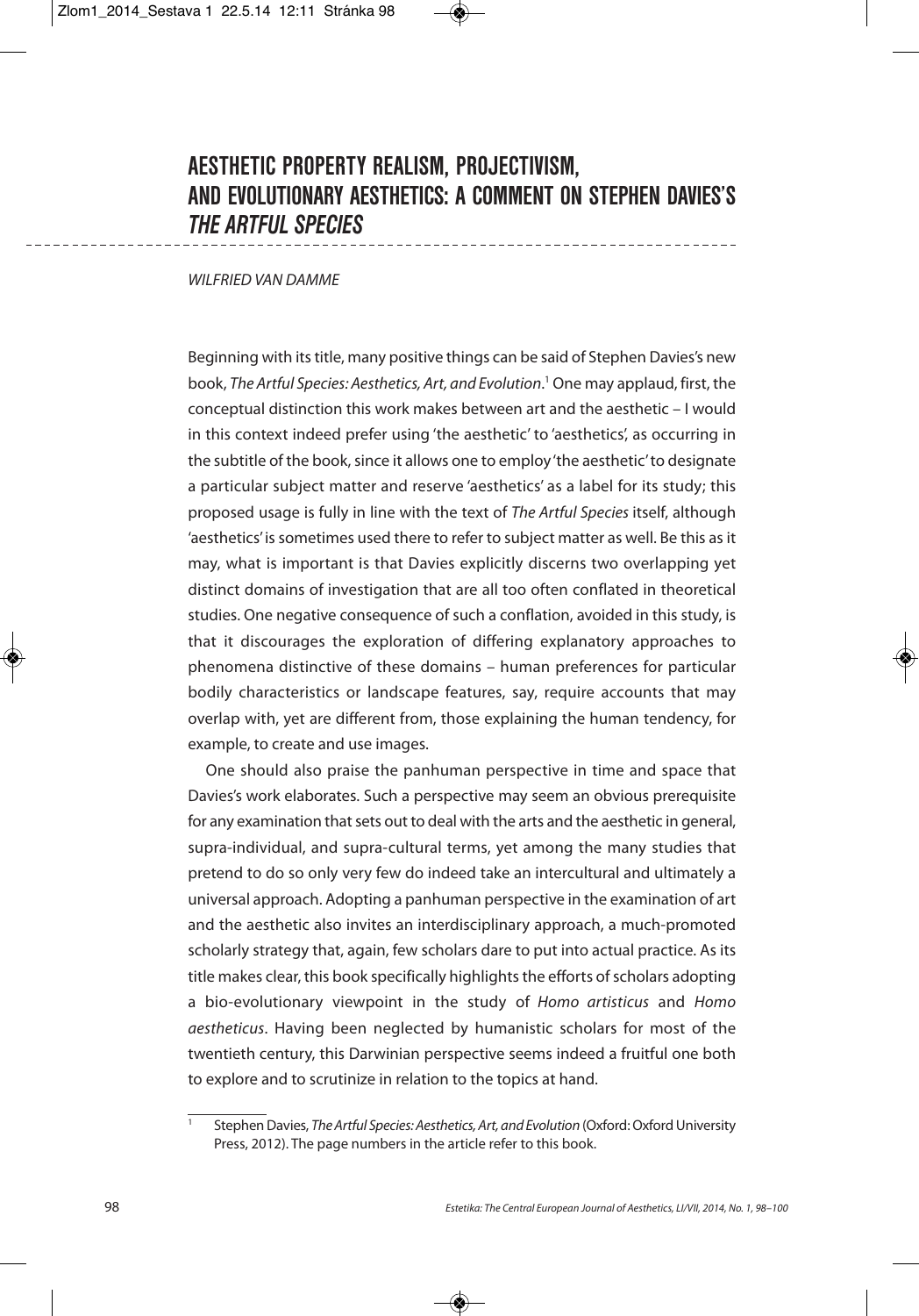Finally, I agree with Davies that, especially when considering art and the aesthetic from an intercultural and interdisciplinary perspective, one must adopt a broad conception of what is considered the aesthetic and of what counts as art. As regards the notion of the aesthetic, I admit, however, that it is not quite clear to me how the author distinguishes the aesthetic from the non-aesthetic in relation to both properties and experiences (and, indeed, whether or not he sees this distinction as one of kind rather than degree). To be sure, the distinction is broached more than once in the book, yet it would seem ultimately to elude this reader – it tends each time to slip from one's conceptual grasp.

The problems I have getting clear on these matters are likely to relate as well to the question I would like to pose to the author. This question concerns 'the "location" of aesthetic properties', to cite the title of the brief paragraph (p. 21) that discusses this topic – a topic announced at the beginning of the book as of critical importance to the author's analysis (p. 5). Davies states that he disagrees with Kant's position that'there is an element of projection […] in our identification and appreciation of aesthetic properties'. Clearly positing himself against this view, he writes: 'I hold that aesthetic properties belong to the object in which they are detected, not that they are projected onto that object by the perceiver.' (p. 21) In other words, aesthetic properties or values, for Davies, are not ascribed to a particular object by a beholder, but are an intrinsic or inherent part of it.

This seems an unexpected position to take for an author who shows himself sympathetic to a Darwinian viewpoint and who demonstrates, more importantly, a good grasp of evolutionary theory throughout his book. For the classic evolutionary position would be not to endorse an 'aesthetic property realism', as some would call it, but to take a 'projectivist' view. Specifically, evolutionary aesthetics suggests that we have evolved to experience as beautiful, or attractive, those stimulus features that are indexes of properties which are beneficial to human survival and reproduction (or have been so in the evolutionary past). Aesthetic quality is therefore not an inherent property of a stimulus but one that an adapted brain ascribes or projects onto that stimulus. Conversely, we have evolved to regard as ugly, or repulsive, those stimulus features that are indexes of properties which are not conducive to evolutionary fitness. These evolved positive or negative affective responses to sensorial stimuli are then held to guide us economically, in a fitness-enhancing manner, in seeking out or avoiding certain mates, foods, landscapes, and objects. In Donald Symons's famous phrase, 'Beauty is in the adaptations of the beholder.'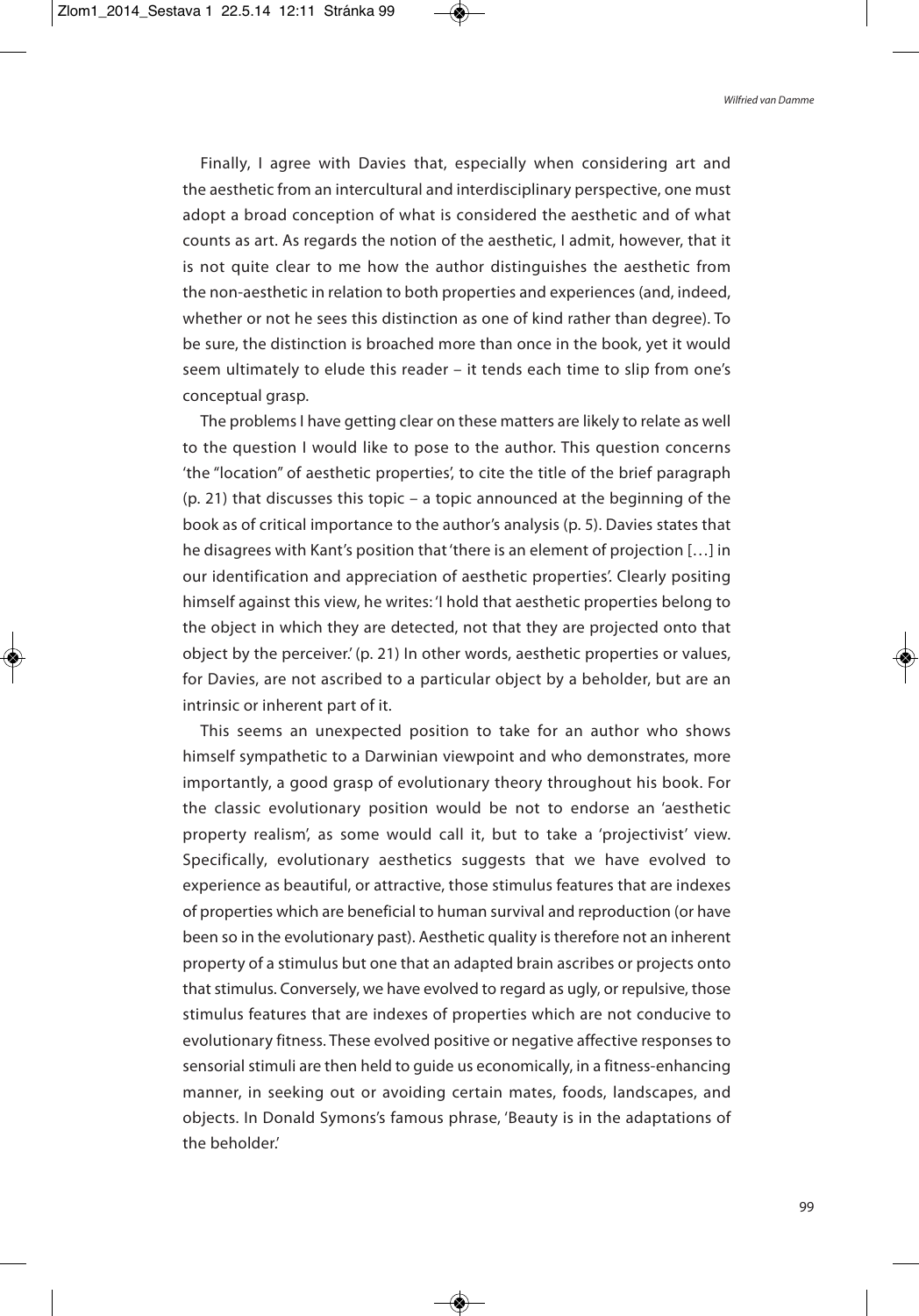Davies is of course aware of this widespread 'projectivist' view in Darwinian aesthetics. My question to the author would therefore be: Could you please elaborate on your 'aesthetic realist' position, specifically with reference to mainstream evolutionary aesthetics' adherence to the opposite 'aesthetic projectivist' view?

> Wilfried van Damme Centre for the Arts in Society, Leiden University, Johan Huizingagebouw, Doelensteeg 16, 2311 VL Leiden, Netherlands w.van.damme@hum.leidenuniv.nl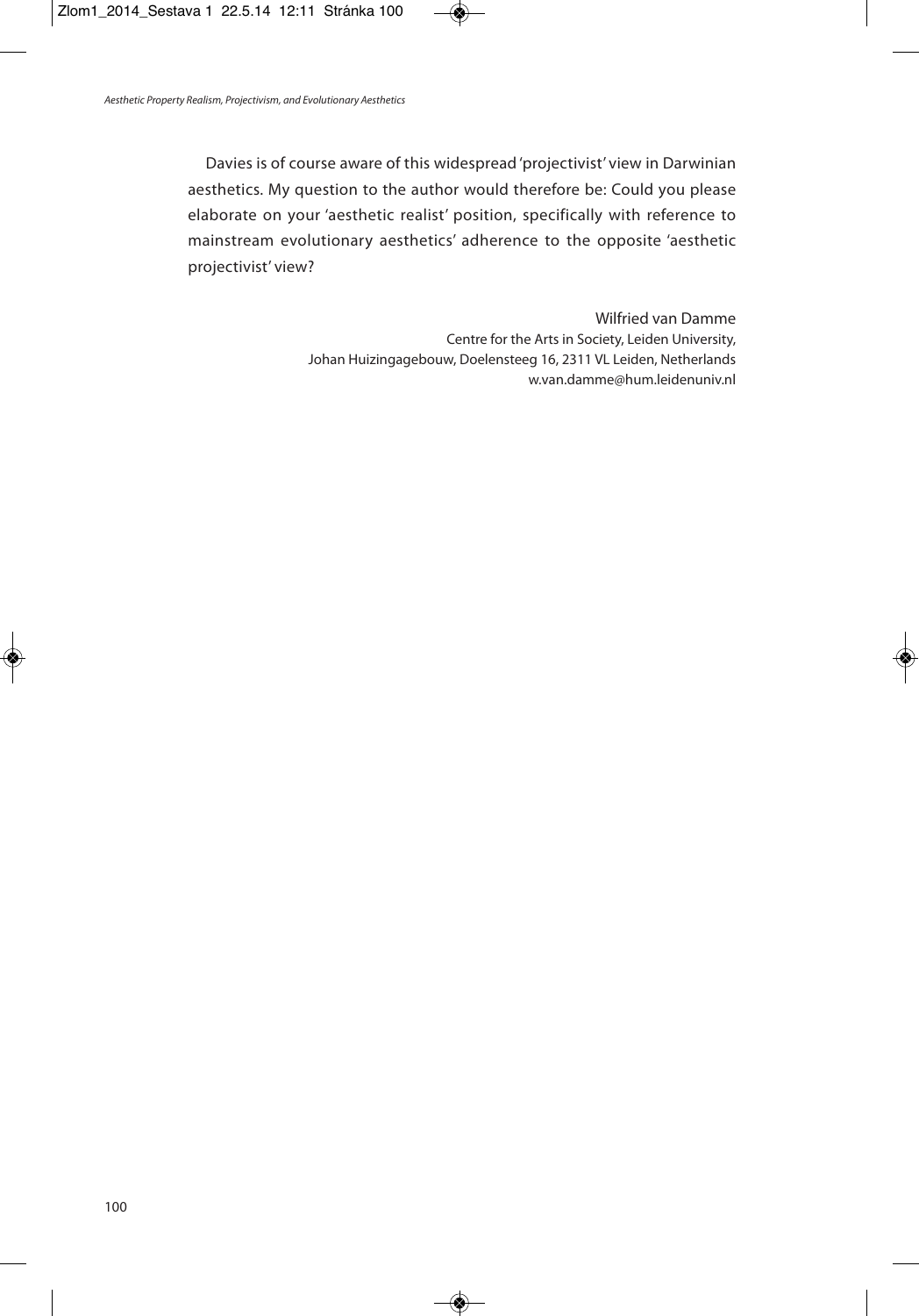## **THE ARTFUL SPECIES ENGAGES IN ART BEHAVIOURS**

### ELLEN DISSANAYAKE

The Artful Species<sup>1</sup> is an exemplary introduction to current ideas and problems in a young interdisciplinary field that has no agreed-upon label but is concerned with the arts as products of biological evolution. The difficulty of finding a comprehensive label for the field derives from the many requisite bodies of knowledge that bear upon the subject – from the humanities, social sciences, and natural sciences. <sup>2</sup> Knowledge of evolutionary theory or the arts is not enough. Becoming conversant with the field is a challenge for critics as well as practitioners.

All in all, Davies meets this challenge and his book is commendable for its range and depth of scholarship. In addition to a text of 188 pages, there are another 40 pages of interesting and relevant endnotes, 52 pages of references and web resources, and a helpful human- (not computer-) generated index. Unless I missed something, Davies covers all the major ideas, problems, and contributors to the field. In the various endnotes, he names most if not all of the scholars who have purveyed one or another idea – an invaluable starting point for anyone interested in a particular topic. For the most part, he is judicious and careful in his assessments.

Writing not as a biologist or psychologist but as a philosopher of the arts, Davies enters the evolutionary scenario from the back door, as it were. Although he does not attempt to add his own hypothesis to those that are on offer, he performs the task of philosophers who approach any theoretical claim – dispassionately examining its foundations, evidence, and conclusions, and investigating promising connections with other pertinent and relevant ideas.

While reading the book (beginning with the descriptive blurb on the back cover), I was both surprised and delighted to find Davies using the phrase 'art behaviour(s)' quite naturally, particularly in the chapters specifically concerned with evolutionary matters: the conclusion to Part One (Chapter 4, 'How Might

Stephen Davies, The Artful Species: Aesthetics, Art, and Evolution (Oxford: Oxford University Press, 2012). All the page references in the article refer to this book.

<sup>&</sup>lt;sup>2</sup> Among the necessary background fields that Davies mentions are philosophy, neuroscience, anthropology, archaeology, ethology, evolutionary biology, philosophy of science, philosophy of the arts, art history, musicology, and English literature. To these fields I would add human evolution, developmental and cognitive psychology, anthropology of the arts, and wide acquaintance with the ethnographic literature that describes the ceremonial behaviour of pre-modern societies, in which art behaviours are prominent.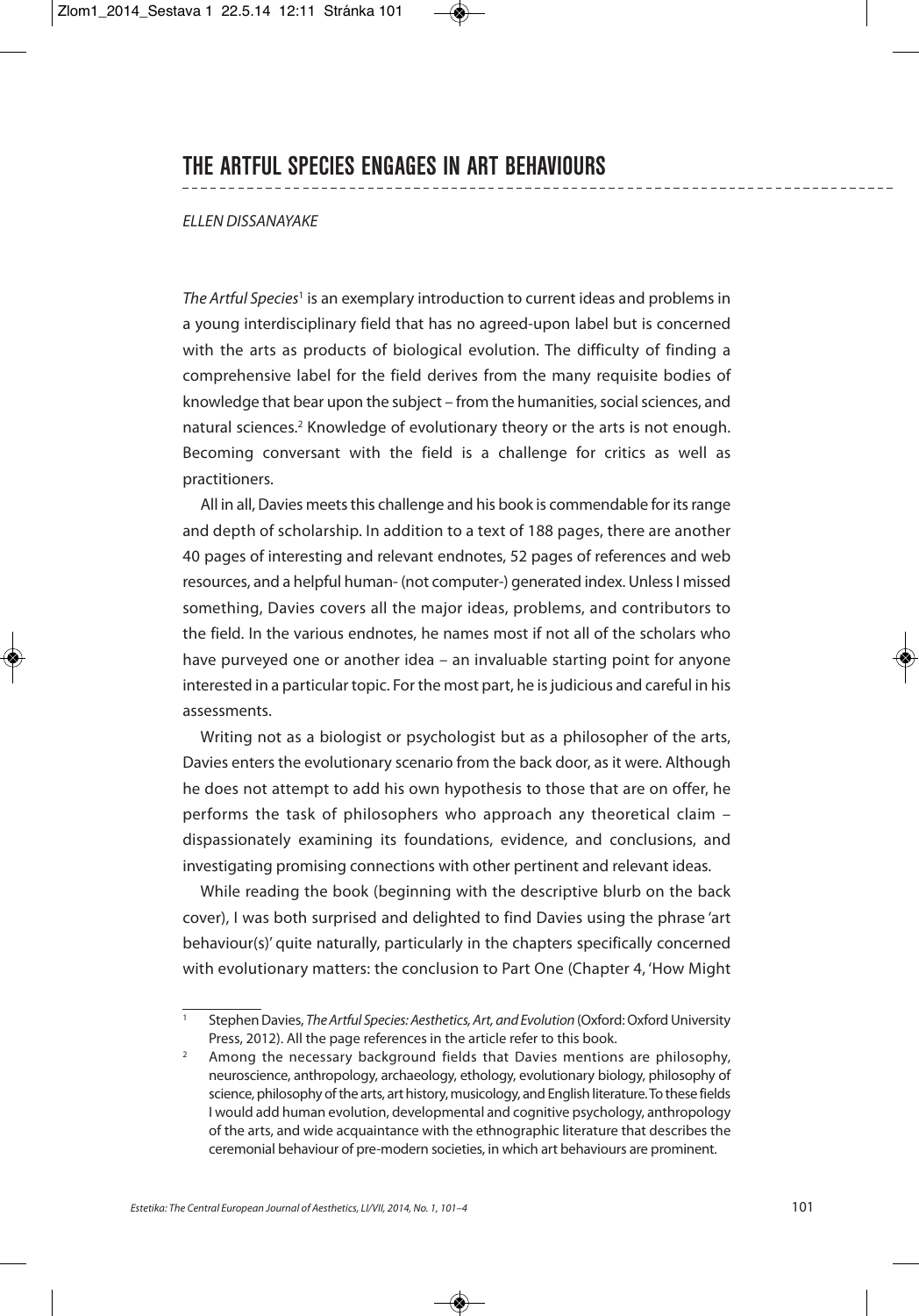the Aesthetic, Art, and Evolution be Related?') and in Part Three (Chapter 4, 'General Theories of Art as an Adaptation and the Origins of Art'). Newcomers to the field may not realize how rare and noteworthy the adoption of this phrase is. If I am not mistaken, this is a new departure for him and for the philosophy of art in general. <sup>3</sup> The phrase is not used in his earlier writings about art, including Philosophy of Art.<sup>4</sup> Indeed, in an earlier critique of my work, Davies chided me for preferring 'to emphasize art as a behavior rather than as an object'.<sup>5</sup>

By adopting the term 'art behaviour', Davies indicates to me that he has enlarged his understanding of what is required to put forward a comprehensive hypothesis about the origins and evolution of'art'or arts. Evolution of course does not act on objects but on behaviours (and psychological predispositions for behaviours) that create those objects or works or performances.

I was also pleased to find other ideas or claims that we now hold in common: an aesthetic sense is universal, art making and appreciation are pan-cultural, and we might all qualify as artists (p. 7). Moreover, Davies agrees with theorists who propose that art behaviour was probably adaptive, although he does not accept any current hypothesis for how this was so. He makes the good point that alternative positions (that art was not adaptive) are no more strongly supported than adaptationist ones. Further, I was glad to read that we also agree that aesthetic experience does not depend on cognitively sophisticated forms of reasoning, the development of a full-blown language, or a grasp of abstract concepts and modes of symbolism (p. 11) – that is, the aesthetic sense was present in our species and its immediate predecessors from earlier times. We also agree that some neuroscientists' equation of aesthetic experience with perceptual pleasure is too broad and that some art theorists' assumption that art is necessarily nonfunctional and abstracted from practical concerns is too narrow. In other words, I found that Davies and I seem now to be much more 'on the same page' than was evident in his critique of 2005. $^{\rm 6}$ 

To my knowledge, the only other writers to have referred to art as a 'behaviour' are the evolutionary scholars Kathryn Coe and Nancy Aiken; see Kathryn Coe, 'Art, the Replicable Unit: An Inquiry into the Possible Origin of Art as a Social Behavior', Journal of Social and Evolutionary Systems 15 (1992): 217-34; Nancy E. Aiken, The Biological Origins of Art (Westport, CT: Praeger, 1998). The cognitive scientists and philosophers De Cruz and De Smedt also refer to 'human artistic behavior'; see Helen De Cruz and Johan De Smedt, 'Toward an Integrative Approach of Cognitive Neuroscientific and Evolutionary Psychological Studies of Art', Evolutionary Psychology 8 (2010): 695–719. Because of my ethological approach, I used the term in my first published paper and consistently thereafter; see Ellen Dissanayake, 'An Hypothesis of the Evolution of Art from Play', Leonardo 7 (1974): 211–18.

Stephen Davies, The Philosophy of Art (Oxford: Oxford University Press, 2006).

<sup>5</sup> Stephen Davies, 'Ellen Dissanayake's Evolutionary Aesthetic', Biology and Philosophy 20 (2005): 303.

<sup>6</sup> Davies, 'Ellen Dissanayake's Evolutionary Aesthetic'.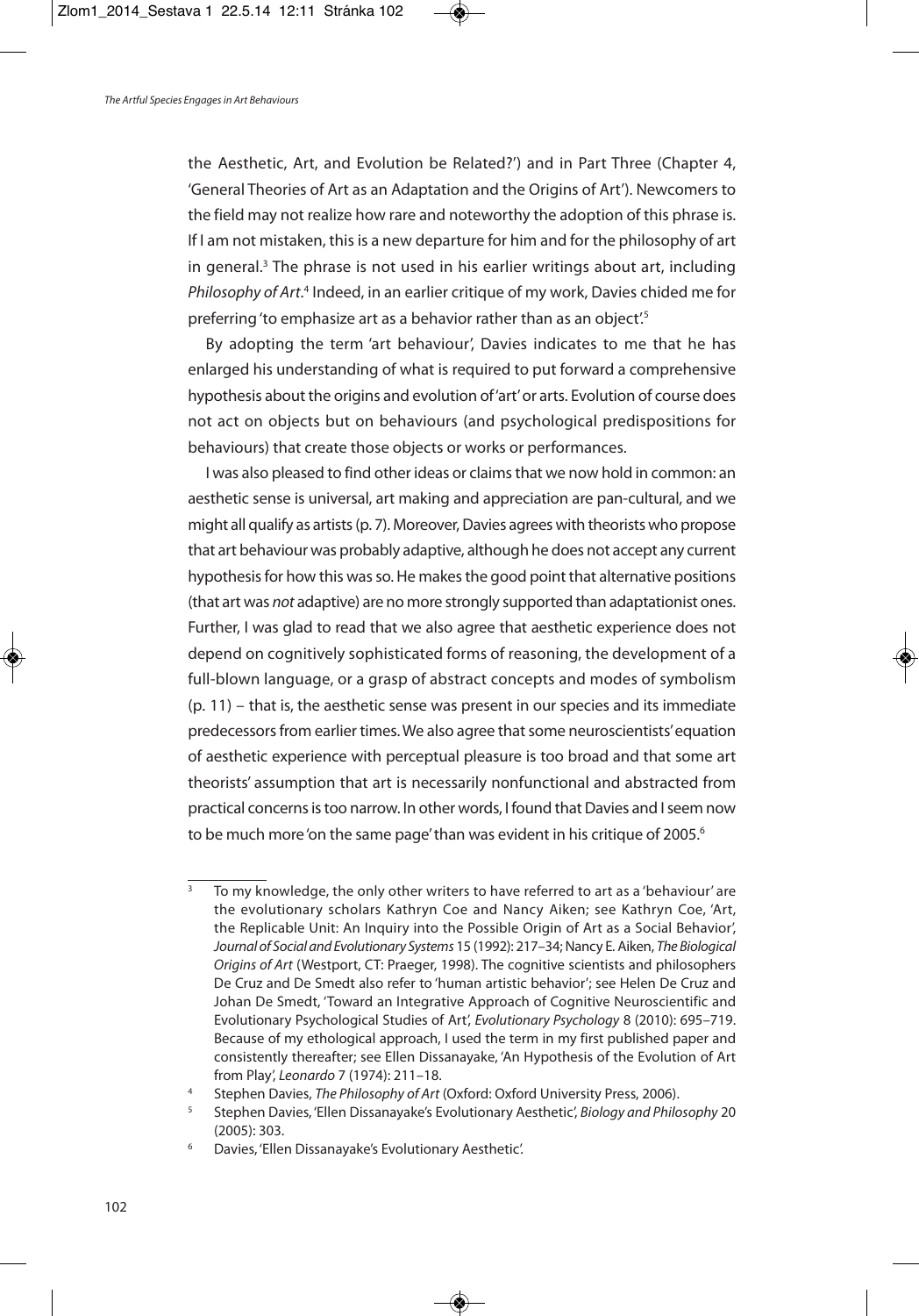Although Davies is more evolutionarily informed than before, I find that he is primarily a philosophical, not an evolutionary, thinker. Like his late colleague Denis Dutton, <sup>7</sup> he is especially interested in aesthetic experience and devotes Part 1 of the book to 'The Aesthetic'. Neither author, despite their adherence to evolutionary ideas, emphasizes artistic participation, which surely is intrinsic to arts asthey are experienced in traditional – and presumably ancestral – societies. Nor do they point out that in traditional (and presumably ancestral) societies, art behaviours are usually concurrent, with costumed, masked, and decorated individuals dancing and making music together, or listening to altered ('poetic') language, often in spaces that have been enhanced when used for such performances. The lone art-maker or the solitary passive appreciator who responds to beauty and sublimity would have been rare in the lives of our predecessors in which art behaviours arose, evolved, and acquired adaptive value. (Of course, neurochemicals such as oxytocin and dopamine that are released as individuals join and become rhythmically entrained with others in formalized, repetitive, exaggerated, elaborated, sensorily stimulating art behaviours can produce feelings of sublimity along with an accompanying sense of trust and unity with the group.)

The adjectives in the previous sentence are examples of what I have called 'making special' (and also, since 2001, 'artification'), <sup>8</sup> which Davies continues to find inadequate. In The Artful Species, Davies critiques my work before 2008, and even that of twenty years before. Although of course I cannot expect him to have read work that appeared during or after the time he was writing and publishing his book, I have to say that, like his, my ideas have evolved over the years, and continue to be clarified and refined.

I regret that he could not have read my chapter, 'The Arts after Darwin: Does Art have an Origin and Adaptive Function?'. <sup>9</sup> There and in subsequent writings, I have expanded, clarified, and refined my concept of making special / artification as the precursor behaviour to what became art as philosophers and others commonly think of it. I hope that as Davies becomes familiar with my later formulations and with others' recent reinterpretations of evolutionary arguments, he will find my hypothesis to be more plausible. These topics include work on gene-culture evolution, the implications of mutualistic (rather than altruistic)

 $\overline{7}$  Denis Dutton, The Art Instinct: Beauty, Pleasure, and Human Evolution (New York: Bloomsbury, 2009).

Ellen Dissanayake, 'An Ethological View of Music and its Relevance for Music Therapy', Nordic Journal of Music Therapy 10 (2001): 159–75.

<sup>9</sup> Ellen Dissanayake, 'The Arts after Darwin: Does Art Have an Origin and Adaptive Function?', in World Art Studies: Exploring Concepts and Approaches, ed. Kitty Zijlmans and Wilfried van Damme (Amsterdam: Valiz, 2008), 241–63.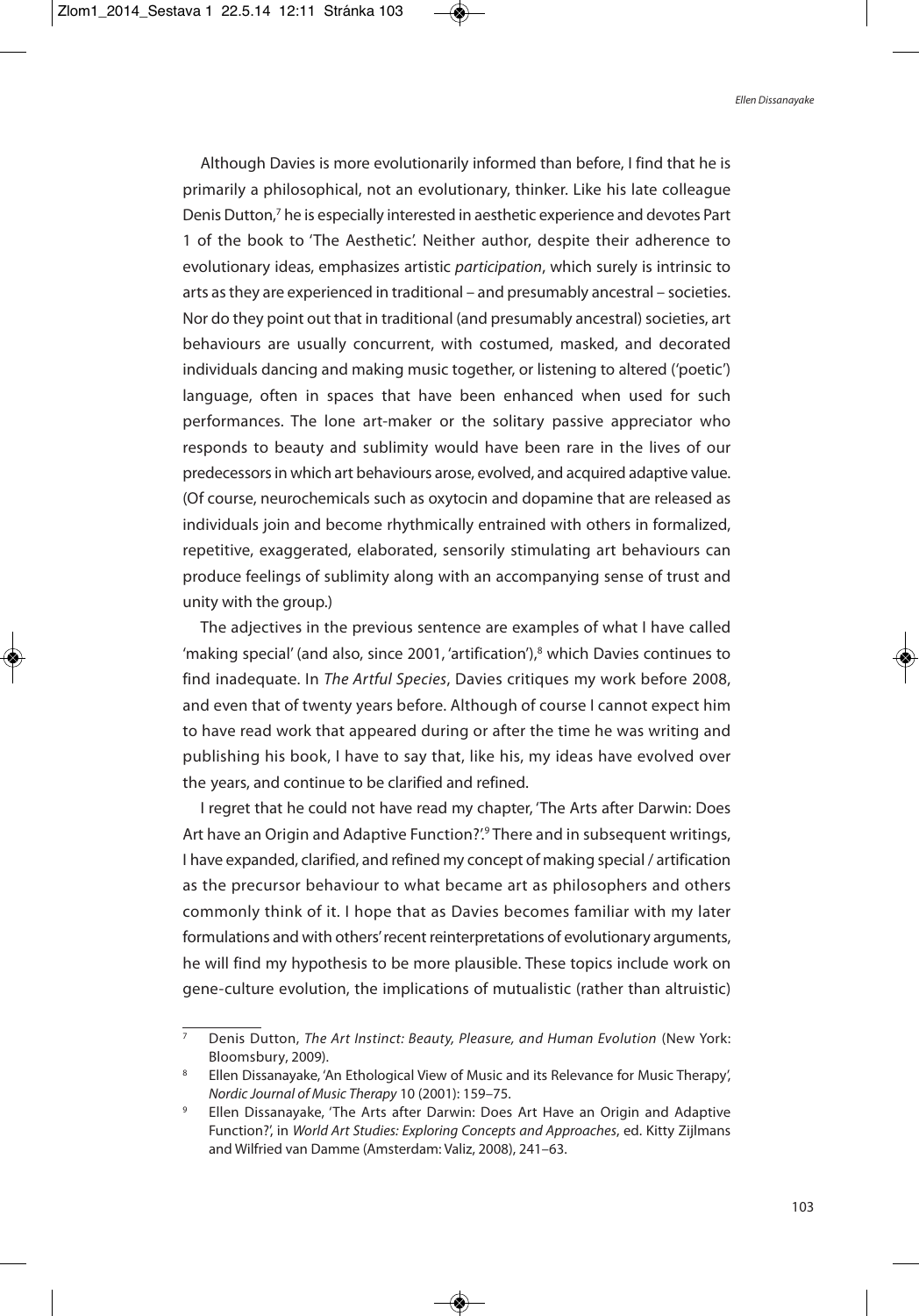behaviours in group selection, and the established principle that exaptations may become bona fide adaptations.<sup>10</sup>

> Ellen Dissanayake School of Music, University of Washington, Music Building, Box 353450, Seattle, WA 98195, USA ed3@u.washington.edu

> > --------------

#### **BIBLIOGRAPHY**

Aiken, Nancy E. The Biological Origins of Art. Westport, CT: Praeger, 1998. Coe, Kathryn. 'Art, the Replicable Unit: An Inquiry into the Possible Origin of Art as a Social Behavior.'Journal of Social and Evolutionary Systems 15 (1992): 217–34.

Davies, Stephen. 'Ellen Dissanayake's Evolutionary Aesthetic.' Biology and Philosophy 20 (2005): 291–304.

––––––. The Philosophy of Art. Malden, MA: Blackwell, 2006.

––––––. The Artful Species: Aesthetics, Art, and Evolution.Oxford:Oxford University Press, 2012.

De Cruz, Helen, and Johan De Smedt. 'Toward an Integrative Approach of Cognitive Neuroscientific and Evolutionary Psychological Studies of Art.'Evolutionary Psychology 8 (2010): 695–719.

Dissanayake, Ellen. 'An Hypothesis of the Evolution of Art from Play.' Leonardo 7 (1974): 211–18.

––––––.'An Ethological View of Music and its Relevance for Music Therapy.'Nordic Journal of Music Therapy 10 (2001): 159–75.

––––––. 'The Arts after Darwin: Does Art Have an Origin and Adaptive Function?' In World Art Studies: Exploring Concepts and Approaches, edited by Kitty Zijlmans and Wilfried van Damme, 241–63. Amsterdam: Valiz, 2008.

Dutton, Denis. The Art Instinct: Beauty, Pleasure, and Human Evolution. New York: Bloomsbury, 2009.

Godfrey-Smith, Peter. Review of The Artful Species: Aesthetics, Art, and Evolution, by Stephen Davies. Notre Dame Philosophical Reviews. August 12, 2013. http://ndpr.nd.edu/news/41600the-artful-species-aesthetics-art-and-evolution.

See, for example, references and arguments in Peter Godfrey-Smith, review of The Artful Species: Aesthetics, Art, and Evolution, by Stephen Davies, Notre Dame Philosophical Reviews, August 12, 2013, http://ndpr.nd.edu/news/41600-the-artful-species-aestheticsart-and-evolution.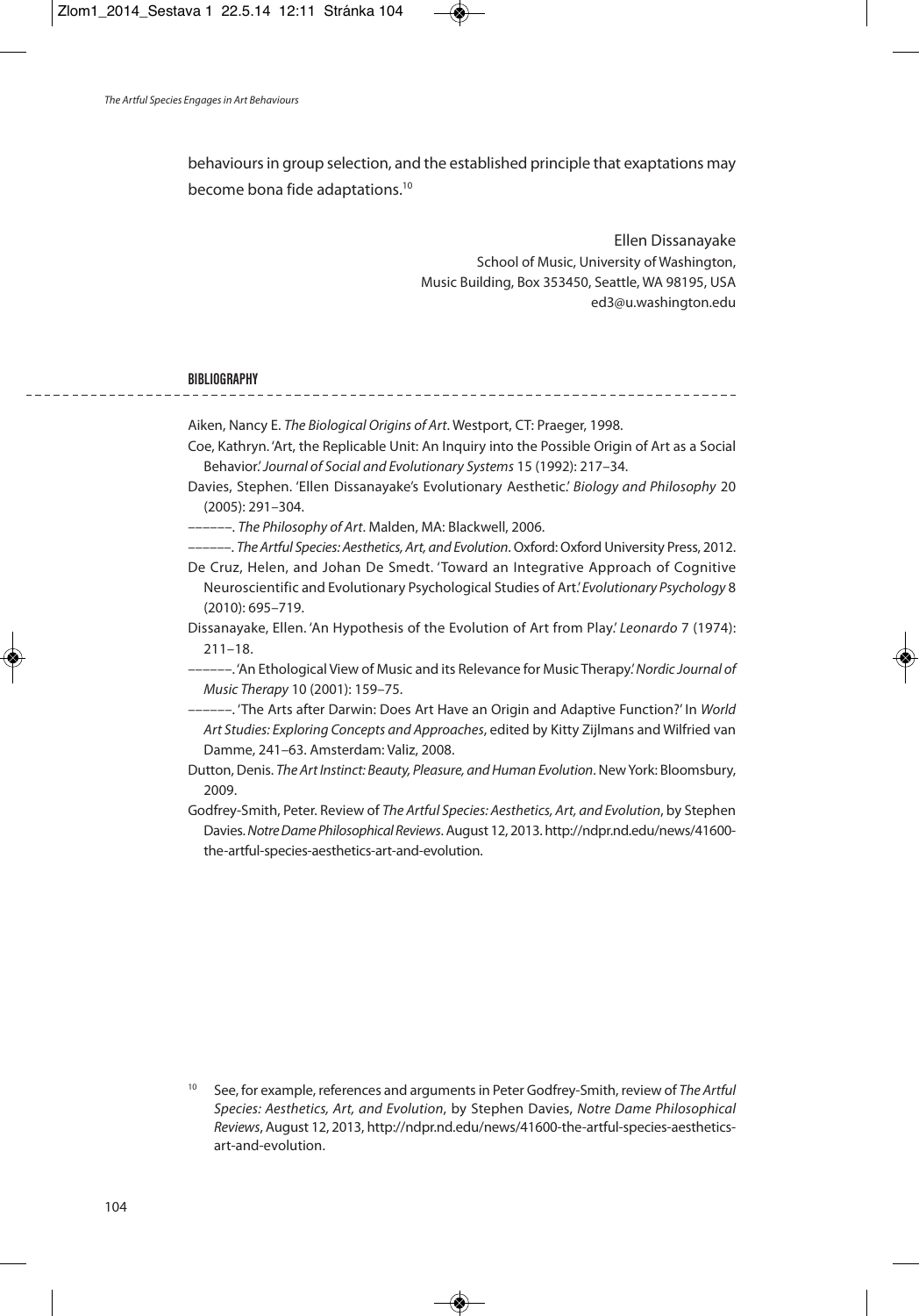## JOSEPH CARROLL

### I. INTRODUCTION

Stephen Davies discusses works by most of the major players in evolutionary aesthetics and evolutionary literary studies.He is generally well informed and writes competent, professional prose. Most humanist scholars who try to integrate evolutionary ideas with their own specialized subjects will feel some internal pressure to read this book. It is not a book that I would recommend to scholars who are not already deeply immersed in this field. It gives the appearance of offering a comprehensive critical survey but fails to give a true account of the broadest and most important theory about the adaptive function of the arts: the theory that humans create imaginative virtual worlds and live in them, using the norms of these worlds to direct behaviour in the real world. Only a very few scholars and theorists know enough about this field to recognize that Davies's account is seriously misleading.

## II. PASSIVE, REACTIVE CRITIQUE

The book is well informed and well written – not vividly and powerfully written, but lucid and clean; it is colourless in style, bloodless in tone, but expert in the handling of syntax. Nonetheless, I personally found it hard to read. It did not absorb my attention, catch me up, and lead me on. I had to make a constant effort to follow lines and turn pages. The main source of that problem, I think, is that the book has almost no forward motion. That's because Davies has no ideas of his own. The strategy of the book is always and only to respond in a passive, reactive, critical way to the work of other theorists. Some of Davies's critical commentaries on other theorists are thoughtful and even acute. I would single out for special praise Davies's extended critique of Aniruddh Patel's argument that music is a technology.

Through much of the book, the value of Davies's critical commentaries is diminished by his overmastering eagerness to score points off theories, not exploring any nugget of validity the theories might possess, not expanding on valid ideas, generalizing from them and synthesizing them with other ideas. His critical commentaries are merely local and fragmentary; they are not constructive in intent. Davies's implicit ambition, taken in the most generous light, is only to evaluate ideas and to judge which, if any, have achieved the standing of a firmly established scientific theory – that is, an idea so tightly knit in logical structure, so massively confirmed by empirical evidence converging from various fields, and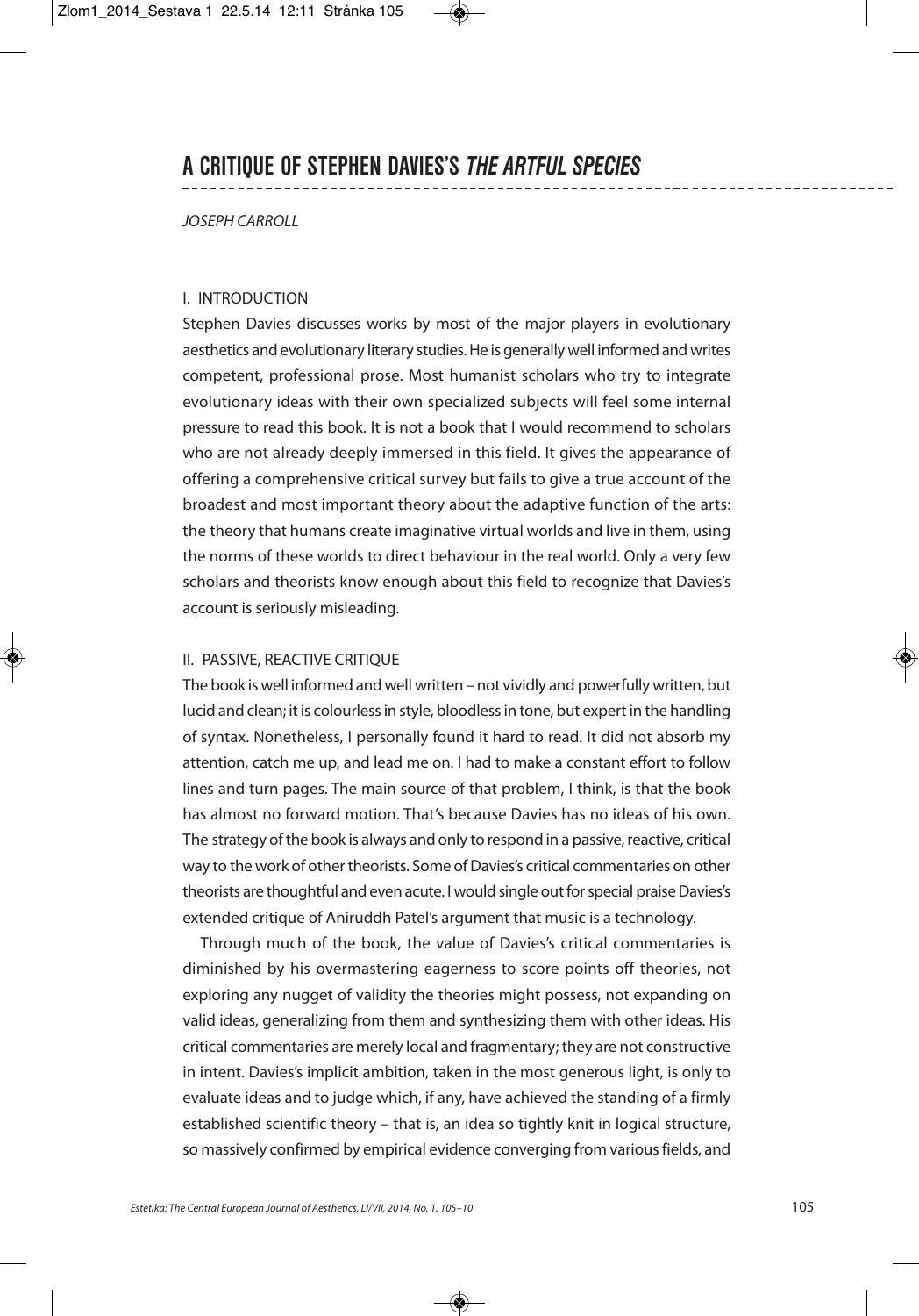so universally affirmed by scientists that it can be taken not just as speculation but as fact. Not surprisingly, no theory about the adaptive function of the arts fully satisfies this set of criteria. Rehearsing that observation, though it provides no original insights, has some legitimate value as a scholarly exercise.

Taking Davies's book in this most generous light gets at its character as a passive and reactive critical survey, but that light is too generous. It leaves out the impulse of Pyrrhonistic negativity, the settled disposition ultimately to spurn all largescale knowledge claims and to come complacently to rest in vapid scepticism. 'Que sçay-je?' 'What do I know?' Davies could conceivably have entertained Montaigne's motto as an epigraph for his book, tacitly implying also Montaigne's Pyrrhonistic answer to the question he asks: Nothing much, nothing for an absolute certainty, and thus not much of anything at all.

## III. FAILURE OF SYNTHESIS

A book that had a successful constructive purpose in evolutionary aesthetics would necessarily situate main theoretical aesthetic concepts within a framework of concepts from evolutionary theory. Evolutionary theory has a deeper and broader scope than aesthetics. Davies plausibly maintains that we should be sceptical of arguments that animals have specifically aesthetic perceptions. But even if we were to affirm that animals have aesthetic perceptions, aesthetics would still be a detail within the larger logic of descent with modification by means of natural selection. If, like Davies, we suggest that only humans have aesthetic perceptions, there is all the more reason to subordinate aesthetic concepts to concepts in evolutionary biology.

The two chief specifically aesthetic categories in Davies's repertory are the sublime and the beautiful. He picks these terms up from the tradition of aesthetic philosophy. He does not disassemble the terms within an analytic field created by evolutionary theory. Indeed, he scarcely analyses the terms at all. He merely describes them with a set of associated terms and takes them tacitly as conceptual primitives, irreducible axiomatic concepts. He makes no real effort to integrate them with terms in evolutionary psychology or in affective and cognitive neuroscience. The sublime and the beautiful are merely juxtaposed with ideas taken from evolutionary psychology – with this difference: the psychological terms are always suspended in scepticism, and the aesthetic terms are adopted in a spirit of incurious conventionalism. Reading Davies's use of these terms, I was much struck by the contrast with Edmund Burke's The Sublime and Beautiful.<sup>1</sup> With so much less psychological information at his disposal, Burke displays extraordinary intuitive insight in delineating the gendered

Edmund Burke, A Philosophical Enquiry into the Origin of Our Ideas of the Sublime and Beautiful, in The Writings and Speeches of Edmund Burke, vol. 1, The Early Writings, ed. James T. Boulton and T. O. McLoughlin (New York: Oxford University Press, 1997), 185-320.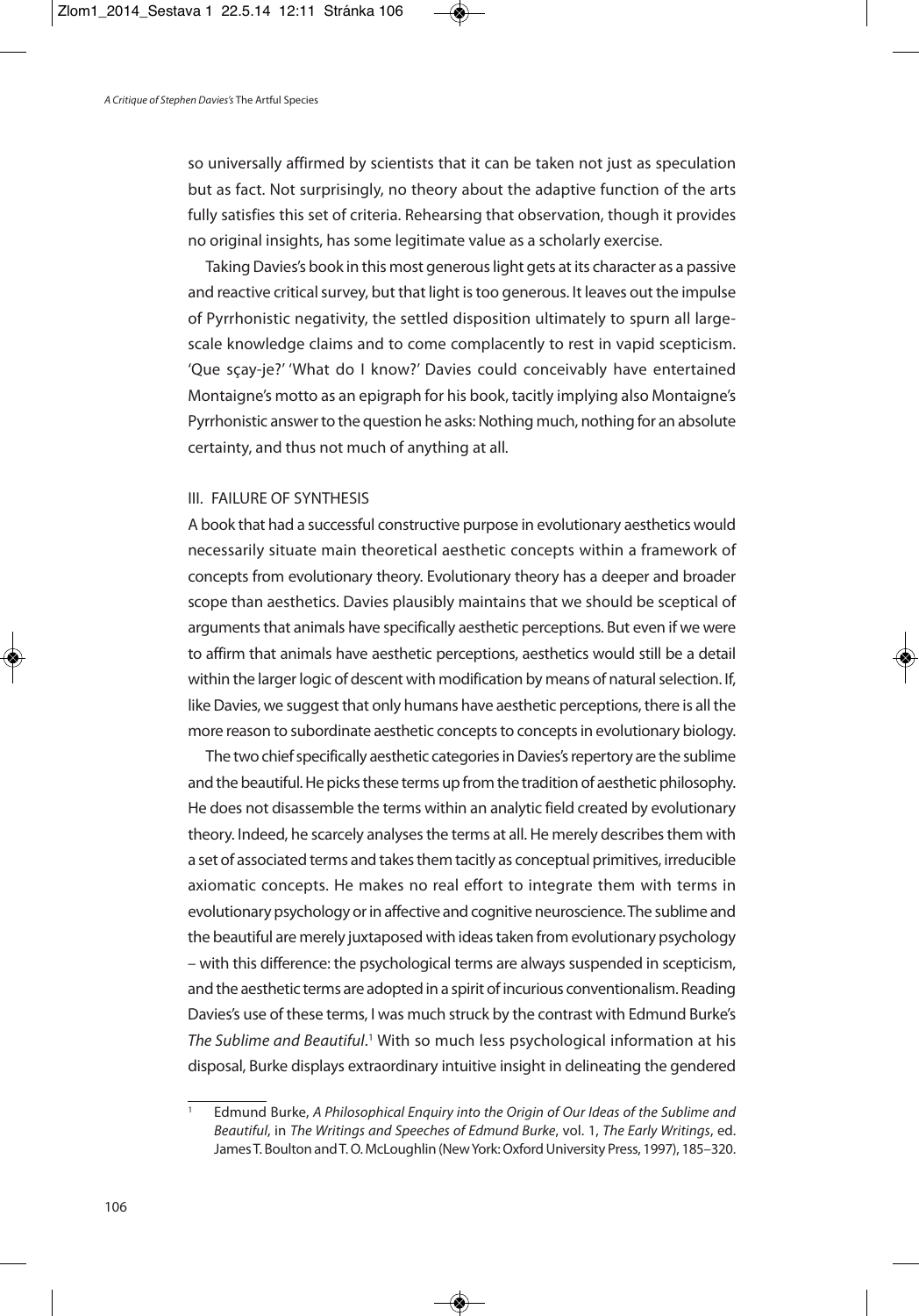character of the terms. The sublime is rugged, powerful, threatening, overmastering. The beautiful is delicate, soft, mild, and graceful.

In discussing propositions about the sexual character of aesthetic judgements, Davies takes great pains to distance himself from any potentially sexist ideological implications about relations between beauty and sex. He also often expresses distaste for reductive causal attribution. One result of such dispositions is to take most of the sex out of sensory experience and all the explanatory power out of causal analysis.

## IV. IMAGINATIVE VIRTUAL WORLDS

In Chapter 8, where he discusses general theories about the adaptive function of all the arts, Davies leaves out the most important general theory, the idea that the arts create imaginative virtual worlds. He saysthat in addition to the theories discussed in this chapter there are other theories about the adaptive function of the arts but these other theories are specific to individual art forms – especially to music and narrative fiction. When he gets to the section on narrative fiction, in Chapter 11, he finally introduces the concept of imaginative virtual worlds, with endnote references to at least some of the major contributors to this idea.

Presenting this concept as exclusively oriented to narrative fiction is a strategy of disinformation. The seminal theoretical works that propound this concept are not oriented only to narrative fiction. E. O.Wilson and I explicitly present our ideas as theories about the arts in general. <sup>2</sup> Ellen Dissanayake's discussion of art and meaning in her Art and Intimacy intermingles cosmological myths with the arts that are integrated into tribal lifeways and rites of passage.<sup>3</sup> Denis Dutton's account of narrative fictions in The Art Instinct overlaps with Dissanayake's and can be very easily subsumed by theories about the adaptive function of the arts in general.<sup>4</sup> That is true also of Jonathan Gottschall's The Storytelling Animal.<sup>5</sup>

Even within the artificially constricted scope within which Davies discusses the idea of imaginative virtual worlds, he gives a distorted and limited account of the idea. He fails to grasp, or at least to divulge to his readers, that the theory does not involve merely providing information about human psychology or

<sup>2</sup> Edward O. Wilson, Consilience: The Unity of Knowledge (NewYork: Knopf, 1998), chap. 10; Joseph Carroll,'The Adaptive Function of the Arts: Alternative Evolutionary Hypotheses', in Literatur und Evolution, ed. Carsten Gansel and Dirk Vanderbeke (Berlin: De Gruyter, 2012), 50–63.

<sup>&</sup>lt;sup>3</sup> Ellen Dissanayake, Art and Intimacy: How the Arts Began (Seattle: University of Washington Press, 2000).

Denis Dutton, The Art Instinct: Beauty, Pleasure, and Human Evolution (New York: Bloomsbury, 2009).

<sup>&</sup>lt;sup>5</sup> Jonathan Gottschall, The Storytelling Animal: How Stories Make Us Human (Boston: Harcourt, 2012).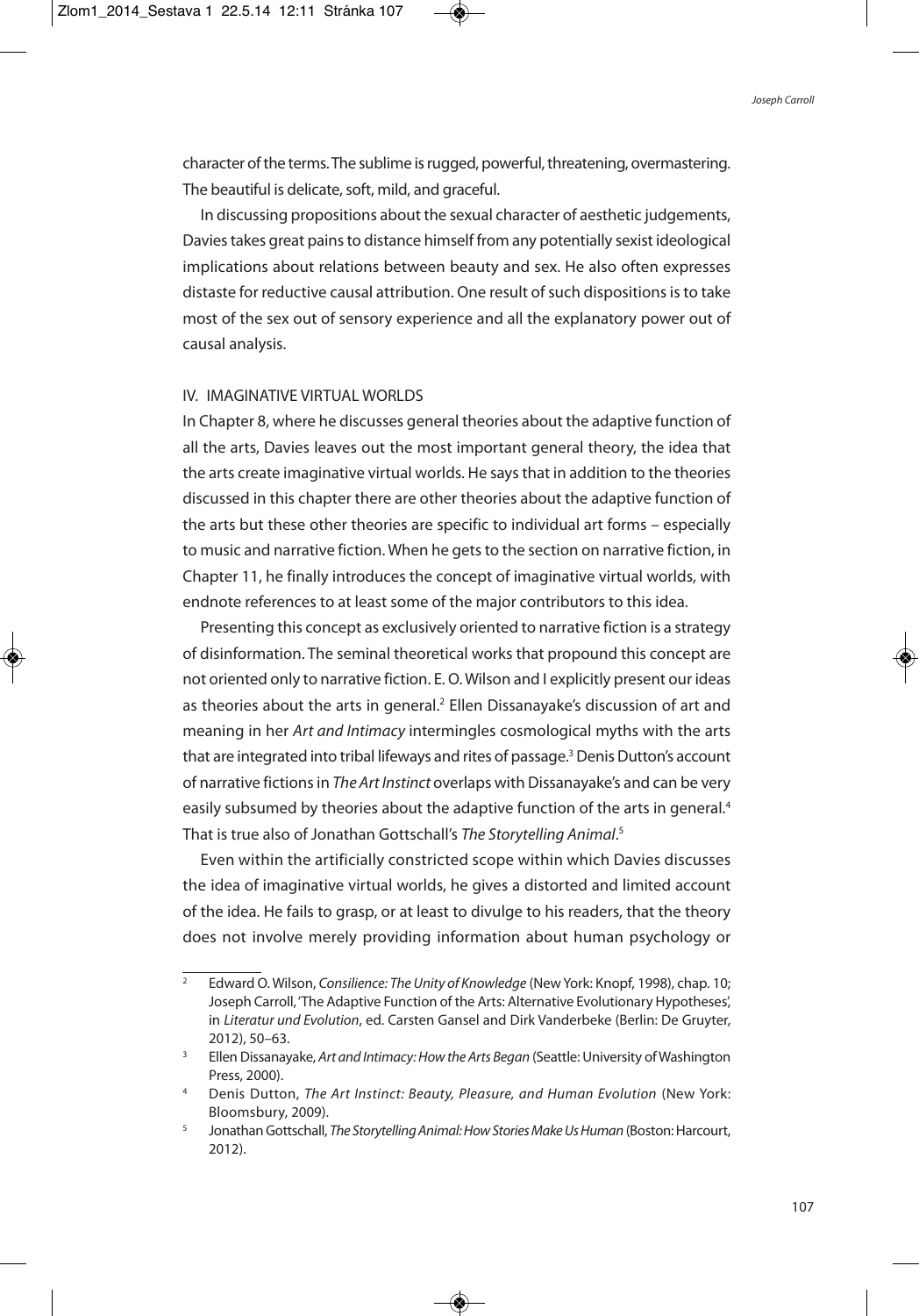imparting practical moral lessons. (As examples of such moral lessons, Davies mentions that it is unwise to murder your father and marry your mother, and imprudent also to murder old women with an axe, thus reducing Oedipus Rex and Crime and Punishment to unintelligent truisms.) Imaginative virtual worlds involve music and the visual arts as much as narrative; they also include ideologies and religions and multi-media systems of ritual like those of the Christian and Islamic religions. Whatever the media, all such worlds are emotionally charged and aesthetically modulated. Human beings create and inhabit such worlds in order to orient themselves within the physical and social spheres – and for most people, also within an imagined spiritual sphere, that is, a realm of supernatural forces and transcendent agencies.

Fabricated virtual realities inform our values, desires, and fears. They thus ultimately help shape our behaviour. The capacity for creating and living in imagined worlds co-evolved with the extraordinary creativity and flexibility that characterizes Homo sapiens. Davies evidently does not recognize that imaginative virtual worlds are the most important species-specific adaptation that distinguishes modern Homo sapiens from its hominid ancestors.

In his conclusion, Davies says that the arts help generate 'our sense of ourselves, both as individuals and as members of communities' (p. 188). They 'transform and add meaning to our lives'. That sounds very much like a claim that art has an adaptive function. Just a few lines before, however, Davies had suggested that 'art is a spandrel that survives because it does not limit or undermine the comparative fitness of those who display it'(p. 187).

This kind of equivocation seems to have two chief sources. One is the settled habit of never thinking past the local point he is making against some more substantive and consequent writer. The other is a half-conscious dualism in which 'adaptations' and 'evolution' reduce themselves to survival and procreation. Everything else, he intimates, is part of our'humanity', which evidently has little to do with adaptations and evolution. Whatever its causes, the result of Davies's pervasive equivocation is that his book ultimately produces no distinct vision of the relation between art and human nature.

By spuriously limiting the theory of imaginative virtual worlds to psychological information and truistic moral lessons, Davies can say that the moral influence of fiction leaves open the question as to whether fiction evolved to fulfil a moral function. There are many ways in which an appreciation of fiction could improve us. […] That said, we are as far as ever from demonstrating that narrative fiction was evolutionarily selected for this purpose.'(p. 170)

The challenge Davies poses about the adaptive function of narrative fiction can be used as a prompt for a serious question: What argument might one adduce that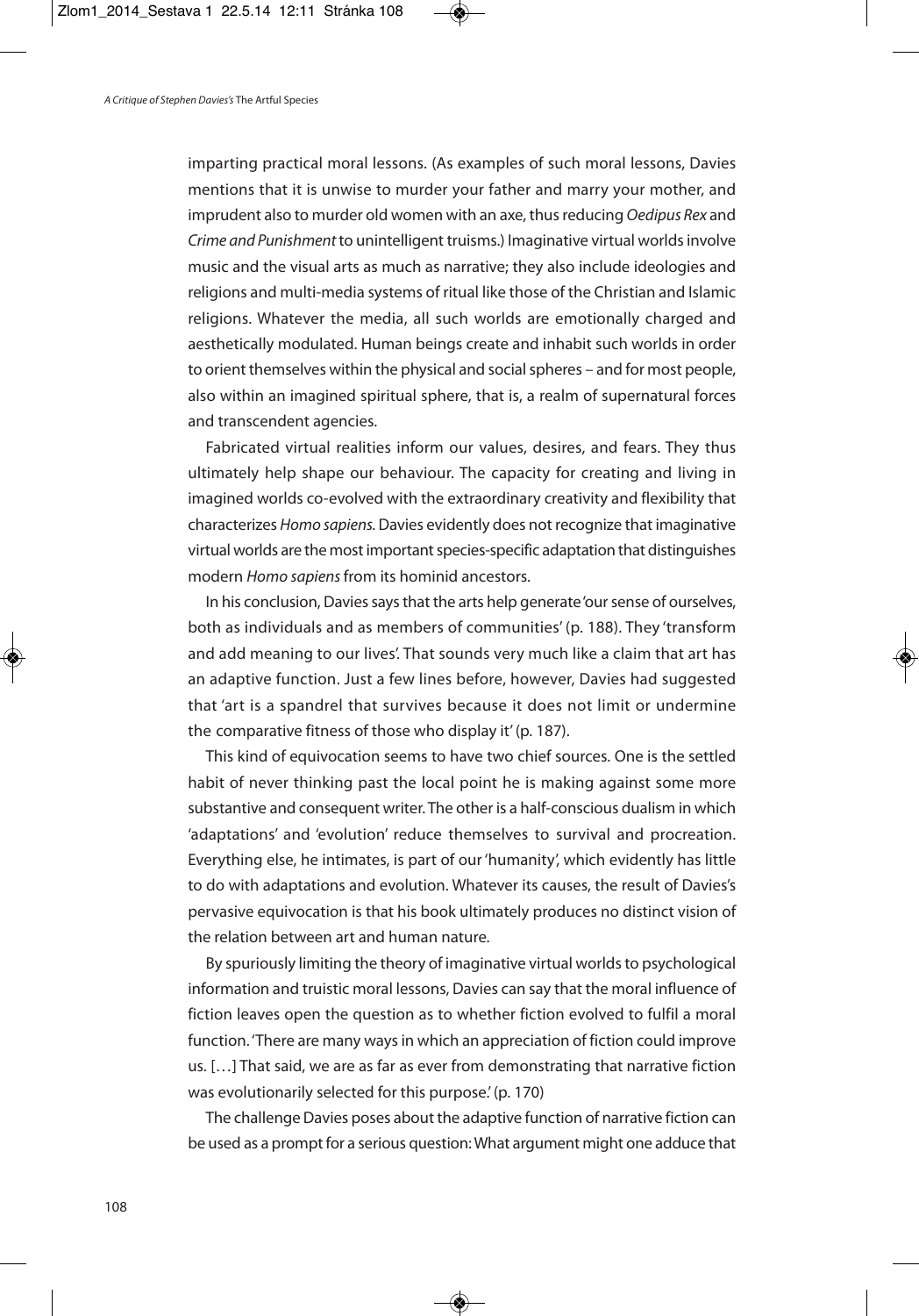the capacity for creating and inhabiting imaginative virtual worlds is an adaptation? I'll close these comments with a concise account of one such argument:

Observation 1: Imaginative virtual worlds do in fact exist. They are all around us. Gottschall's The Storytelling Animal does a good job of delineating the vast diversity and all-pervasiveness of imagined scenes, environments, and story lines.

Observation 2: Imaginative virtual worlds do in fact influence behaviour. Gottschall, again, is a good reference. On this matter, he summarizes large bodies of empirical and historical evidence that do not find their way into Davies's book.

Observation 3: Such worlds by definition abstract from the immediate sensory present and help make possible behaviour that is not prompted solely either by instinct or by immediate environmental triggers. The capacity to produce and inhabit such worlds thus necessarily contributes to flexible goal-directed action that involves choices among multiple alternatives extending over time and engaging multiple frames of value. That capacity is integral with any behaviour that presupposes symbolic awareness and is thus prerequisite to all forms of social organization that require symbolic identification with a social group – thus with any social group at a level of social organization more complex than that of the band.

Members of a band live in face-to-face contact and need only recognize each other as members of that particular band. This is the form of social organization among chimpanzees, gorillas, bonobos, and in all likelihood also among our hominid ancestors. Creating and living in an imaginative virtual world is a prerequisite for identification with a tribe and for identification with social groups based on religion, ideology, specific institutional structures, shared history, or shared norms of behaviour.

We can thus say with certainty that all modern human behaviour – the behaviour that distinguishes humans from their hominid forebears – depends on creating and living in imaginative virtual words. The explosive demographic expansion of modern humans and their dominance over all other species give strong evidence that this capacity was in fact, for a time at least, adaptive.

> Joseph Carroll Department of English, University of Missouri-St. Louis, One University Boulevard, 484 Lucas Hall, St. Louis MO 63121-4400, USA jcarroll@umsl.edu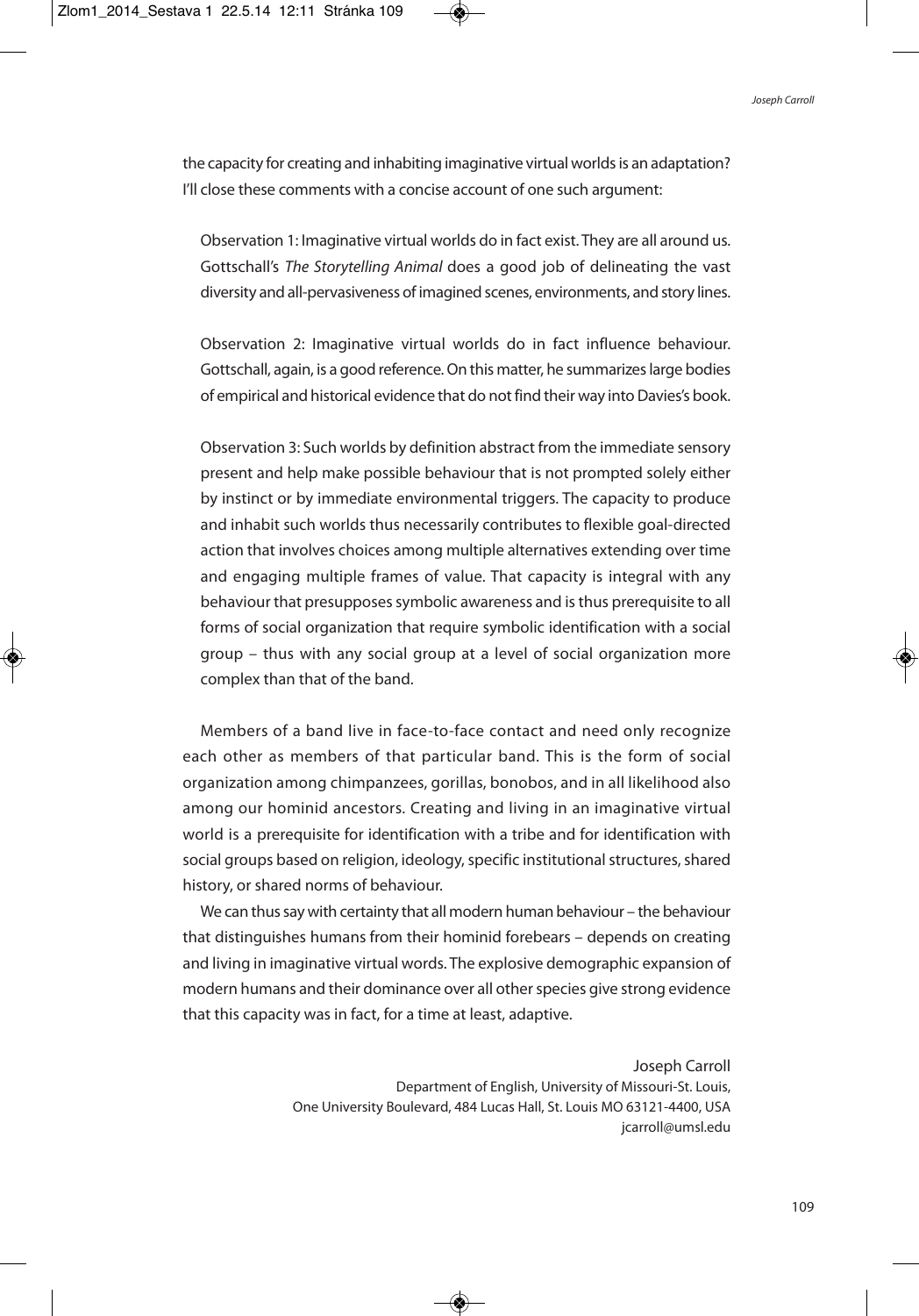#### **BIBLIOGRAPHY**

Burke, Edmund. A Philosophical Enquiry into the Origin of Our Ideas of the Sublime and Beautiful. In The Writings and Speeches of Edmund Burke, vol. 1, The Early Writings, edited by James T. Boulton and T. O. McLoughlin, 185–320. New York: Oxford University Press, 1997.

Carroll, Joseph. 'The Adaptive Function of the Arts: Alternative Evolutionary Hypotheses.'In Literatur und Evolution, edited by Carsten Gansel and Dirk Vanderbeke (Berlin: De Gruyter, 2012), 50–63.

- Dissanayake, Ellen. Art and Intimacy: How the Arts Began. Seattle: University of Washington Press, 2000.
- Dutton, Denis. The Art Instinct: Beauty, Pleasure, and Human Evolution. New York: Bloomsbury, 2009.

Gottschall, Jonathan. The Storytelling Animal: How Stories Make Us Human. Boston: Harcourt, 2012.

Wilson, Edward O. Consilience: The Unity of Knowledge. New York: Knopf, 1998.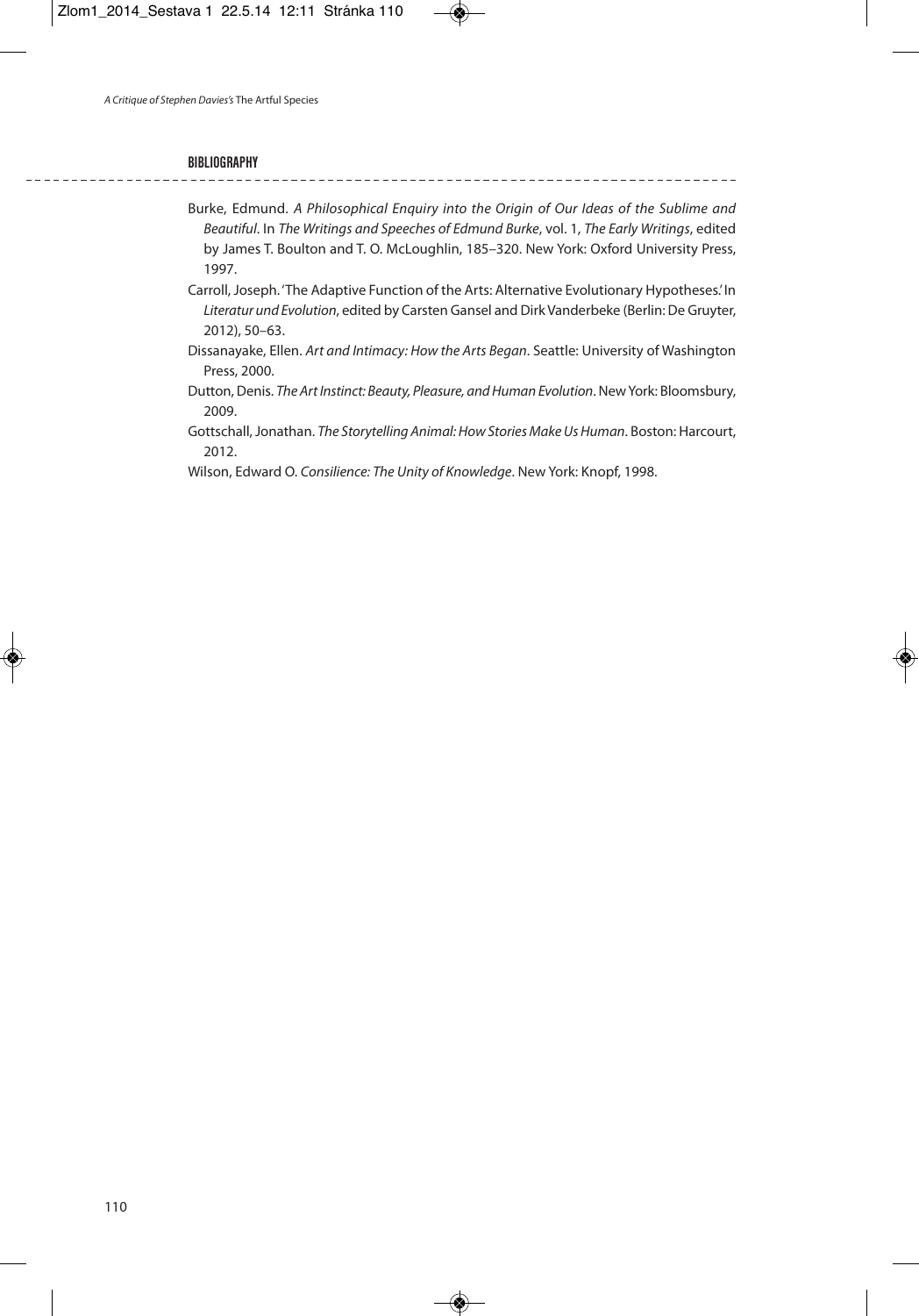# **THE QUESTION OF ADAPTATION AND THE QUESTION OF STRUCTURE: A READING OF STEPHEN DAVIES'S** *THE ARTFUL SPECIES* **FROM THE VIEWPOINT OF LITERARY THEORY**

KATJA MFI I MANN

Stephen Davies's The Artful Species<sup>1</sup> addresses the question of art's 'nature' in its very literal meaning: it explores how art is a product of human beings taken as a biological species. Because of the recent increase of evolutionary theorizing in the human sciences, which can be said to be inspiring a second'cognitive turn'in the humanities at the moment, the literature on that subject is abundant. This is why it is hard to believe Davies's book is actually the achievement of a single scholar. Davies brings together an awe-inspiring quantity of diverse studies – each sufficiently complex in its own right – and judiciously integrates their propositions into his own broad-based line of argument. This line of argument is mainly oriented by the question of whether art can be called an adaptation of the human species – a question indeed treated so heavily, and so diversely, that is has been urging systematic revision for quite some time now. I may be allowed to call Davies a hero for undertaking this venture, and to honestly thank him for that.

When I first started reflecting on the biological background of literature (my object of study as a literary academic), I had rather confined questions about the effects particular poetic techniques have on the reader. I found that evolutionary psychology offered very interesting ideas about basic mechanisms in human cognition which seem to play a role also in art reception. Accordingly, integrating those ideas into an eminently underdeveloped theory of the psychology of literary reading promised to be a worthwhile endeavour. While busy with that, the question of whether art and literature might themselves arise from basic mechanisms of such a kind did not really bother me. When I occasionally came across 'art as adaptation' theories in other people's writings, I initially took them for the typical early exaggerations often observed when new paradigms are established in the humanities. However, with this question gaining in presence and public interest, and monographs appearing on it, I began to take it more seriously and finally became very interested in it myself from the viewpoint of literary theory. As a literary scholar I am of course not only concerned with texts, their properties, and effects, but also with the phenomenon of literature per se.

Stephen Davies, The Artful Species: Aesthetics, Art, and Evolution (Oxford: Oxford University Press, 2012). If not indicated otherwise, page numbers refer to this book.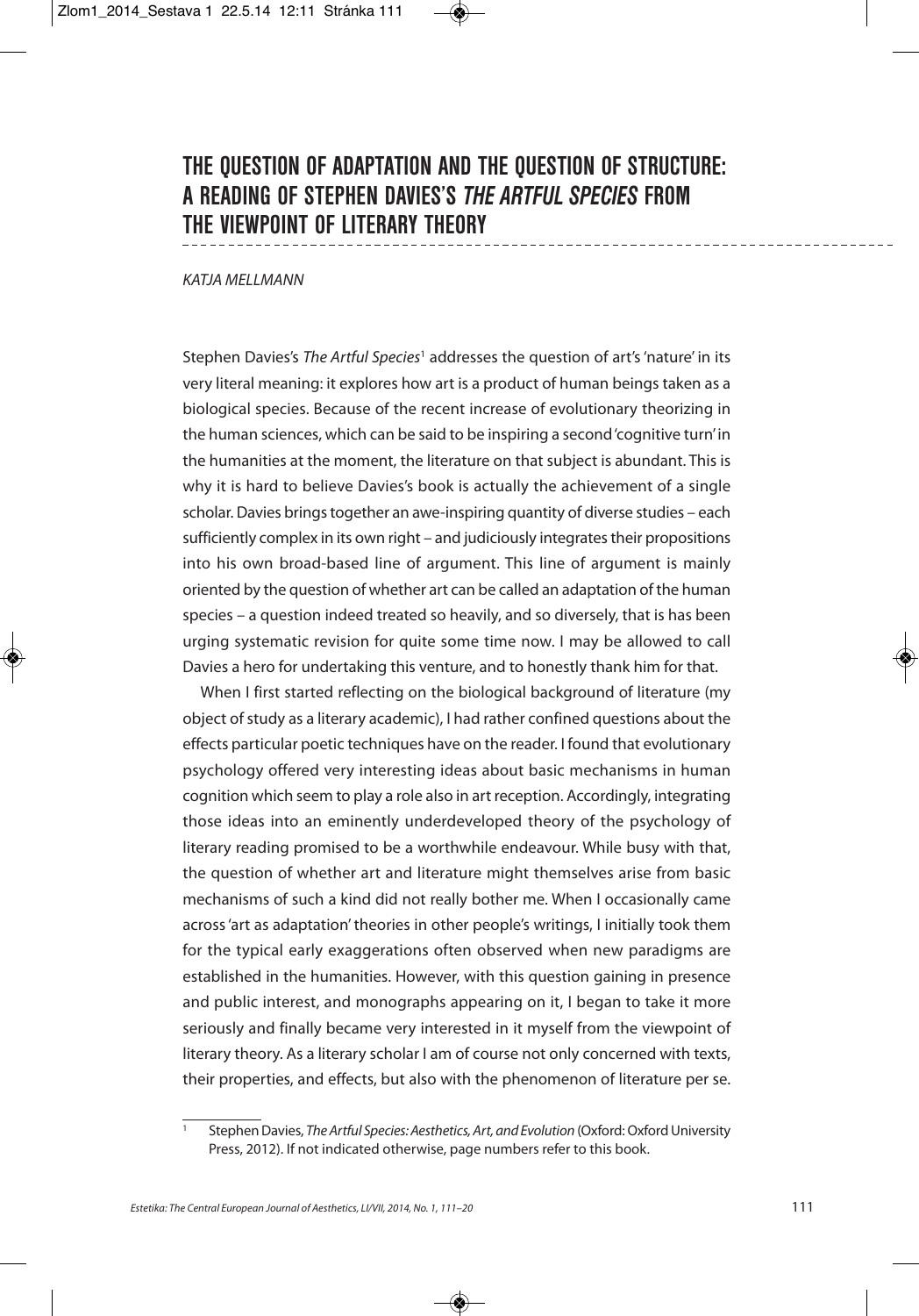What actually 'is' literature? How did it come about? How old is it, and how does it fit into the big picture (of 'culture'/'humankind'/'mind' and so forth)? I felt that the perspective of evolutionary psychology might indeed reveal something new about these philosophical issues.

I still consider the question of whether art or literature are evolutionary 'adaptations' (in the technical sense of the term)<sup>2</sup> to be of uncertain significance for literary scholars. <sup>3</sup> I am convinced, however, that our general understanding of literature would be immensely enhanced by knowing more precisely how behaviours such as producing and consuming artworks are psychologically structured, what elements they involve, and how'archaic' these elements are, that is, how spontaneously or rather deliberately they take place. And if, as a starting place, the terminology of adaptation versus by-product and so forth is of some help in illuminating these questions, it may well be used – but may also be abandoned when it shows that it is not. So, this is the situation in which I have emphatically welcomed Davies's book for collecting and critically reviewing suggestions on this topic from a great variety of research areas. Beside its many other virtues, Davies's book might also serve as a survey about paths already taken and thus help prevent, hopefully, the same commonplaces from being repeated over and over again without providing new evidence or improved arguments. Though I thus agree with many of Davies's criticisms as well as positive propositions, for the sake of discussion and critical exchange the following paragraphs will focus more strongly on points at which my view differs from his.

The first one is a rather political point. Davies does not state explicitly that he is following the quirky discipline-historical account of the self-declared 'new' evolutionary psychologists, but he does uncritically repeat it (pp. 40–43). There's no room here for going into detail, so I would note only that the proponents of the allegedly overcome 'capital-letter EP' are not only still alive and in academic positions, but are also authors of the most discerning contributions on theoretical issues in evolutionary psychology, whereas declarations by 'lower-case EP'

 $\frac{1}{2}$  Just a quick note on something I will not further dwell on in these remarks: Davies's and my own use of evolution-theoretical concepts are not entirely consistent with one another. I use the term 'adaptation' in the tradition descending from George Williams, Adaptation and Natural Selection (Princeton, NJ: Princeton University Press, 1966); for a recent definition in this line, see Leda Cosmides, Julian Lim, and John Tooby, 'Adaptation', in The Cambridge Encyclopedia of the Language Sciences, ed. Patrick Colm Hogan (Cambridge: Cambridge University Press, 2011), 85-86. Davies sometimes does not deem necessary all the criteria prescribed in that tradition. For example, he does not demand that adaptations reliably develop ontogenetically (p. 153), and he calls effects'adaptive' irrespective of their causal role in population-wide genetic change (pp. 134, 153).

<sup>&</sup>lt;sup>3</sup> On this point, I concur with Jonathan Kramnick, 'Against Literary Darwinism', Critical Inquiry 37 (2011): 346–47.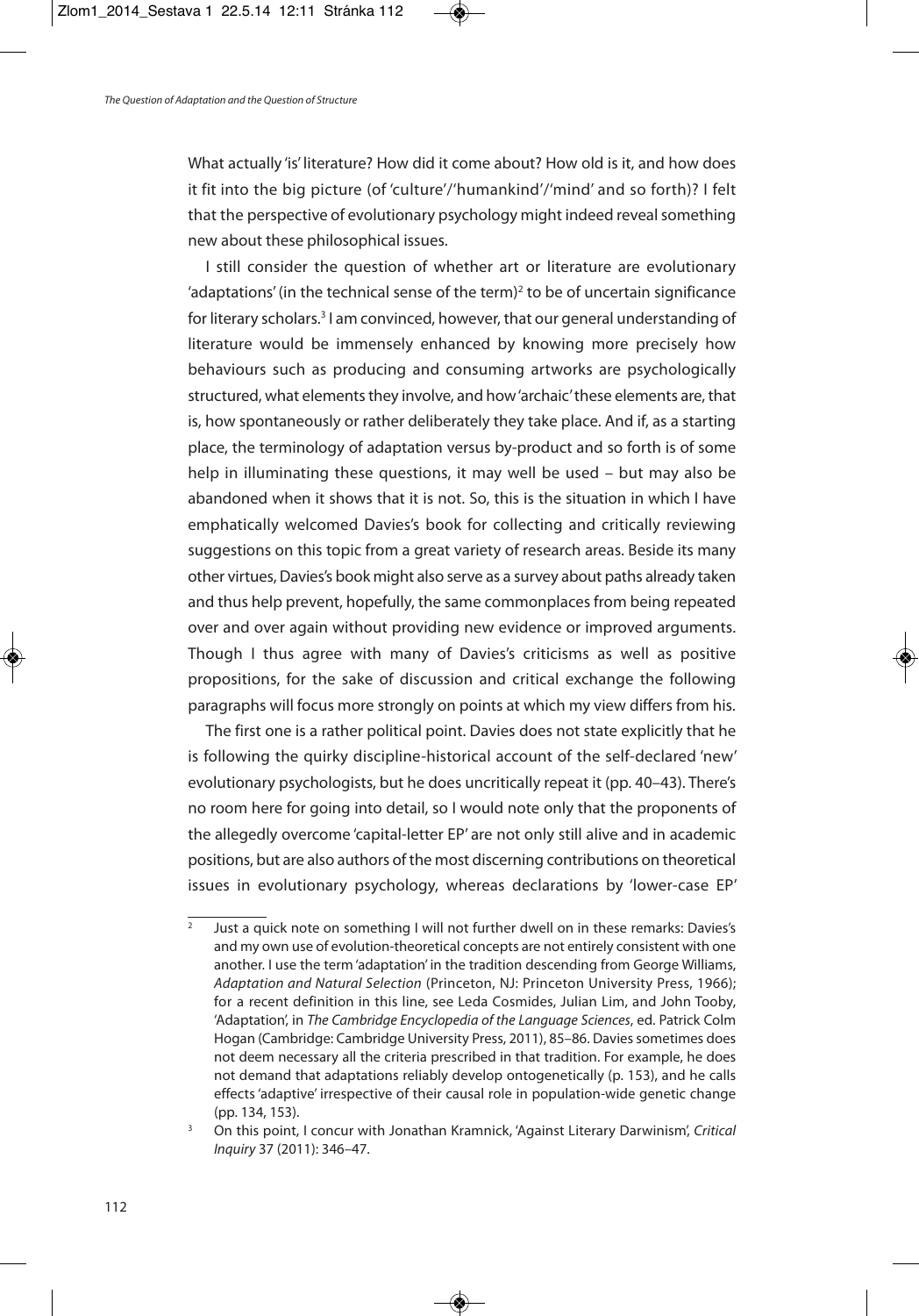proponents (such as the first chapter in The Oxford Handbook of Evolutionary Psychology which Davies refers to) show less ambition in theoretical expertise. They typically construe straw-man conceptions of 'massive modularity' and 'biological determinism', and by numerous misconceptions and confusions reveal that their authors have no interest in what the debates in about 1990 actually were about when 'Evolutionary Psychology' (under this designation) was established, not to speak of those in the mid-twentieth century when theoretical biology developed its standards. There is no value in perpetuating an unjustified story of an alleged shift from 'old' to 'new' EP around 2000, which in my understanding is rather an impending backslide into conceptual haziness. 4

But let's turn to subject matter now. The passages in which Davies reviews evolutionary accounts of 'literature' (roughly in the sense of 'narrative fictions', see p. 163) are for me of course the most relevant parts of his book. In one place, Davies disagrees with Paul Hernadi's claim that the stone-age mind probably did not rigidly distinguish between 'nonliterary and literary experience',<sup>5</sup> by objecting that early humans should have had'a robust interest in separating fact from fiction or conjecture' (pp. 164–65). I think that both propositions are true in a way. In

In particular, why spread the myth of some people holding that evolution 'ceased' (p. 41) 20,000 years ago? At least I don't know these people (though I know quite well which issue this myth – quite wrongly – addresses). Also, Davies argues against a naive conception of the EEA implying stable conditions. No objectionsfrom my side, but note it was stated already in 1990: 'The "environment of evolutionary adaptedness"(EEA) is not a place or a habitat, or even a time period. Rather, it is a statistical composite of […] adaptation-relevant properties […]. There is no basis in the concept of the EEA for any claims of stasis, simplification, or uniform ancestral conditions in the usual sense.'Leda Cosmides and John Tooby, 'The Past Explains the Present: Emotional Adaptations and the Structure of Ancestral Environments', Ethology and Sociobiology 11 (1990): 386–87; see also their 'The Psychological Foundations of Culture', in The Adapted Mind: Evolutionary Psychology and the Generation of Culture, ed. Jerome H. Barkow, Leda Cosmides, and John Tooby (New York: Oxford University Press, 1992), 69–73. So Davies's emphasis on climate change and so on (pp. 95-101) seems somewhat pointless to me. If Richard Potts, as quoted by Davies (pp. 96–97), were right that changing environments are incompatible with any idea of 'a set of specific repetitive elements, statistical regularities, or uniform problems'and, as a consequence, necessitate discarding'the view that the human mind is composed mainly of innate special-purpose devices', then this would equally necessitate assuming general intelligence / cognitive plasticity for almost all living species whose evolutionary history dates back before the last glacial age. Seriously, Bowlby's concept of the EEA was not reanimated in order to paint simplified pictures of ancestral pasts but, on the contrary, to draw attention to the fact that we cannot deduce innate dispositions from one particular set of conditions (neither from today's life in industrialized societies nor from nineteenth-century fiction about stone-age life), but have to identify (rather abstractly defined) selection pressures that were persistent over very long periods. Thus, stability is not an ex-post allegation of simple-minded scientists but an a priori standard for scientific rigour: a criterion that must be met when reasoning about selection pressures responsible for universally human traits.

Paul Hernadi, 'Literature and Evolution', SubStance 30 (2001): 62.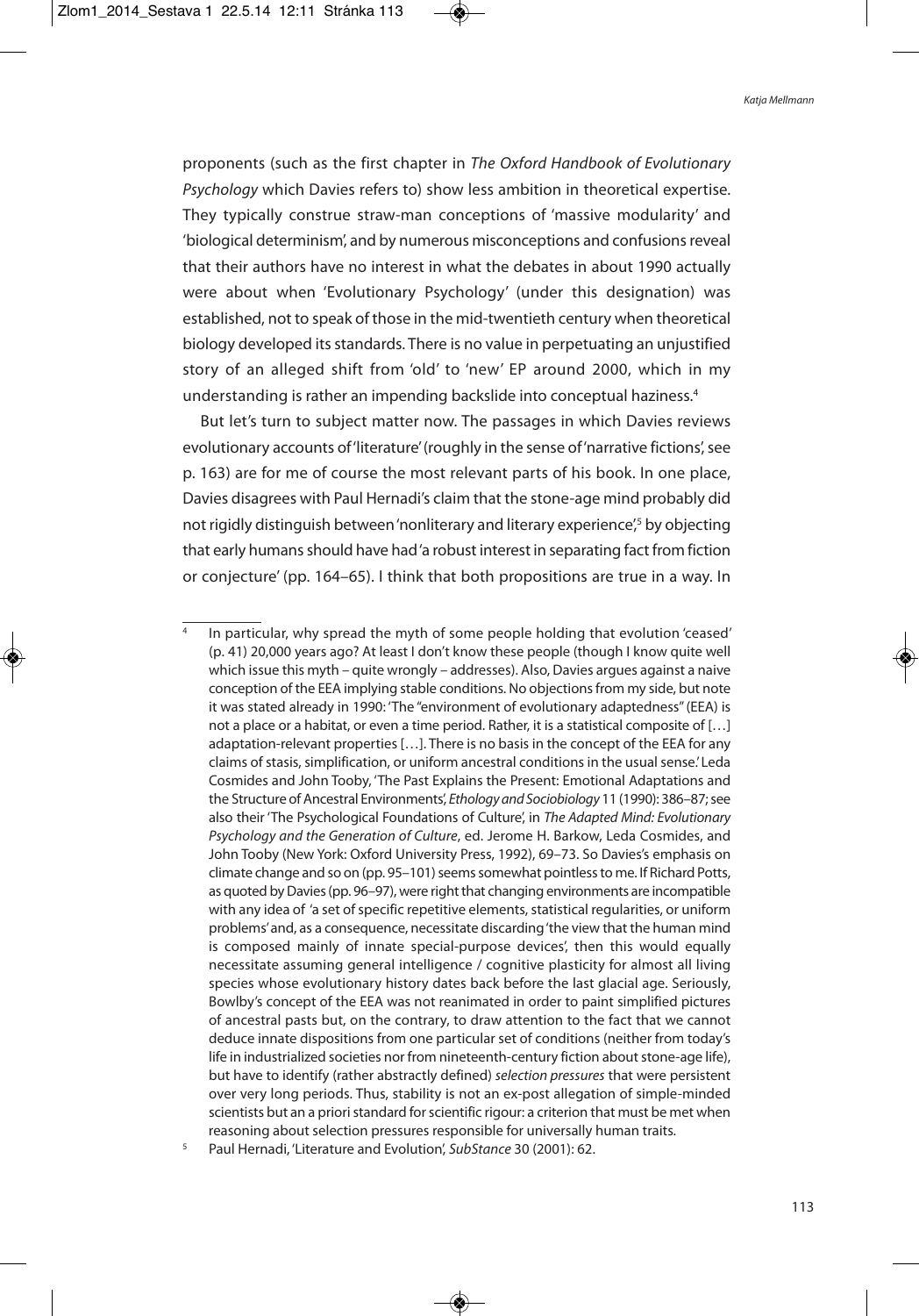order to show what I mean, I would define'fact'/'nonliterary'and'fiction'/'literary' not as'accurate historical accounts' versus'invented stories' but as accounts of 'events witnessed by one of us' versus 'they say / it is said...'<sup>6</sup> accounts, that is, not as factive versus fictive narratives but narrated experience versus tradition/legacy. For this is how the demarcation line is drawn, for instance, by the Kayapo people of Brazil: in their language, the word for 'hearing', besides its literal meaning, signifies the knowledge which comes from hearing and as such also translates into 'belief' or 'trust'; knowledge that comes from primary experience, in contrast, is figuratively signified by their word for 'seeing'. <sup>7</sup> As I argue at length in a recent article, this is how oral cultures typically distinguish between 'fact' (regular communication about the actual world) and 'fiction' (stories, myths, history); the linguistic techniques they employ to mark the inherited knowledge as special are basically the same as the means by which both oral and literate cultures across time and place mark 'literary' narratives, thereby constituting something of a grammatical mood that is recognizable, for instance, also in the 'epic preterite' of realistic novels. <sup>8</sup> Defined in this way, the grammatical mood of the 'mythic'/ 'literary'/'traditioned'/'believed' is indeed indifferent to questions of historical accuracy as we conceive of it in modern terms. This may be the reason we still create narratives that are extremely contaminated in matters of'fact and fiction', and, moreover, why our poetological notions of the literary (such as poetic 'lies', the 'verisimilar', 'possible worlds', or 'fictionality') show notable historical variance.

I deem it possible that this mythic 'mood' was a cognitive adaptation in the context of language acquisition. This is not to say that 'literature is an adaptation',<sup>9</sup> but merely that the presumed cognitive mood might be the origin of one of several biological enablers of literature (p. 148), or literary proto-forms,<sup>10</sup>

<sup>6</sup> Formulas of that kind are routinely interspersed into the storytelling of many oral cultures, and also closing formulas such as'So it is said' or 'That is how the Selknam always told it'. See Katja Mellmann, 'Gibt es einen epischen Modus? Käte Hamburgers Logik der Dichtung evolutionspsychologisch gelesen', in Universalien? Annäherungen an die Natur der Literatur, ed. Endre Hárs, Márta Horváth, and Erzsébet Szabó (Trier: WVT, 2014), 109–30.

<sup>&</sup>lt;sup>7</sup> Anton Lukesch, Mythos und Leben der Kayapo, Acta Ethnologica et Linguistica 12 (Vienna: Institut für Völkerkunde, 1968), 173.

<sup>8</sup> Mellmann, 'Gibt es einen epischen Modus?'.

<sup>&</sup>lt;sup>9</sup> Neither is it to say that 'narrative' is an adaptation. I do not consider narrative form to be something in need of explanation; rather it is a self-evident result of language working the way our mind works, which in turn works the way the brain receives information from experience. See Katja Mellmann, 'Is Storytelling a Biological Adaptation? Preliminary Thoughts on How to Pose That Question', in Telling Stories: Literature and Evolution, ed. Carsten Gansel and Dirk Vanderbeke (Berlin: De Gruyter, 2012), 33–39.

More such possible proto-forms not yet scrutinized systematically are sketched out in Katja Mellmann, 'Evolutionary Proto-forms of Literary Behaviour', in Art as Behaviour, ed. Wulf Schiefenhövel et al., Hanse-Studien (Oldenburg: BIS, forthcoming).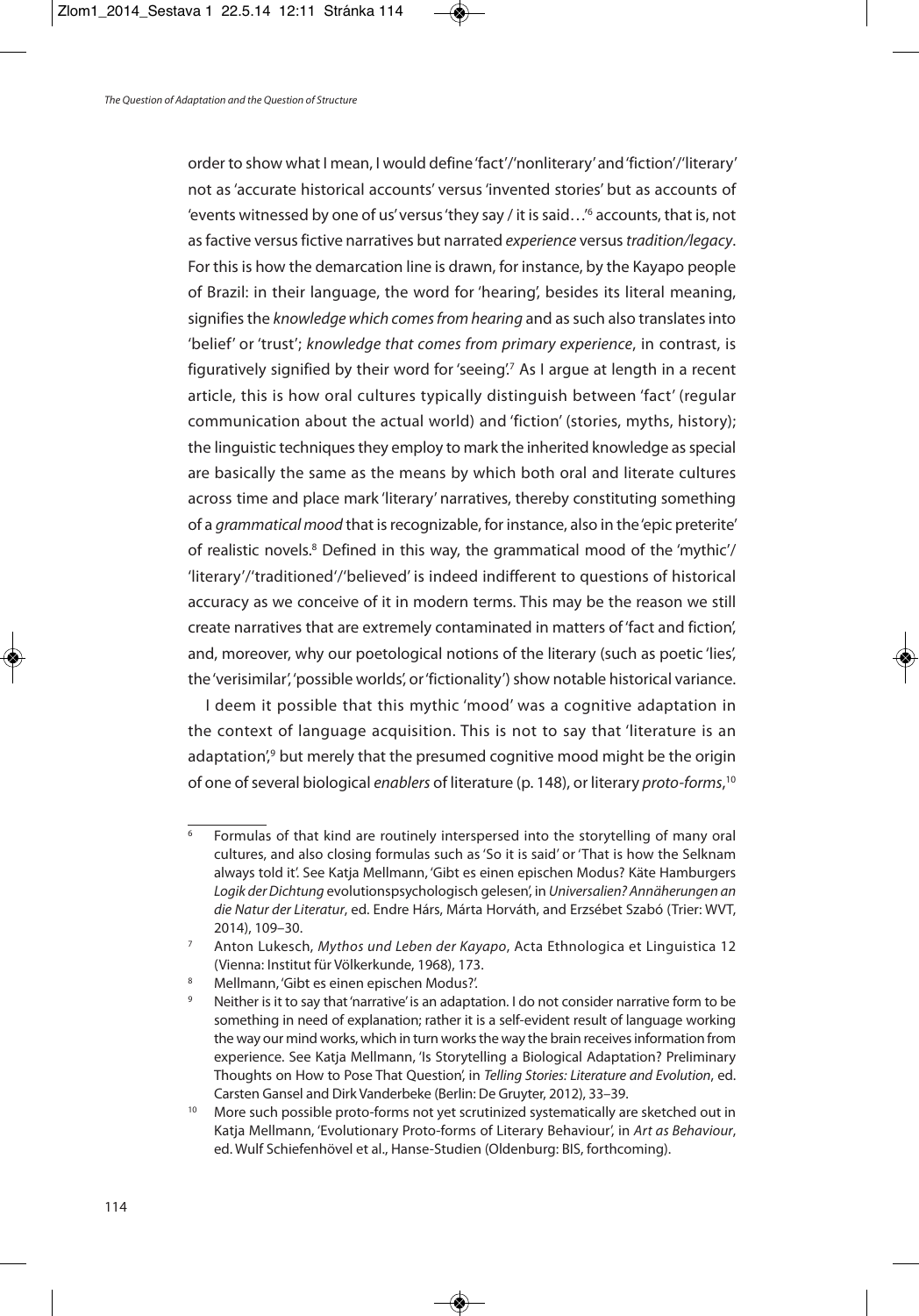as it were. A cognitive concept of the 'mythic'thus evolved might have served as a primal scope tag in what John Tooby and Leda Cosmides have hypothesized as cognitive 'scope syntax', that is, a cognitive architecture that allows for the administration of contingently true information. <sup>11</sup> As such, the cognitive adaptation of a scope signifier 'mythic' would serve the vital need to separate differently justified kinds of knowledge of which Davies correctly reminds us, while at the same time it explains our indiscriminate use of various instances of more or less'true'(but, in a way, 'believed') information within the literary realm. Thus, the adaptive function of the presumed scope category would have been to reserve a separate cognitive space for socially communicated information, which became inevitable'now that we can receive information through communication from others' and have to come to terms with new kinds of information that were unknown to species'whose sole source of (non-innate) information was the individual's own experience'.<sup>12</sup> In contrast to adaptationist accounts that emphasize the instructive effects literature might yield by serving'as a repository of knowledge about human nature' (p. 171), <sup>13</sup> the proposed adaptation of a

Leda Cosmides and John Tooby, 'Does Beauty Build Adapted Minds? Toward an Evolutionary Theory of Aesthetics, Fiction and the Arts', SubStance 30 (2001): 20; see also their 'Consider the Source: The Evolution of Adaptations for Decoupling and Metarepresentation', in Metarepresentations: A Multidisciplinary Perspective, ed. Dan Sperber, Vancouver Studies in Cognitive Science 10 (Oxford: Oxford University Press, 2000), 53–115, especially on the various origins of this cognitive architecture that can be hypothesized but not yet put into a clear order or hierarchy.

<sup>&</sup>lt;sup>12</sup> Cosmides and Tooby, 'Does Beauty Build Minds?', 24.

<sup>&</sup>lt;sup>13</sup> I concur with Davies in dismissing those theories of 'fiction as instructive thought experiment'(pp. 168–71). Subsequently, however, he suspectsthe position held byTooby and Cosmides 'is not in the end different' from those theories (p. 172), whereas I think it is. Admittedly, some of their literary examples tend to the direction Davies rightly worries about, but the core idea put forward in their essay, as I take it, is that the brain-organizing effects of art and literature explain the pleasure we experience by those activities. I had difficulties grasping what precisely Davies understands by 'aesthetic sense'. He repeatedly says that it is not identical with perceptual pleasures (though in Part II of his book, he allows a broad equation of the two), but he does not specify what kind of psychological structure should be assumed behind the experience when'we relish and take delight' (p. 20), along with recognizing something either'sublime'or'beautiful'(p. 10). Comparing the aesthetic sense with language (p. 48), he implies something above mere pleasure, a more complex mental experience where cultural concepts may intrude and cause different results in different cultures. I claim that the idea of 'brain-targeted aesthetics' as introduced by Cosmides and Tooby ('Does Beauty Build Minds?', 14) accounts excellently for the pleasure ingredient in a more than just 'perceptual' meaning; and their reflections on literature's worth as an imaginative extension of experience (ibid., 18–24) is not intended to propose an adaptive function of art ('instruction') but to explain the perceived 'deeper truth' in art (see ibid., 13), that is, the cognitive little 'extra' above mere pleasure which might come from the 'abstract isomorphism' (ibid., 21) between artifacts and the real world. I feel Davies slightly mischaracterizes their theory here (though in a way acknowledges it later on, p. 173). Also, he mischaracterizes their pleasure theory when he subsumes their proposition under the hypothesis that 'art is adaptive [...]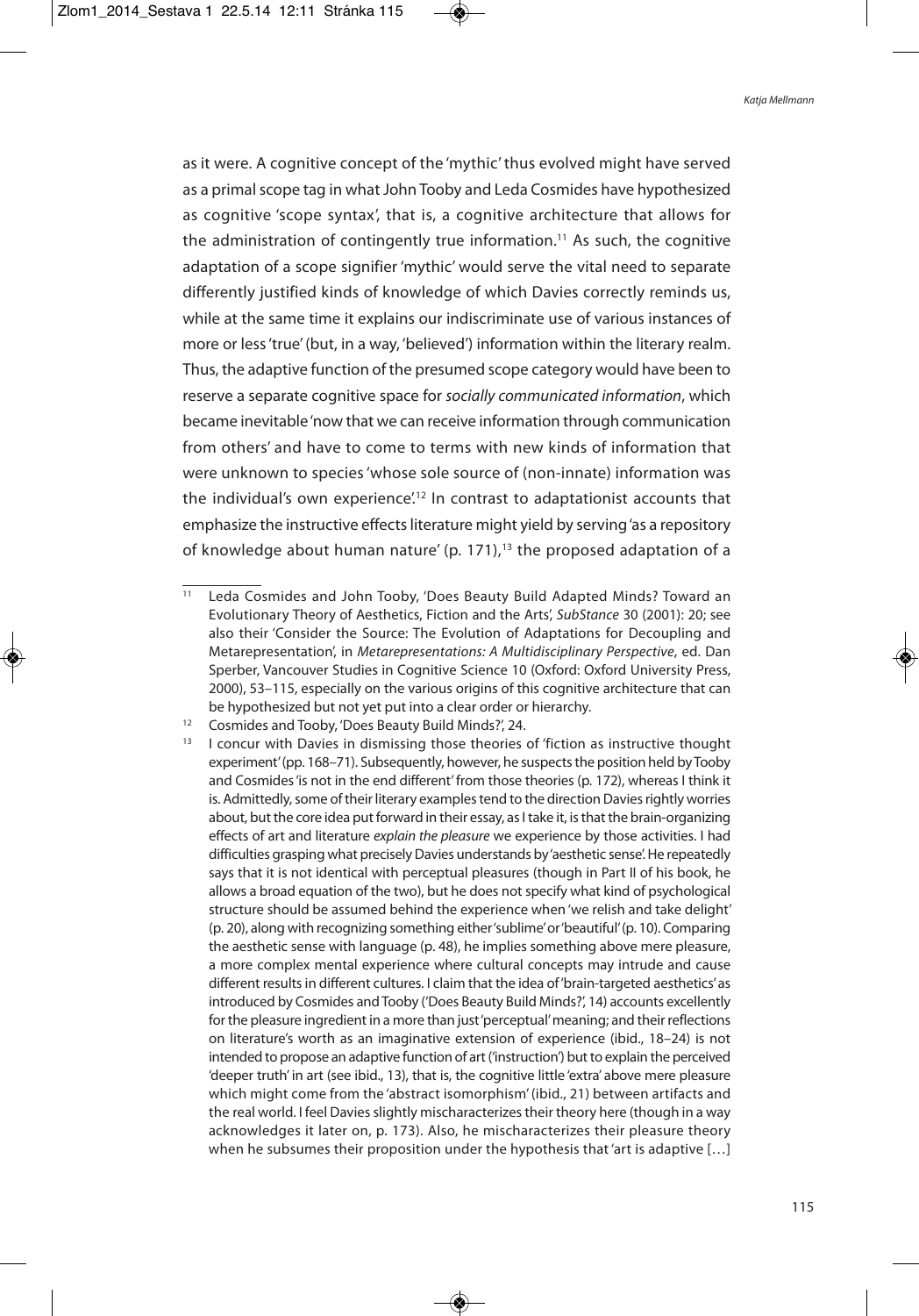specialized cognitive mood for communicated information would place the emphasis on knowledge that is not already 'in the genes'. <sup>14</sup> According to my theory, the specialized scope tag for the'mythic'evolved in humans as a necessary tool for cultural transmission (social learning) when Homo sapiens was entering the cognitive niche and began to deal with an unprecedented amount of nonexperiential knowledge. In that situation, narrative served as an efficient means of exosomatically restoring and transmitting linguistically 'reified' <sup>15</sup> bits of information abstracted from the (otherwise non-available) experience of past generations. This is not to say that this socially accumulated knowledge itself is necessarily'adaptive'('instructive') in any sense, but just to argue that it was adaptive for the human species to accumulate knowledge – given that they simultaneously evolved cognitive tools that are apt passably to administer all that stuff.

Certainly, what I have construed here is a story of origin. Davies finds it 'hard to defend the relevance of the story about art's origins to our understanding and appreciation of contemporary art'(p. 134). I claim there is notable relevance, given that one is interested in how today's art behaviours are structured, what they are ultimately composed of. (In fact, drawing on evolutionary theory necessarily implies a historical way of understanding – namely, understanding a phenomenon by its genesis; if one is more interested in other ways of understanding a phenomenon, other theoretical frameworks might be more appropriate to achieve this aim.) So my story about the evolutionary origin of a cognitive scope category'mythic'is a story about the origin not of'art'(orsolely'literature') but of a particular prerequisite that, in combination with other human capacities, gives rise to this or that instance of the group of behaviours we conceive of as art behaviour.

for rehearsing and sharpening perceptual skills' (p. 128). An excerpt of that seminal essay by Tooby and Cosmides was reprinted under the same title in Brian Boyd, Joseph Carroll, and Jonathan Gottschall, eds., Evolution, Literature, and Film: A Reader (New York: Columbia University Press, 2010), 174–83. Unfortunately, however, the passages on aesthetics and the 'organizational mode' were omitted. So one has to go back to the original version (which can be easily done by visiting the web pages of the Center for Evolutionary Psychology at www.cep.ucsb.edu).

<sup>&</sup>lt;sup>14</sup> This is where my theory is indebted to Michelle Scalise Sugiyama's 'information transmission hypothesis', also mentioned by Davies in the context of 'knowledge repository' theories(pp. 171, 226). See Michelle Scalise Sugiyama,'Information Isthe Stuff of Narrative', Style 42 (2008): 254–60; 'Reverse-Engineering Narrative: Evidence of Special Design', in The Literary Animal: Evolution and the Nature of Narrative, ed. Jonathan Gottschall and David Sloan Wilson (Evanston, IL: Northwestern University Press, 2005), 177–96.

<sup>&</sup>lt;sup>15</sup> For language and narrative as a means of 'reification', see Karl Eibl, Animal Poeta: Bausteine der biologischen Kultur- und Literaturtheorie, Poetogenesis 1 (Paderborn: Mentis, 2004), 224–49, and Katja Mellmann, 'Voice and Perception: An Evolutionary Approach to the Basic Functions of Narrative', in Toward a Cognitive Theory of Narrative Acts, ed. Frederick Luis Aldama, Cognitive Approachesto Literature and Culture (Austin:University ofTexas Press, 2010), 131–32.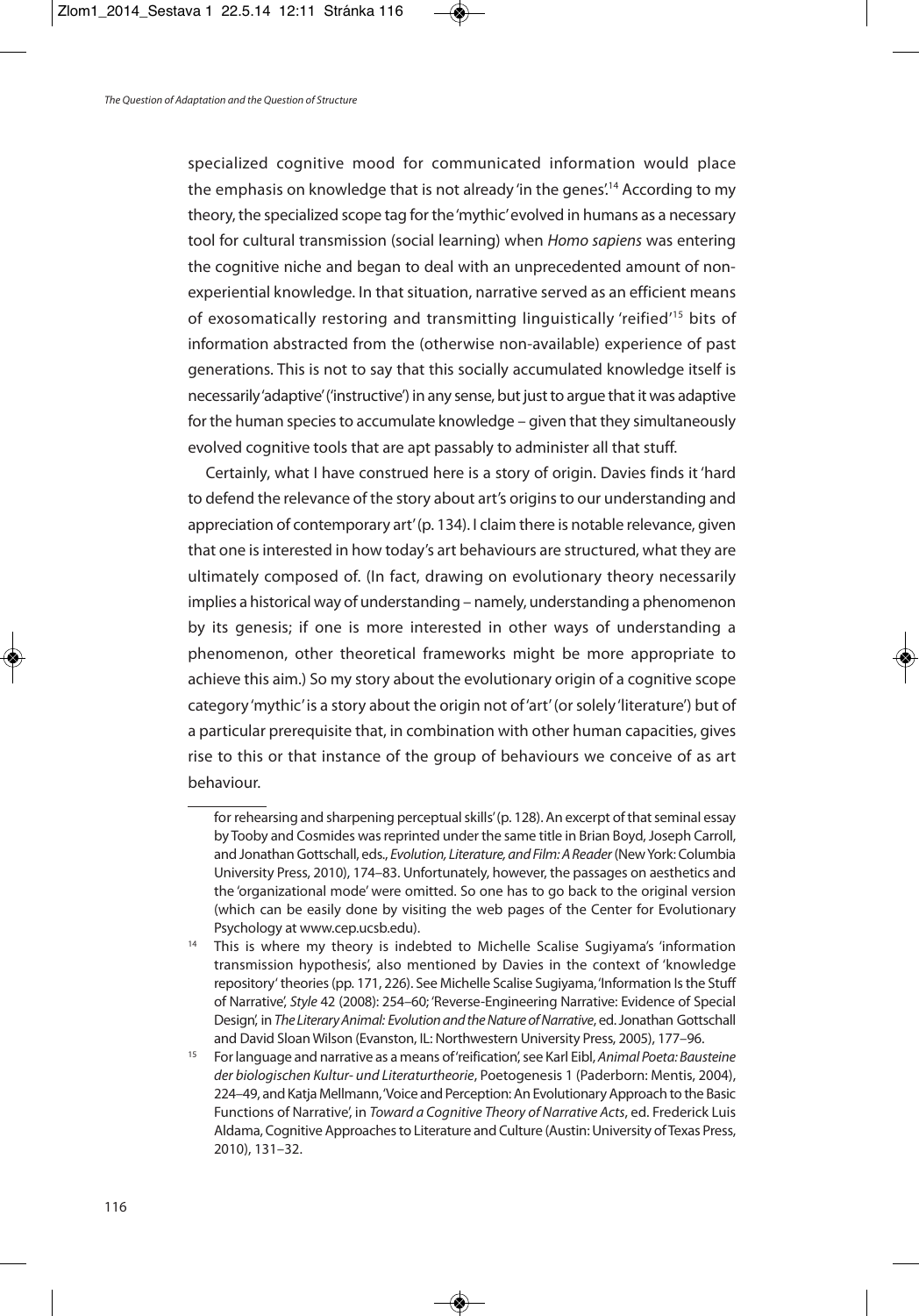It seems sensible that Davies installs the category of 'technology' for highly combinatorial, culturally rather than biologically stabilized forms of behaviour in order to distinguish some anti-'adaptation' hypotheses from a therefore more narrowly defined concept of 'by-product' hypotheses (though I am not sure whether Pinker's or any recent 'art as by-product' theory is then rightly still classified as an instance of the latter). Interestingly, Davies ultimately opts against the'technology' solution, that is, he resorts to the more strictly defined 'by-product' conception in order to bring out the eminent proximity of art behaviours to human nature. This unusual proximity that distinguishes art from purely cultural technologies such as reading and writing<sup>16</sup> comes, according to Davies, from the fact that the arts as byproducts directly exploit existent adaptations rather than merely building upon them for superstrate cultural reasons. More specifically, he grants art a place as a means of signalling 'fitness' (in a broad sense, including status, sexual attractiveness, moral integrity, intelligence, and many other kinds). Thus, art for him is not 'incidental', not a biologically 'meaningless' (pp. 144–47) enhancement of cultural life, but a heartfelt expression of human capacities.

Davies does not go so far as to consider these expressive behaviours genetic adaptations in terms of gene-culture co-evolution, arguing that, to achieve this, art would have to be unrivalled in this function, which it is not (p. 186). In other words, he does not hypothesize a hard-wired art 'instinct', but suggests a behaviour whose motivation goes beyond both functional urges and organizational rewards yet remains below the level of exclusively cultural incitement. Accordingly, art should take place more spontaneously (that is, less intentionally initiated or socioculturally channelled) than regular'technologies'. At least that is what I conclude from his argument. As regards Davies, he is not so fond of the idea that innately biased behaviours are generally more automatic than other, more deliberate behaviours(pp. 152, 172). If, however, we ask what the perceived proximity of art to human nature actually refers to, spontaneous inclination would not, I believe**,** be that bad an answer. To put it differently: I do not share Pinker's and many others'suspicion that people arguing for art as an adaptation want to ennoble art (and perhaps also their own discipline) by this contention. Rather, I surmise that those people are inspired by the strong intuition – shared by Davies as well as

<sup>&</sup>lt;sup>16</sup> For the control of fire, which Davies also refers to as an example (pp. 155–57), and maybe also for clothing, the case may be different. As he observes, although the pertinent cultural practices vary greatly there is a strong fascination with the object of those practices. I suppose this fascination is instinctively biased in a way the interaction with alphabetic characters, for instance, is not. Play might be revealing of this. Children love playing with costumes (discarded garments, guises) and, unfortunately, also with fire (matches, candles, magnifying glasses). I take this thought from Josef H. Reichholf, Das Rätsel der Menschwerdung: Die Entstehung des Menschen im Wechselspiel mit der Natur, 6th ed. (Munich: DTV, 2004), 178–81.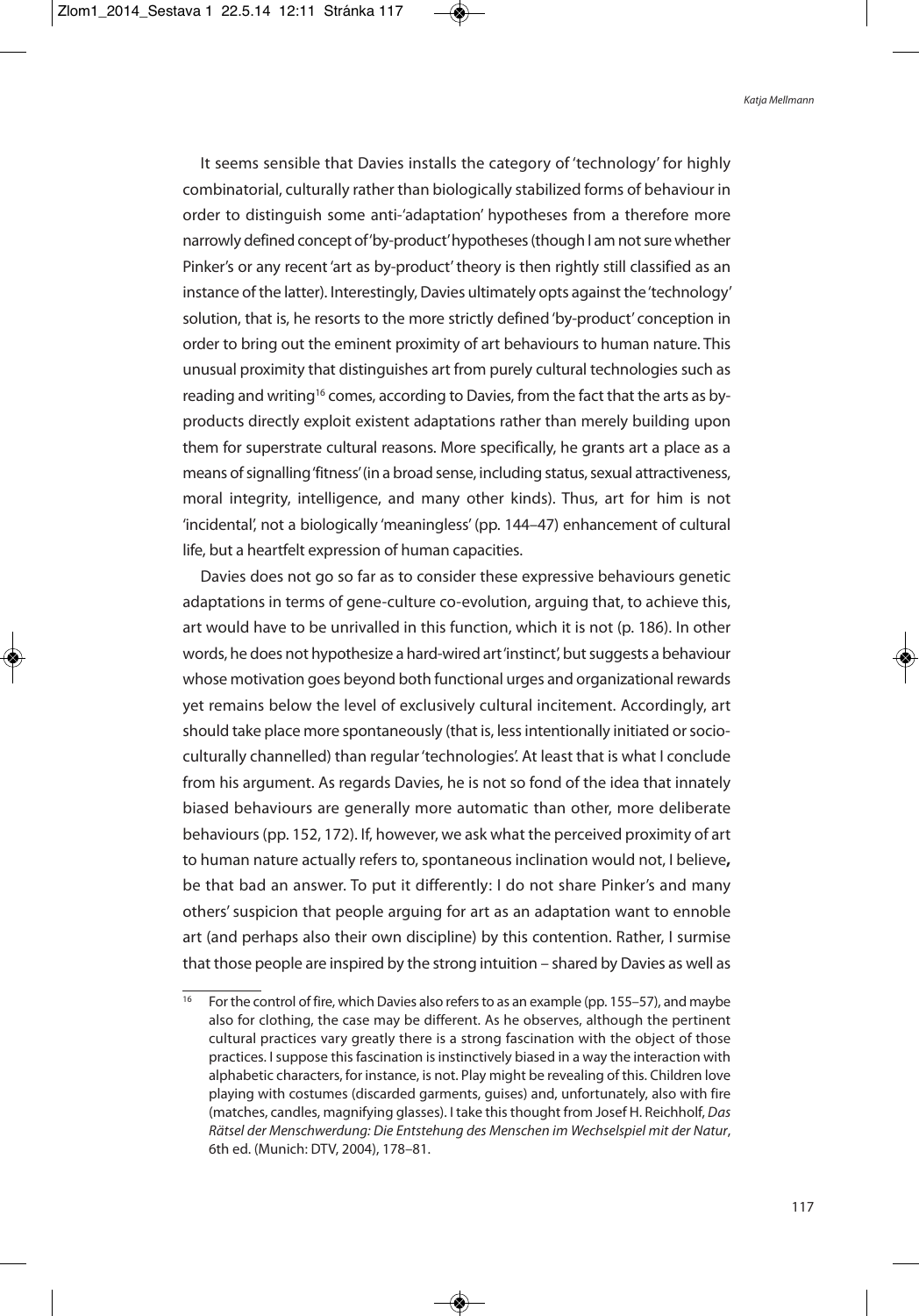by myself – that art is something so essentially 'human' that it must be regarded as intrinsic to human nature, that is, as'something biological'. They do not mean to declare art something biological, but rather to explain why it is, and how it can be, something biological – but then they simply fall prey to the widespread misbelief that'biological'automatically means'adaptation'(which fits perfectly with the values they attribute to art anyway and then carelessly mistake for biologically adaptive 'functions'). Davies's long and detailed examination is an excellent remedy against this popular misconception. At the same time, however, his study strives to pay full tribute to the intuition of art being not a contingent cultural form. For this purpose, he extends the technical question of 'either adaptation or by-product or genetic noise' (which might suffice from the perspective of biology) to a more differentiated set of categories in which different grades of 'intrinsicness' can be described.

I find this very convincing. But I see a parting of ways here, and future research will have to choose each time which way to proceed. First, if this more differentiated set of categories is to be meaningful, we have to substantiate what it is that different grades of biological proximity or intrinsicness refer to in psychological terms (for example, spontaneous processing, 'neuronal recycling'). <sup>17</sup> Or, second, if the extension of categories is meant rather to abandon the technical question from biology for'adaptation yes or no'and instead focus on the properties of the investigated sort of behaviour itself, then we should remain interested in stories of origin about crucially involved elements(irrespective of whether we ultimately prefer to call the whole thing 'by-product', 'technology', or something else). This is another way of saying that many of the studies understandably criticized by Davies make important contributions to that research programme. We simply have to remain aware that by identifying the origin of one such element we have not identified the origin of'art'and nothing more. Actually, I do not even believe that 'art' is a natural kind or a coherent class, whereas Davies seems to believe that it is.<sup>18</sup> He is certainly aware of the historical evidence that this integral notion<sup>19</sup> is

For the idea of 'neuronal recycling', see Stanislas Dehaene, Reading in the Brain: The Science and Evolution of a Human Invention (New York: Viking, 2009).

<sup>&</sup>lt;sup>18</sup> See pp. 26–30 and, more explicitly, pp. 155–57, for music. But think of how utterly strange and non-musical the integration of African rhythms by jazz and pop music appeared to parts of the contemporary audience. Also, the invention of mensural music was a late development in European musical history. Before then, rhythmic modes of music were largely confined to instrumental dance music, that is, a separate cultural sphere in the understanding of people of that time.

<sup>&</sup>lt;sup>19</sup> See Katja Mellmann, 'On the Emergence of Aesthetic Illusion: An Evolutionary Perspective', in Immersion and Distance: Aesthetic Illusion in Literature and Other Media, ed. Walter Bernhart, Andreas Mahler, and Werner Wolf, Studies in Intermediality 6 (Amsterdam, NewYork: Rodopi, 2013), 77–79. For another discussion on the fundamental incoherence (and non-distinctness) of 'the' aesthetic, see Paul B. Armstrong, How Literature Plays with the Brain: The Neuroscience of Reading and Art (Baltimore, MA: Johns Hopkins University Press, 2013), 12–18.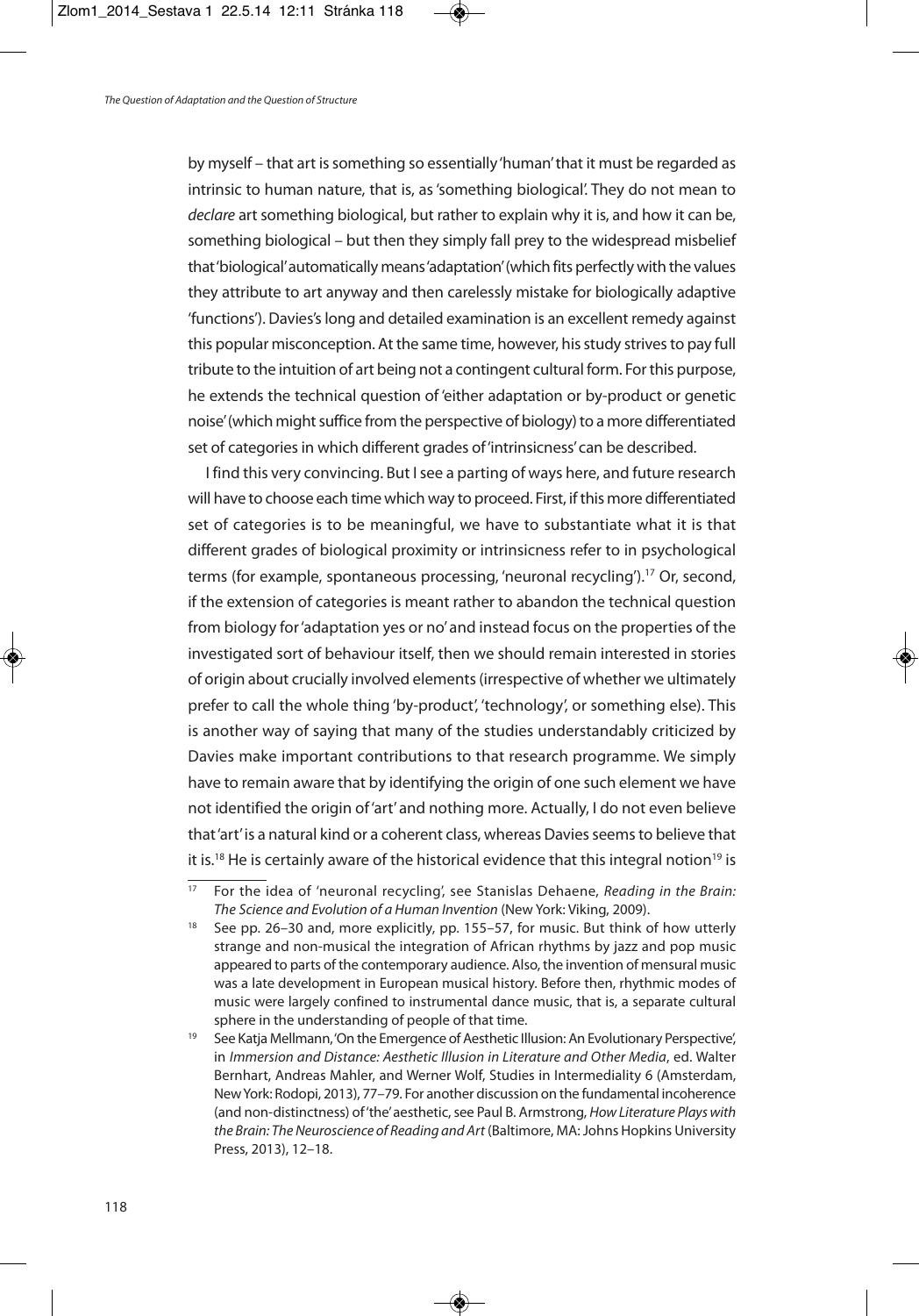a rather specific cultural concept (pp. 25–30). I feel, however, that he underrates the consequence of this fact for his own conception of the 'aesthetic sense'. Like Davies, I believe that one very basic (if not even necessary) element of aesthetic appreciation consists in 'recognizing how [the object of appreciation] was formed', what it was made for, how it relates to other things, and so on (p. 20).<sup>20</sup> Does it not follow that any cultural concept (however basic) of'art', 'beauty', and so forth, inevitably intrudes on our aesthetic cognition while 'we relish and take delight'  $(p. 20)$ ?<sup>21</sup> If this is correct, aesthetic experience varies – depending on the cultural context – so much from the very outset that we should be sceptical of a common basic quality in all of its instances. As Davies says, we hardly know anything about the use of Palaeolithic paintings and carvings(p. 187).The assumption of a common structure of aesthetic experience across cultures and periods certainly is a retrospective construction based on our own comparatively recent notion of art. <sup>22</sup> I am not saying that this construct is therefore necessarily inaccurate, but I am saying that there is no extrinsic reason why it should be accurate.

> Katja Mellmann Department of German, University of Göttingen, Käte-Hamburger-Weg 3, D-37073 Göttingen, Germany katja.mellmann@phil.uni-goettingen.de

#### **BIBLIOGRAPHY**

- Armstrong, Paul B., How Literature Plays with the Brain: The Neuroscience of Reading and Art. Baltimore, MA: Johns Hopkins University Press, 2013.
- Cosmides, Leda, and JohnTooby.'The Past Explainsthe Present: Emotional Adaptations and the Structure of Ancestral Environments.' Ethology and Sociobiology 11 (1990): 375–424.
- --. 'The Psychological Foundations of Culture.' In The Adapted Mind: Evolutionary Psychology and the Generation of Culture, edited by Jerome H. Barkow, Leda Cosmides, and John Tooby, 19–136. New York: Oxford University Press, 1992.
- ---. 'Consider the Source: The Evolution of Adaptations for Decoupling and Metarepresentation.'In Metarepresentations: AMultidisciplinary Perspective, edited by Dan Sperber, 53–115. Vancouver Studies in Cognitive Science 10. Oxford: Oxford University Press, 2000.
- ––––––. 'Does Beauty Build Adapted Minds? Toward an Evolutionary Theory of Aesthetics, Fiction and the Arts.' SubStance 30 (2001): 6-27. Reprinted in Evolution, Literature, and Film: A Reader, edited by Brian Boyd, Joseph Carroll, and Jonathan Gottschall, 174–83. New York: Columbia University Press, 2010.

<sup>&</sup>lt;sup>20</sup> Mellmann, 'On the Emergence', 74-75.

<sup>&</sup>lt;sup>21</sup> This seems positively established at least by Davies's own definition of art (pp. 28–29).

 $22$  And here I do not speak of modern Fine Arts, Kantian disinterestedness, or anything Davies correctly puts aside as too specific, but of his own deliberately broad concept of'art as such'(p. 28).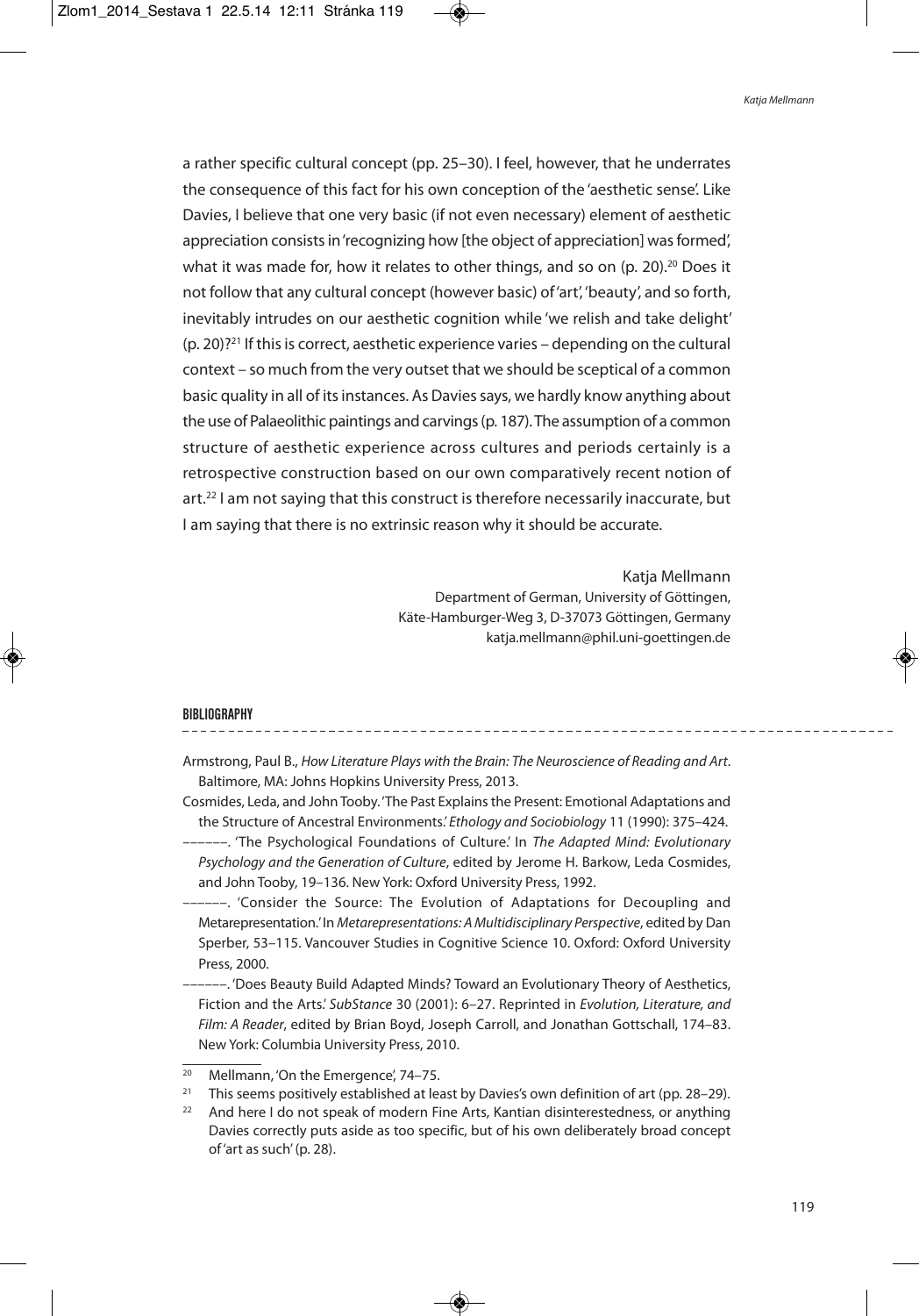- Cosmides, Leda, Julian Lim, and John Tooby. 'Adaptation.' In The Cambridge Encyclopedia of the Language Sciences, edited by Patrick Colm Hogan, 85–86. Cambridge: Cambridge University Press, 2011.
- Davies, Stephen. The Artful Species: Aesthetics, Art, and Evolution. Oxford: Oxford University Press, 2012.
- Dehaene, Stanislas. Reading in the Brain: The Science and Evolution of a Human Invention. New York: Viking, 2009.
- Eibl, Karl. Animal Poeta: Bausteine der biologischen Kultur- und Literaturtheorie. Poetogenesis 1. Paderborn: Mentis, 2004.
- Hernadi, Paul. 'Literature and Evolution.' SubStance 30 (2001): 55–71.
- Kramnick, Jonathan. 'Against Literary Darwinism.'Critical Inquiry 37 (2011): 315–47.
- Lukesch, Anton. Mythos und Leben der Kayapo. Acta Ethnologica et Linguistica 12. Vienna: Institut für Völkerkunde, 1968.
- Mellmann, Katja. 'Voice and Perception: An Evolutionary Approach to the Basic Functions of Narrative.' In Toward a Cognitive Theory of Narrative Acts, edited by Frederick Luis Aldama, 119–40. Cognitive Approaches to Literature and Culture. Austin: University of Texas Press, 2010.
- ––––––. 'Is Storytelling a Biological Adaptation? Preliminary Thoughts on How to Pose That Question.' In Telling Stories: Literature and Evolution, edited by Carsten Gansel and Dirk Vanderbeke, 30–49. Berlin: De Gruyter, 2012.
- --. 'On the Emergence of Aesthetic Illusion: An Evolutionary Perspective.' In Immersion and Distance: Aesthetic Illusion in Literature and Other Media, edited by Walter Bernhart, Andreas Mahler, andWernerWolf, 67–88. Studiesin Intermediality 6. Amsterdam: Rodopi, 2013.
- --. 'Gibt es einen epischen Modus? Käte Hamburgers Logik der Dichtung evolutionspsychologisch gelesen.' In Universalien? Annäherungen an die Natur der Literatur, edited by Endre Hárs, Márta Horváth, and Erzsébet Szabó, 109–30. Trier: WVT, 2014.
- ––––––. 'Evolutionary Proto-forms of Literary Behaviour.' In Art as Behaviour, edited by Gerhard Apfelauer, Christian Lehmann,Johanna Forster, Wulf Schiefenhövel, and Christa Sütterlin. Hanse-Studien. Oldenburg: BIS, forthcoming.
- Reichholf, Josef H. Das Rätsel der Menschwerdung: Die Entstehung des Menschen im Wechselspiel mit der Natur. 6th ed. Munich: DTV, 2004.
- Scalise Sugiyama, Michelle. 'Reverse-Engineering Narrative: Evidence of Special Design.' In The Literary Animal: Evolution and the Nature of Narrative, edited by Jonathan Gottschall and David Sloan Wilson, 177–96. Evanston, IL: Northwestern University Press, 2005.
- --. 'Information Is the Stuff of Narrative.' Style 42 (2008): 254-60.
- Williams, George. Adaptation and Natural Selection. Princeton, NJ: Princeton University Press, 1966.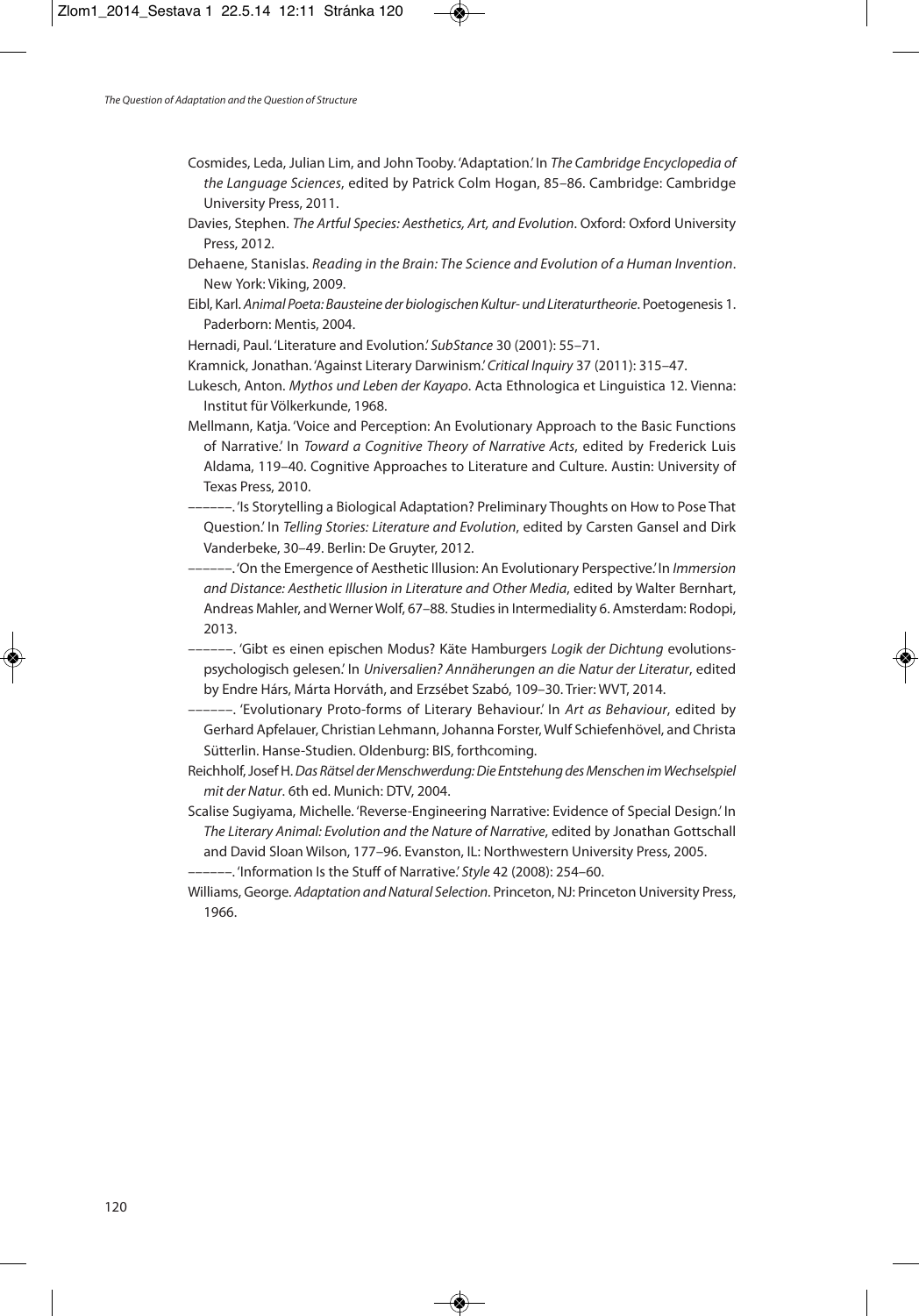# **IS AN ANALYTICAL CONCEPT OF ART ADEQUATE FOR EVOLUTIONARY EXPLANATIONS? A COMMENT ON STEPHEN DAVIES'S** *THE ARTFUL SPECIES*

**JFRZY LUTY** 

My comment focuses on the definition of art that Davies defendsin his book and its relation to the evolutionary project in aesthetics. Whereas Davies seems to think that the definition should be strong and narrow (in a sense to be specified in what follows) to make the evolutionary explanations in aesthetics theoretically viable, I think a that sharp definition of art may hinder the evolutionary project. The controversy emerges most clearly in his critical discussions of two evolutionary philosophers, Denis Dutton and Ellen Dissanayake.

Dutton proposes employing an analytical 'cluster'definition of art to describe art as a naturally evolved category.<sup>1</sup> This definition is composed of a set of so-called recognition criteria, twelve in Dutton's version. <sup>2</sup> Dutton calls these criteria 'special features' of art, noting that each can also apply to activities unrelated to art. 'Cluster' means that the definition is disjunctive (in contrast to a 'bound' definition, which is conjunctive), and hence accepting an object as art does not require it to conform to all of the criteria (it does not require the conjunction 'and') but only to some of them (the disjunctive connector 'or'). According to Dutton, the criteria that make up the definition

are not chosen to suit a preconceived theoretical purpose; to the contrary, these criteria purport to offer a neutral basis for theoretical speculation. The list could be described as inclusive in its manner of referring to the arts across cultures and historical epochs, but it is not for that reason a compromise among competing, mutually exclusive positions.<sup>3</sup>

<sup>3</sup> Dutton, Art Instinct, 51.

Ithank StephenDavies, EllenDissanayake,Joseph Carroll, Katja Mellmann, and the editors of Estetika for their helpful remarks on an earlier version of this comment.

Denis Dutton, The Art Instinct: Beauty, Pleasure and Human Evolution (New York: Bloomsbury, 2009).

<sup>2</sup> Which are (1) direct (impractical) pleasure, (2) skill and virtuosity, (3) style, (4) novelty and creativity, (5) criticism, (6) representation, imitation, (7) special focus, (8) expressive individuality, (9) emotional saturation, (10) intellectual challenge, (11) art traditions and institutions, and (12) imaginative experience. See Denis Dutton, 'Aesthetic Universals', in The Routledge Companion to Aesthetics, ed. Berys Gaut and Dominic McIver Lopes (London: Routledge, 2001), 210–12; 'A Naturalist Definition of Art', Journal of Aesthetics and Art Criticism 64 (2006): 367–77; Art Instinct. For an earlier version of the cluster concept of art, see, for example, Berys Gaut, '"Art'' as a Cluster Concept', in Theories of Art Today, ed. Noël Carroll (Madison: University of Wisconsin Press, 2000), 25–44.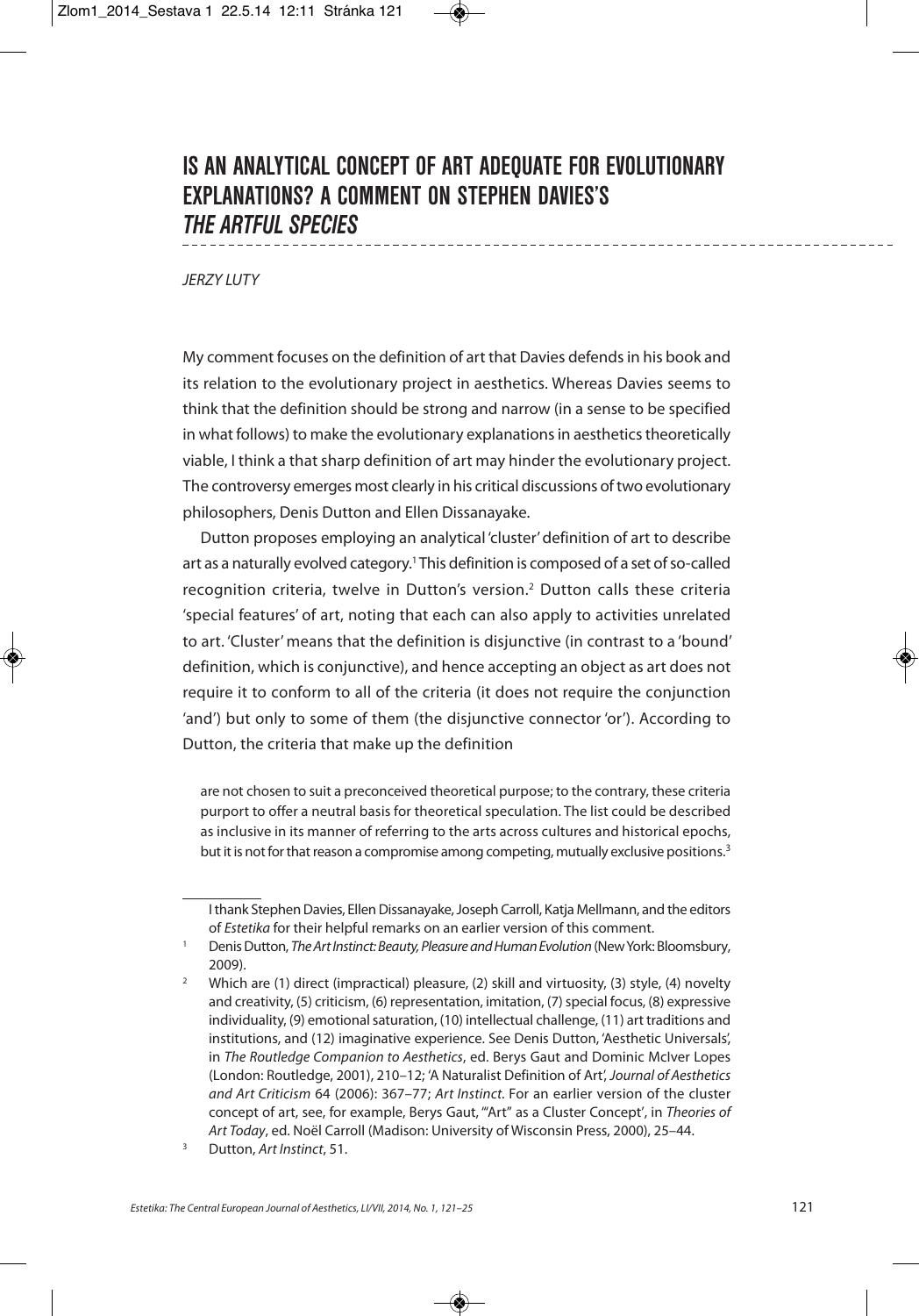Modifying his earlier, more favourable position on the cluster definition of art, <sup>4</sup> which he regarded as a possible version of essentialism rather than antiessentialism, Davies argues in The Artful Species that an adequate definition would have to determine which combinations of features are sufficient to constitute art.<sup>5</sup> The cluster definition, according to its definition, cannot meet such a requirement (since it is a disjunctive definition) and Davies regards the intentional and subjective nature of the particular criteria as its weakness (p. 28). He argues that the cluster-definition approach is unsuitable for evolutionary analysis (contrary to Dutton's claim), for primarily two reasons: first, contrary to the declared 'universalism', it focuses on characteristics of Western art starting from the eighteenth century, such as originality, cognitive complexity, distinctness from the everyday, and expressive individuality. It ignores the characteristics relevant to the art of traditional communities such as stylistic faithfulness, deference to tradition, uncomplicated accessibility. It is therefore ethnocentric. Second, it cannot determine which objects fall under the concept of art, so it has little theoretical value: 'Without specifying exactly which combinations of the properties are sufficient for something being art and under what circumstances, which is something cluster theories never do, the cluster theory is of no help to us.'(p. 28)

Davies himself introduces another type of a disjunctive definition capable of containing both eighteenth-century art and tribal art. This definition works with far fewer and different kinds of disjunct than does Dutton's cluster account. Davies writes:

Something is art (a) if it falls under any established, publicly recognized category of art or within an established art tradition or (b) if it is intended by its maker/presenter to be art and its maker/presenter does what is necessary and appropriate to realizing that intention, or (3) if it shows excellence of skill and achievement in realizing significant aesthetic or artistic goals. (pp. 28–29)

In defence of Dutton, one should emphasize that he seeks to propose what he calls the 'recognition criteria approach', which is related to the 'folk concept of art'. That relies on the concept of 'natural category'. <sup>6</sup> By natural category he means a concept that is specified in all known cultures so that we can talk cross-culturally and cross-historically about its classification and assessment, yet it takes various forms and has a culturally variable character. Dutton (weakening Davies's objection about ethnocentric bias) states the idea as follows: 'Many of the ways art is

Stephen Davies, 'The Cluster Theory of Art', British Journal of Aesthetics 44 (2004): 297-300.

<sup>&</sup>lt;sup>5</sup> Stephen Davies, The Artful Species: Aesthetics, Art, and Evolution (Oxford: Oxford University Press, 2012). The page references in the article refer to this book.

Dutton, Art Instinct.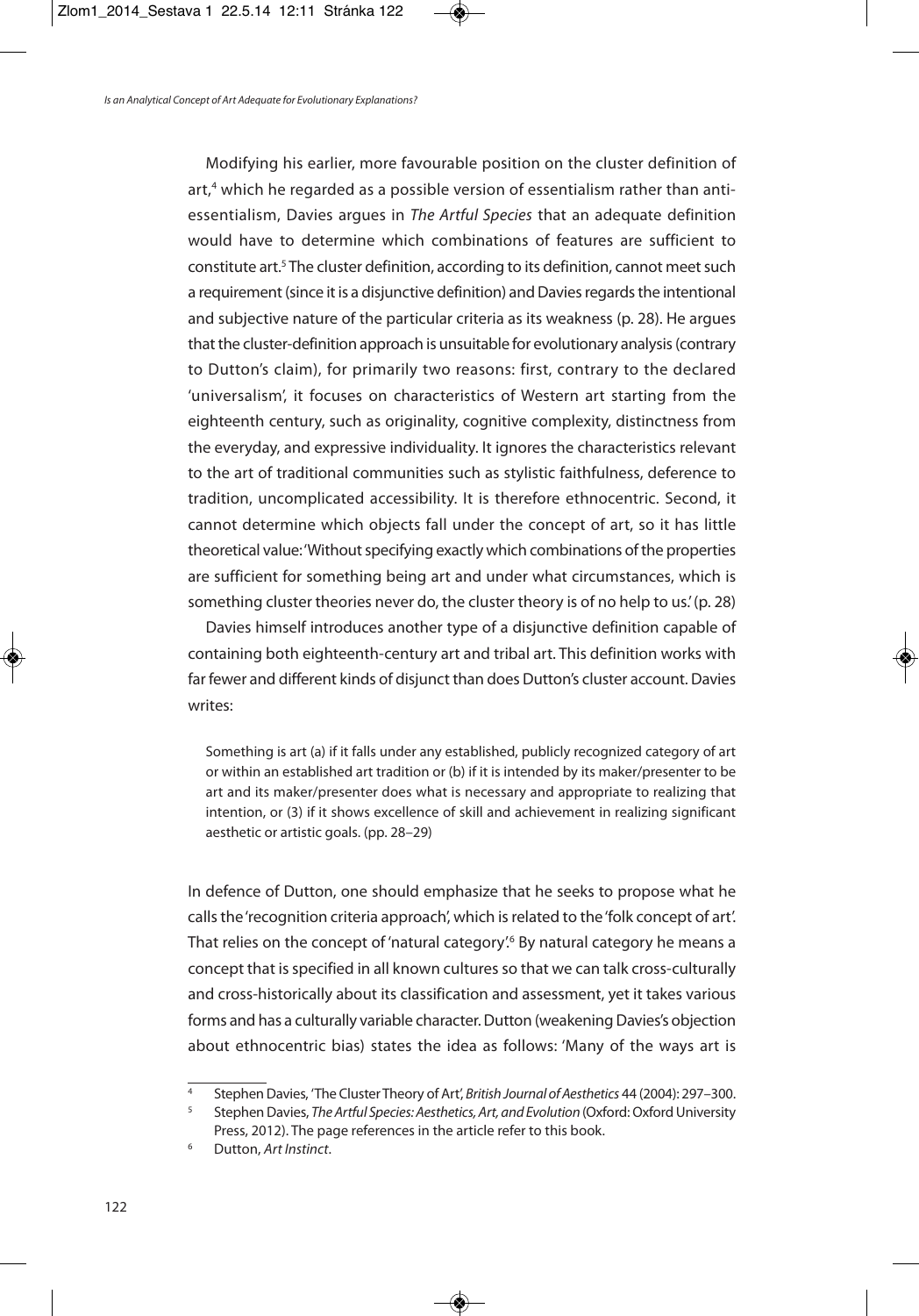discussed and experienced easily cross culture boundaries, and manage a global acceptance without help from academics or theorists. From Lascaux to Bollywood, artists, writers, and musicians often have little or no trouble in achieving crosscultural aesthetic understanding.<sup>'7</sup>

Now, we shall consider Davies's second objection, that is, the alleged theoretical uselessness of Dutton's concept. Recognition criteria are supposed to identify universal features of art but not to define art perse. According to Dutton, art (like other natural categories: religion, family, war, or language) is a rich, disseminated, and highly diverse territory of human activity and human experience, which existed long before the advent of philosophers and theorists. It is therefore one of the exceptionally significant and simultaneously obscure areas of human life, and at the same time incredibly tangible and permanent, while still eluding theory. As such, any attempt to grasp such a notion necessarily fails to fulfil the function of the definition, that is, 'to map the concept by indicating what falls under it'(p. 28).

Moreover, contrary to the declared critical attitude to Dutton's 'recognition criteria approach', Davies, in my opinion, supports this approach when he recognizes the existence of a pre-conceptual ability to recognize the category of art (another version of the folk concept of art), and says it can be, and originally must have been, 'made by people who either did not possess the concept of art or had only a rudimentary conception of art'(pp. 28–29).

My second remark is connected with Davies's criticism of Dissanayake. The author of Homo Aestheticus, Ellen Dissanayake, is recognized as a pioneer of the evolutionary trend in contemporary aesthetics. She considers herself an evolutionist. Referring to the knowledge offered by evolutionary sciences, she tries to demonstrate that the ability defined as'artification' or'making special' is a universal adaptive characteristic of the human mind.<sup>8</sup>

Davies criticizes Dissanayake for not providing an adequate definition of art (listing, among other things, the defining inconsistency), <sup>9</sup> and he finds her concept 'making special' too broad (because it includes the concepts of 'game' and 'ritual', p. 131). His own definition, as we have seen, is supposed to offer a better, that is, narrower, base for any evolutionary theory of art. In my opinion, Dissanayake's conceptual inconsistencies recede into the background if we

 $\frac{1}{7}$  Ibid., 51.

Ellen Dissanayake, Homo Aestheticus: Where Art Comes From and Why (Seattle: University of Washington Press, 1995);'The Artification Hypothesis and Its Relevance to Cognitive Science, Evolutionary Aesthetics, and Neuroaesthetics', Cognitive Semiotics 5 (2009): 136–58.

<sup>9</sup> Stephen Davies, 'Ellen Dissanayake's Evolutionary Aesthetic', Biology and Philosophy 20 (2005): 291–304.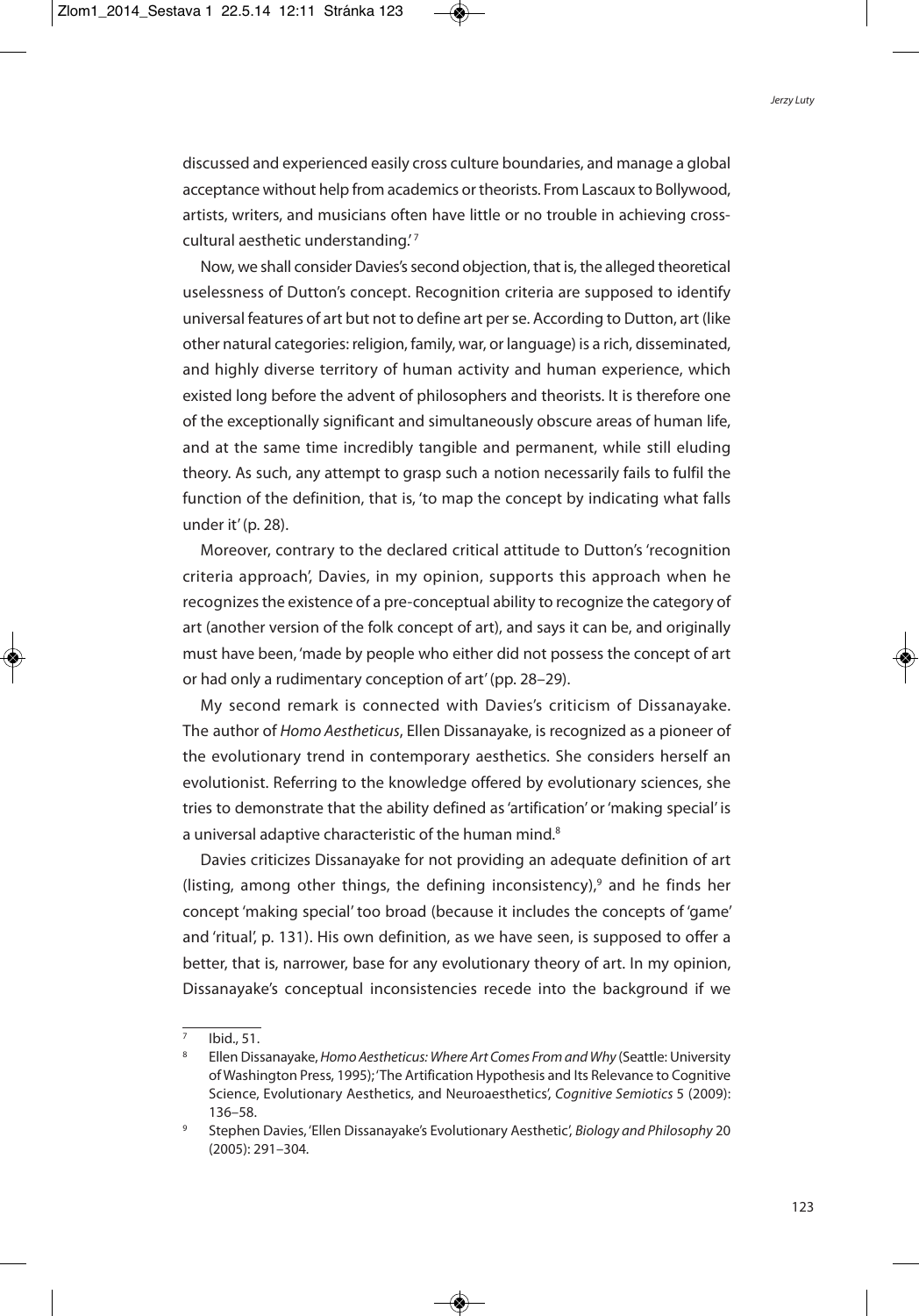assume that art has an evolutionary value connected with behaviour, that is, with the activity of producing and performing art. Considered as a behaviour, art does not seem to fit well with any theoretically narrow definition.

Although he rejects Dissanayake's'ethological' definition of art as too broad, Davies uses a similar one with references to music – 'If we are to consider the connection with evolution, we must focus on human dispositions to act in certain ways, rather than on the artifacts or products' <sup>10</sup> – calling it all kinds of 'music behaviors' (pp. 152–57). He also adopts the concept of 'aesthetic behavior' 11 introduced and promoted in various ways for many years by Dissanayake. <sup>12</sup> He thus abandons Dutton's 'object oriented' approach<sup>13</sup> as well as his own, and recognizes the'ethological'approach as more useful to the evolutionary analysis of art. It is de facto in agreement with Dissanayake's broader view of art. (Her 'ethological' approach was recently developed in an interesting way by, among others, De Cruz and De Smedt.) 14

I would ask the author when he decided to accept the ethological concept of art at the cost of abandoning'object oriented' concepts? To what extent do both concepts of art as an object and art as a behaviour coincide, and should we still analyse our evolutionarily driven abilities to create and admire art by analysing artistic objects rather than artistic behaviours? This is also a question about the usefulness of the analytical definition of art in the evolutionary approach and, more important, a question about the legitimacy of creating such definitions, since the project of defining art sometimes seems to be wrongheaded and irrelevant, ignoring core values of art and alienating other participants in the field of the arts from analytic aesthetics.

> Jerzy Luty Department of Sociology, Kościuszko Military Academy, ul. Czajkowskiego 109, 51-150 Wrocław, Poland jerzyluty@gmail.com

<sup>&</sup>lt;sup>10</sup> Stephen Davies, 'Music, Fire, and Evolution', Politics and Culture, no. 1 (2010), http://www.politicsandculture.org/2010/04/29/music-fire-and-evolution/.

<sup>&</sup>lt;sup>11</sup> But he prefers to use its narrow version: 'art behavior' (pp. 7, 46, 49–54).

<sup>&</sup>lt;sup>12</sup> See her article 'The Artful Species Engages in Art Behaviours' in this issue of Estetika, 101–104.

<sup>&</sup>lt;sup>13</sup> See the criticism of Dutton's approach in Ellen Dissanayake, 'Denis Dutton: Appreciation of the Man and Discussion of the Work', Philosophy and Literature 38 (forthcoming).

<sup>&</sup>lt;sup>14</sup> According to them, the abilities that typify behaviours related to art are the design stance (the recognition of intentionality), symbol-mindedness (the realization that something represents something other than itself), and aesthetic sensitivity (the qualitative appreciation of perceptual stimuli), thus abilities that decidedly transcend the notion of art as an object and are directed towards art-related activities of the human mind. See Helen De Cruz and Johan De Smedt, 'A Cognitive Approach to the Earliest Art', Journal of Aesthetics and Art Criticism 69 (2011): 379–89.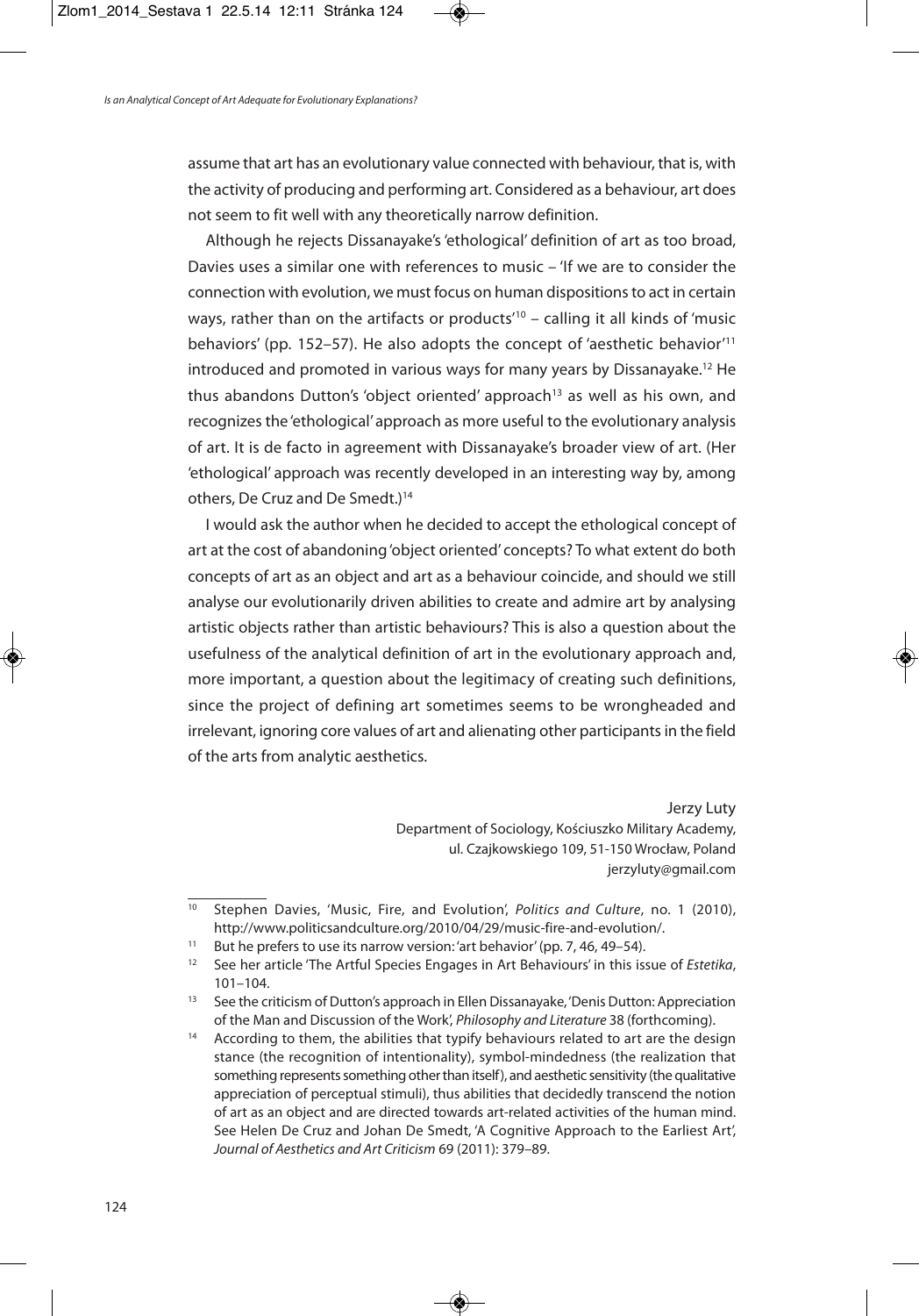**BIBLIOGRAPHY**

Davies, Stephen. 'The Cluster Theory of Art.'British Journal of Aesthetics 44 (2004): 297–300.

––––––. 'Ellen Dissanayake's Evolutionary Aesthetic.' Biology and Philosophy 20 (2005): 291–304.

––––––. 'Music, Fire, and Evolution.' Politics and Culture, no. 1 (2010). http://www.politicsandculture.org/2010/04/29/music-fire-and-evolution/.

––––––. The Artful Species: Aesthetics, Art, and Evolution.Oxford:Oxford University Press, 2012. De Cruz, Helen, and Johan De Smedt. 'A Cognitive Approach to the Earliest Art.'Journal of Aesthetics and Art Criticism 69 (2011): 379–89.

- Dissanayake, Ellen. Homo Aestheticus: Where Art Comes From and Why. Seattle: University of Washington Press, 1995.
- ––––––. 'The Artification Hypothesis and its Relevance to Cognitive Science, Evolutionary Aesthetics, and Neuroaesthetics'. Cognitive Semiotics 5 (2009): 136–58.
- ----. 'Denis Dutton: Appreciation of the Man and Discussion of the Work.' Philosophy and Literature 38, forthcoming.

Dutton, Denis. 'Aesthetic Universals.' In The Routledge Companion to Aesthetics, edited by Berys Gaut and Dominic McIver Lopes, 210–12. London: Routledge, 2001.

––––––. 'A Naturalist Definition of Art.'Journal of Aesthetics and Art Criticism 64 (2006): 367–77.

--. The Art Instinct. Beauty, Pleasure and Human Evolution. New York: Bloomsbury, 2009.

Gaut, Berys.'"Art"as a Cluster Concept.'In Theories of Art Today, edited by Noël Carroll, 25–44. Madison: University of Wisconsin Press, 2000.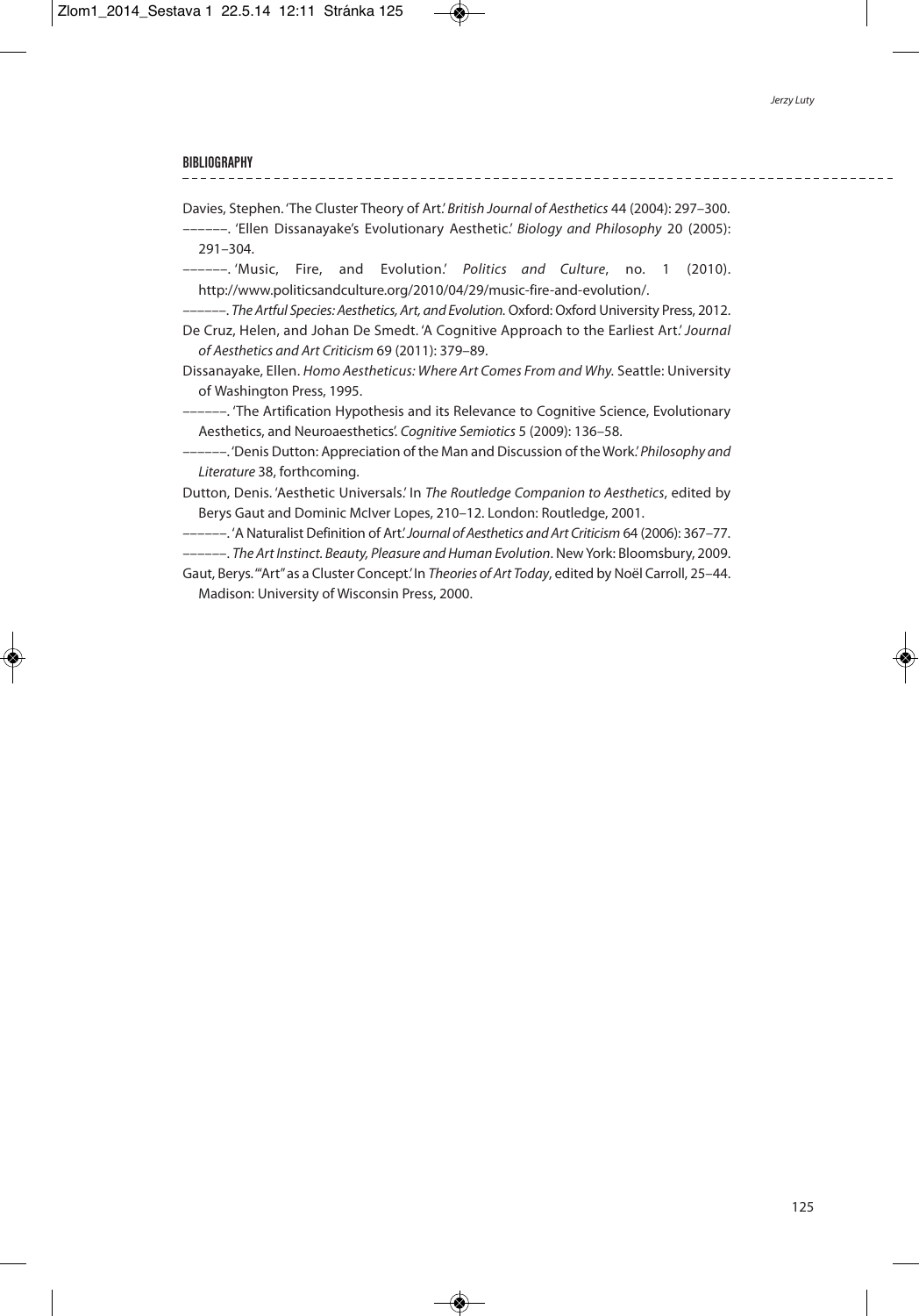## STEPHEN DAVIES

I wish to thank the participants in this symposium for engaging with my work.

## I. RESPONSE TO WILFRIED VAN DAMME

Wilfried van Damme commends me for distinguishing the aesthetic from the artistic. Non-artworks can display an aesthetic character. Consider a sunset. And artworks are often better appreciated in terms of artistic than aesthetic properties. Artistic properties might depend on genre membership, art-historical conventions, and the like, and they can involve allusion, irony,sophisticated forms of expression, representation, and so on. Many conceptual artworks are either anti-aesthetic or have artistic meanings to which their aesthetic properties are irrelevant.

I tend to speak of aesthetic properties as'out in the world', as belonging to their objects. Van Damme contrasts this with a view he thinks is held by evolution theorists according to which such properties are projected onto the world by the observer. He asks me to elaborate on my 'aesthetic realist' position, specifically with reference to mainstream evolutionary aesthetics'adherence to the opposite 'aesthetic projectivist' view.

I think aesthetic concepts are of the kind called (in the jargon of contemporary analytic philosophy) response-dependent. Let me explain the idea with respect to colour. Only creatures with senses capable of discriminating certain reflected wavelengths of light and with interests relevant to doing so will be aware of the greenness of grass. We attribute the greenness to the grass, rather than to the experience of the perceivers, because there is sufficient agreement in the responses of qualified observers. Their responsestell us more about the grass than about what is distinctive to them as percipients. Viewed as a power that the grass has to produce the response in suitably equipped perceivers, its greenness is an objective property of it. Colours are discovered, not invented. In other words, there are colours as well as colour sensations.

I would provide a parallel story about aesthetic concepts. Only a creature with certain cognitive capacities, perceptual powers, and interests will be affected by them. As compared to opinions about greenness, it might be thought that there is considerably less agreement among qualified observers about aesthetic properties, and that would be a reason for acknowledging a personal element in their aesthetic judgements. My own view is that there is sufficient consensus about paradigm cases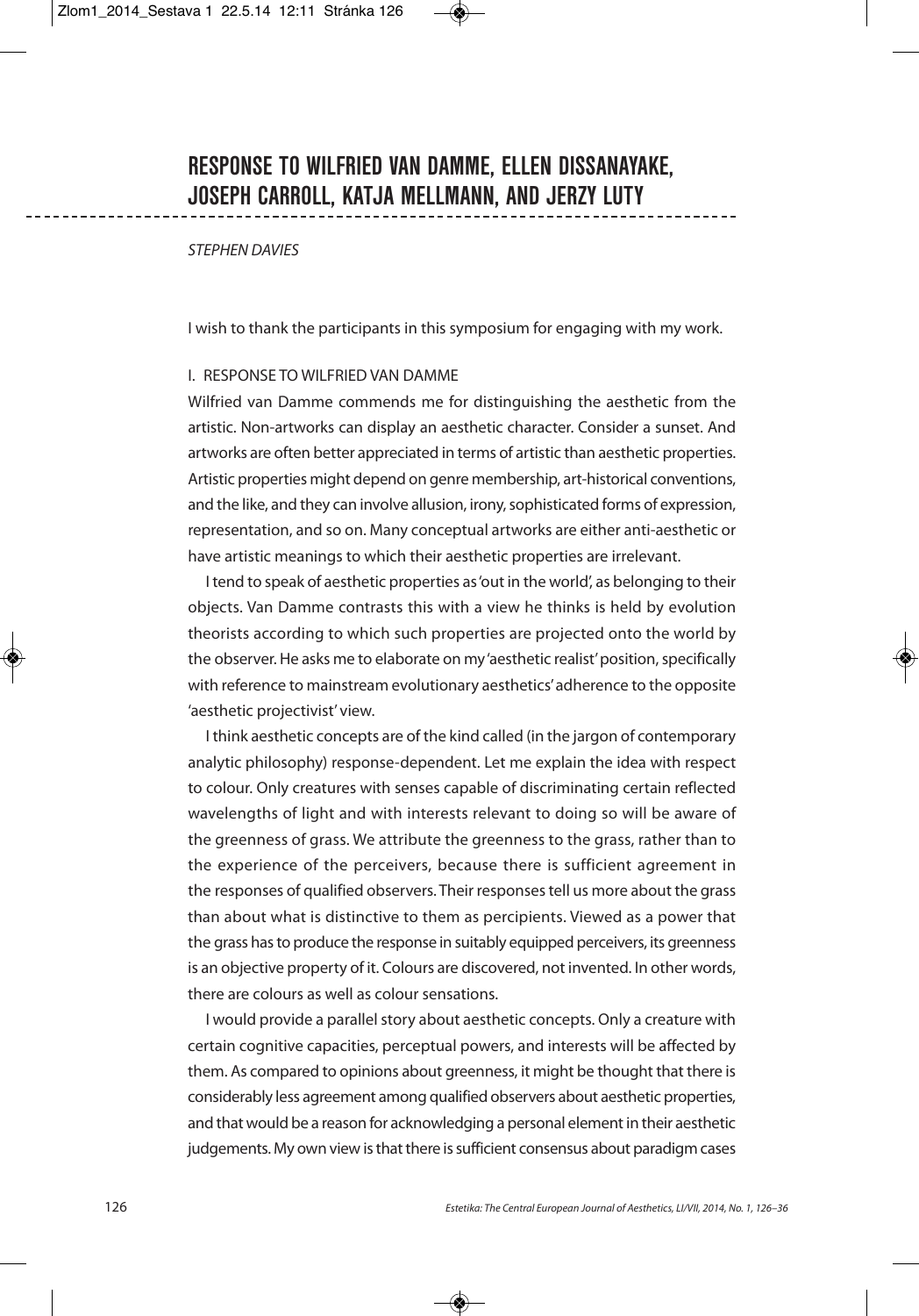to ground the overall objectivity of attributions of aesthetic properties. And where disagreement occurs, it is typically cast as being about what exists in the world rather than as about idiosyncratic differences in phenomenological experiences.

The suggestion that greenness and beauty are projected onto their objects by the observer has been historically advocated by Continental philosophers. If this is merely a façon de parler about response-dependence as I have described it, then we could make an appropriate translation of what I say in The Artful Species to this alternative manner of speaking. But insofar as the observation that the detection of colour properties or aesthetic properties requires observers of a certain kind is assumed to entail anti-realism about the existence of such properties, these are not equivalent ways of talking and I would reject the presumed entailment. <sup>1</sup> I don't think we should say that ultraviolet light is projected onto its reflectors by bees, just because they detect those frequencies and we don't.

Wilfried van Damme comments: 'As regards the notion of the aesthetic, I admit, however, that it is not quite clear to me how the author distinguishes the aesthetic from the non-aesthetic in relation to both properties and experiences (and, indeed, whether or not he sees this distinction as one of kind rather than degree).'

My research field is aesthetics and the philosophy of art, so I am very familiar with the complex academic debates that surround key notions in these areas. Philosophers ask of the aesthetic if it is better characterized in terms of properties of objects or as a kind of experience. They question if there is a distinctive psychology that distinguishes the aesthetic attitude. They enquire what relation of supervenience holds between aesthetic features and the non-aesthetic features on which they are grounded.They wonder how value entersinto aesthetic judgements and whether connections between aesthetic judgements and aesthetic evaluations are rule-governed. Then there are the differences in the accounts of those who first debated the relevant concepts – Burke, Addison, Shaftesbury, Hume, Kant, for instance – and the subsequent changing histories of those concepts to the present. And so on. 2

Here, though, is the point. The Artful Species is written to be accessible to the folk, to people without specialized academic backgrounds. Had I debated the nature

For a sample of relevant arguments, see Philip Pettit, 'Realism and Response-Dependence', Mind 100 (1991): 587–626.

<sup>&</sup>lt;sup>2</sup> Here is a smattering of useful philosophical introductions to recent debates about the aesthetic: Alan H. Goldman, 'Aesthetic Qualities and Aesthetic Value', Journal of Philosophy 87 (1990): 23–37; Emily Brady and Jerrold Levinson, eds., Aesthetic Concepts: Essays after Sibley (Oxford: Clarendon Press, 2001); Gary Iseminger, The Aesthetic Function of Art (Ithaca, NY: Cornell University Press, 2004); Derek Matravers, 'Aesthetic Properties', Aristotelian Society Supplementary Volume 79 (2005): 191-210; Jerrold Levinson, 'Aesthetic Properties', Aristotelian Society Supplementary Volume 79 (2005): 211–27; Robert Stecker, 'Aesthetic Experience and Aesthetic Value', Philosophy Compass 1 (2006): 1–10; Noël Carroll, 'Aesthetic Experience: A Question of Content', in Contemporary Debates in Aesthetics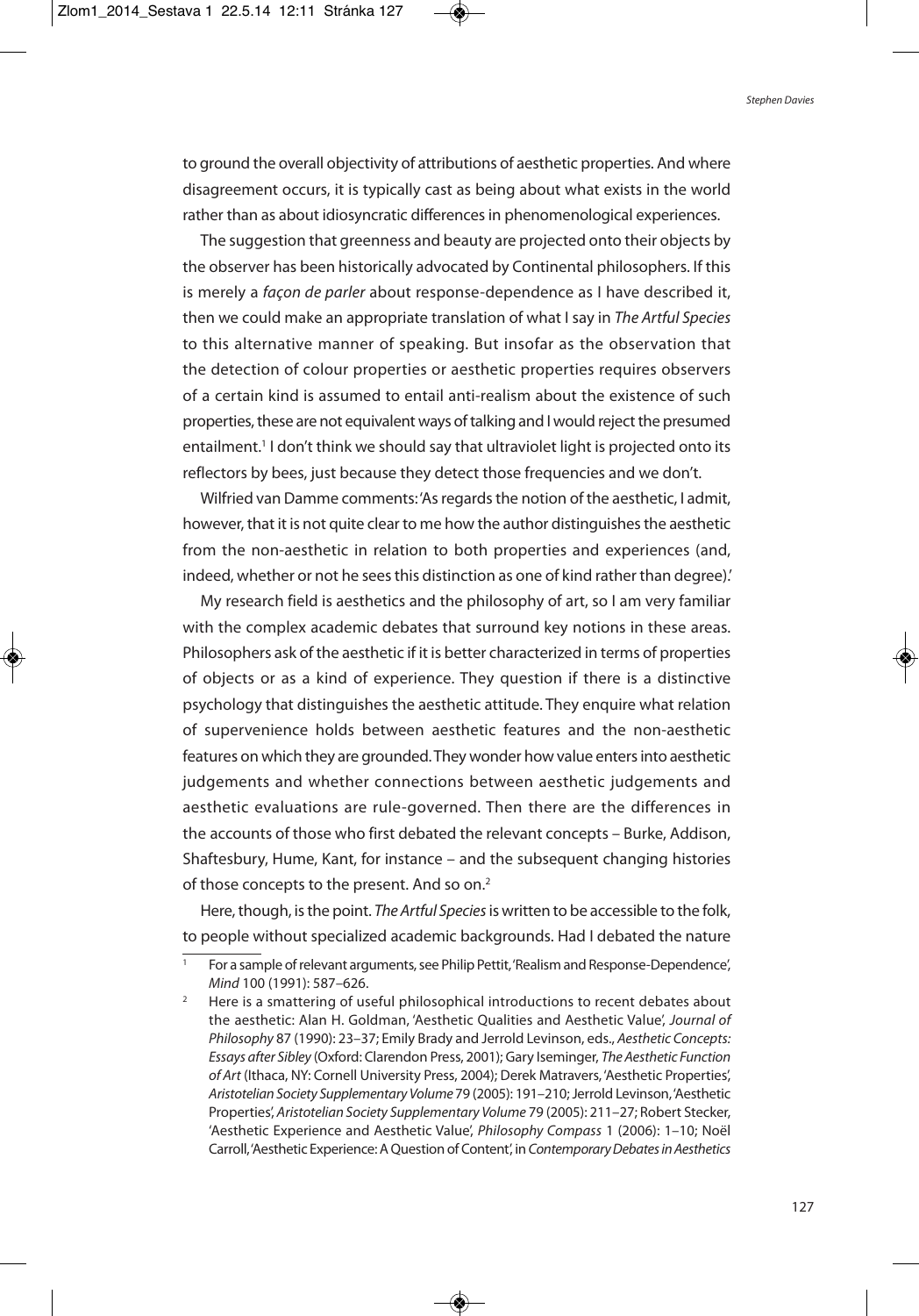of the aesthetic in all its richness, the discussion would have soon become too arcane and complex and I would not have retained the readership long enough to get to what I really wanted to consider. So, instead, I did something fast and simple. I appealed to familiar notions, those of the beautiful and awesome, and list many ways in which these may be realized. We have aesthetic experiences when we are aware of the beautiful or the awesome, their cognates, and their opposites. In other words, I made a largely non-analytical appeal to what is an ostensive definition presupposing shared basic concepts and experiences.

Theorists who are sensitive to the nuances that are bypassed can, quite reasonably, find this approach unsatisfying. So I have sympathy with van Damme's disquiet. Ishould add that I approached the concept of art in a similar manner, as I will explain further below.

## II. RESPONSE TO ELLEN DISSANAYAKE

As Ellen Dissanayake rightly observes, I have been influenced by her ideas and share many of them. She proposes that 'evolution of course does not act on objects but on behaviours(and psychological predispositionsfor behaviours) that create those objects or works or performances'. When I adopt the terminology of 'art behaviours' in The Artful Species, I acknowledge her as its source. She points to that as a departure from a journal article in which I critically scrutinized some of her views; I objected there that she focuses more on art behaviours than artworks. <sup>3</sup> I certainly have changed my mind on many things since then, and I might have expressed the thought poorly, but the concern I was trying to voice remains with me. To help tease it out, consider the objections Dissanayake adds. I do not emphasize 'artistic participation, which surely is intrinsic to arts as they are experienced in traditional – and presumably ancestral – societies'. She adds that 'the lone art-maker or the solitary passive appreciator who responds to beauty and sublimity would have been rare in the lives of our predecessors'.

I do emphasize that we all achieve art-behavioural competence in one or another art form (pp. 52–54)<sup>4</sup> and in that sense I talk about artistic participation. But I assume that what Dissanayake wants stressed is participation in a *group* of

and the Philosophy of Art, ed. Matthew Kieran (Oxford: Blackwell, 2006), 69–97; Gary Iseminger, 'The Aesthetic State of Mind', in Kieran, Contemporary Debates, 98–110; Noël Carroll, 'Recent Approaches to Aesthetic Experience', Journal of Aesthetics and Art Criticism 70 (2012): 165–77; Alan H. Goldman, 'The Broad View of Aesthetic Experience', Journal of Aesthetics and Art Criticism 71 (2013): 323–33; James Shelley, 'The Concept of the Aesthetic', in Stanford Encyclopedia of Philosophy, fall 2013 ed. (Stanford University, 1997–), http://plato.stanford.edu/archives/fall2013/entries/aesthetic-concept/.

<sup>&</sup>lt;sup>3</sup> Stephen Davies, 'Ellen Dissanayake's Evolutionary Aesthetic', Biology and Philosophy 20 (2005): 291–304.

<sup>4</sup> All the page references in the article refer to Stephen Davies, The Artful Species: Aesthetics, Art, and Evolution (Oxford: Oxford University Press, 2012).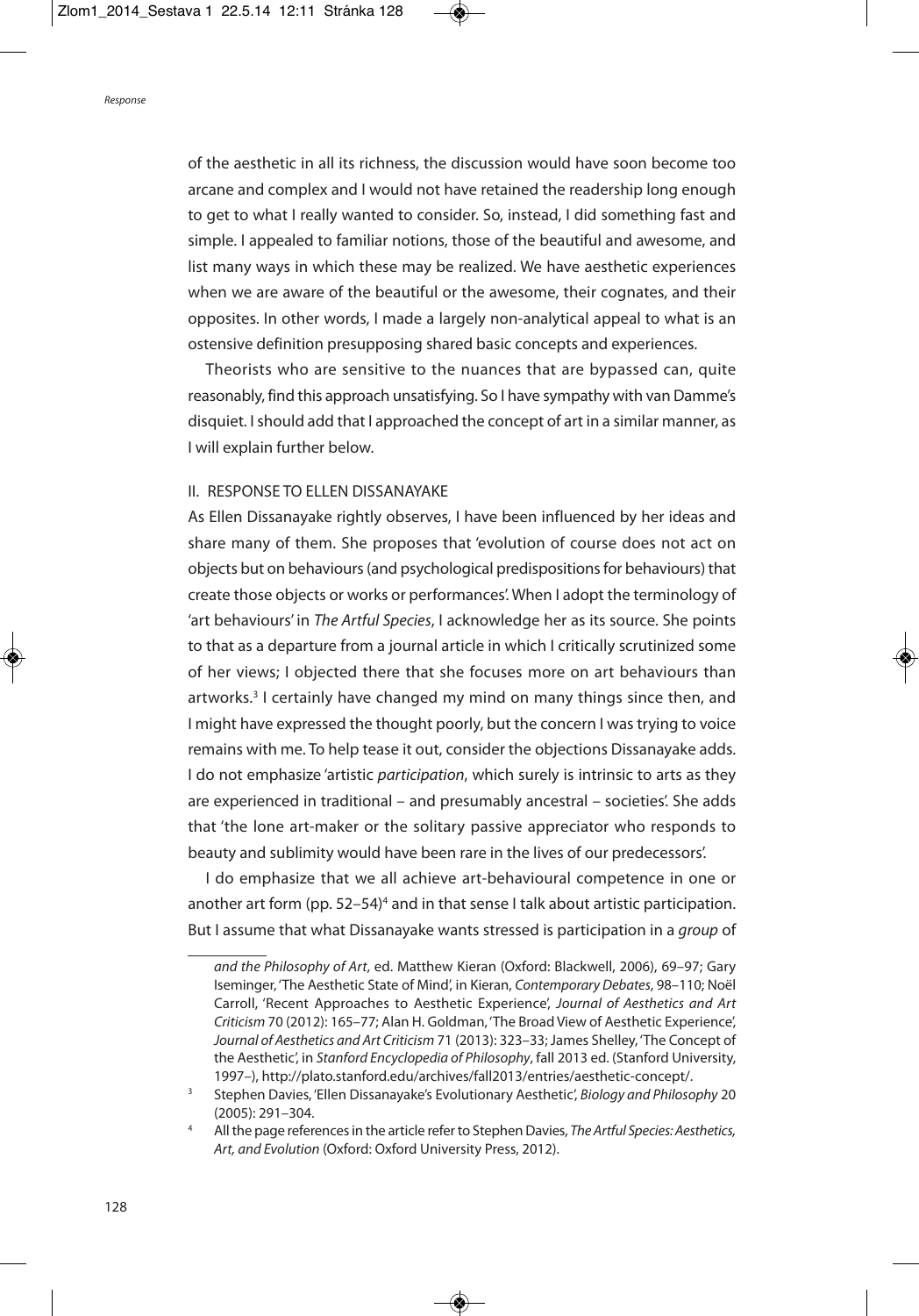others. In traditional societies, art plays an important role in rituals that involve the whole community. I accept that this is the case. Nevertheless, I think some art is, and always was, personal and private. Take the cave art of the Ice Age. A few sites - the Great Hall of the Bulls in Lascaux and the main gallery in the Niaux Cave – would have allowed for group ritual. <sup>5</sup> And we know that adolescents and children, as well as men and women, visited some caves. But the majority of examples of cave art are difficult to access and observe, and many are in cramped spaces. Christine Desdemaines-Hugon writes: 'Was the art intended to be seen? It is now thought that it was meant to be seen by very few, if at all. Recently discovered caves, where great care has been taken to avoid trampling on the soil, show few traces of human visitors. In Chauvet, for instance.' <sup>6</sup> So, much of the earliest art that we know was not intended for the group's participation and presumably was about personal expression and identity.

This takes me back to the concern I mentioned earlier. For the most part, Dissanayake thinks that art makes its evolutionary contribution to the fitness of individuals through how it strengthens the group and lowers levels of anxiety. By contrast, I think it is plausible that it affects individuals in other ways that might impact on their fitness. And, when it comes to the one-on-one interaction between a person and an artwork, it will be the specific content of that particular work that makes the contribution. Whereas Dissanayake has explicitly stated that her theory does not consider the actual content of artworks and she repeatedly stresses the affective power of art over (when it has them) its symbolic meaning or propositional content.<sup>7</sup> I take it that this is because, within broad limits, many otherwise different artworks could make the relevant contribution to group ritual. When I earlier complained that she neglects artworks in favour of art behaviours, it was her downplaying of artistic content and how it might affect the individual that I was trying to get across.

<sup>5</sup> See Gregory Curtis, The Cave Painters: Probing the Mysteries of the World's First Artists (New York: Anchor Books, 2007); Christine Desdemaines-Hugon, Stepping-Stones: A Journey through the Ice Age Caves of the Dordogne (New Haven, CT: Yale University Press, 2010); Brian M. Fagan, Cro-Magnon: How the Ice Age Gave Birth to the First Modern Humans (London: Bloomsbury, 2010); Jill Cook, Ice Age Art: Arrival of the Modern Mind (London: British Museum, 2013).

Desdemaines-Hugon, Stepping-Stones, 187. For more on the human use of Chauvet, see Maurice Arnold, Paul G. Bahn, and Jean Clottes, eds., Chauvet Cave: The Art of Earliest Times, trans. Paul G. Bahn (Salt Lake City: University of Utah Press, 2003); Curtis, Cave Painters; David Whitley, Cave Paintings and the Human Spirit (Amherst, NY: Prometheus Books, 2009).

Ellen Dissanayake, Homo Aestheticus: Where Art Comes From and Why (Seattle: University of Washington Press, 1995), 85–91. This theme continues in her later work. For instance, see Ellen Dissanayake, 'The Artification Hypothesis and Its Relevance to Cognitive Science, Evolutionary Aesthetics, and Neuroaesthetics', Cognitive Semiotics 5 (2009): 136–58, and 'Prelinguistic and Preliterate Substrates of Poetic Narrative', Poetics Today 31 (2011): 55-79.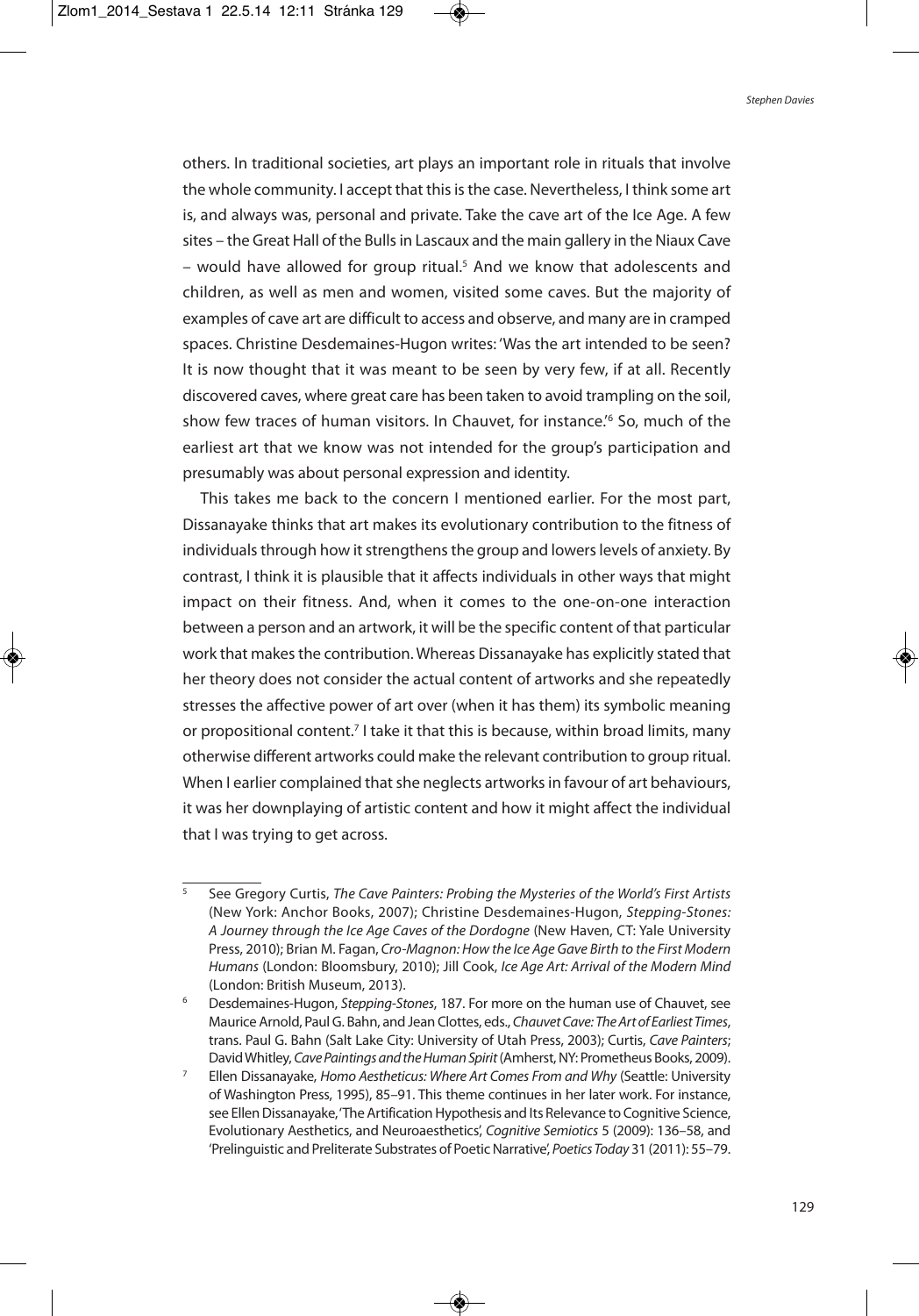### III. RESPONSE TO JOSEPH CARROLL

In The Artful Species I think I treated Joseph Carroll's published views with honesty and respect, citing no less than thirteen of them. I'm not sure that he reciprocates in the same spirit. He belittles and derides my book. It is unoriginal, dull, passive, and beside the point. I sometimes encounter people who are deeply intolerant of close analysis and careful criticism. They regard these as nitpicking, rather than as a crucial means to improving and developing academically respectable positions. They prefer the 'courage' of fanciful vision. I guess Carroll is their ally.

The glaring fault detected by Carroll in my book, one that has been missed by everyone else so far, is that I ignore the idea that the arts create imaginative virtual worlds. Is this claim true of all the arts, as Carroll suggests? I'm not sure that it applies to abstract painting, sculpture, and dance, to memorial sculpture, to instrumental music, or to architecture. I doubt that patterned wallpaper and elaborate lace – recall that I consider decorative and domestic arts as covered by the argument – create virtual worlds. And even where depiction is involved – the willow tree pattern on a plate, say – it does not strike me as always plausible or useful to maintain that an imaginative virtual world is created.

Carroll offers a three-step argument suggesting that the capacity for creating and inhabiting imaginative virtual worlds is an adaptation. Suppose this argument succeeds. So far as I can tell, nothing in it shows that the arts are the source of the relevant adaptation. More likely they feed off it.<sup>8</sup>

In The Artful Species (pp. 175–76), I allow that our propensity to narrativize is likely to be adaptive, that fictional thinking (for example, about the future or about how the past might have been different) is adaptive, and that our capacity to project into the minds of othersis adaptive. In those terms, I agree that we create virtual imaginative worlds. But the arts are not the only, or even the main, place where these abilities come into play. They are essential, for instance, in all practical reasoning about social situations. All causal and counterfactual thinking takes us beyond the immediate present and are ventures into virtual reality. The basics of these capacities are acquired very early in life, before engagement with the products of sophisticated arts. And even if it were true that exposure to art later helps refine the relevant talents, that would not explain the value and interest that the arts have for fully developed adults. To show that the arts

Carroll's three-step argument is acknowledged as deriving from Jonathan Gottschall, The Storytelling Animal: How Stories Make Us Human (Boston: Harcourt, 2012). But notice that Gottschall admits that he is not sure whether storytelling is adaptive or a by-product (see p. 30) and that he defends the thesis as about storytelling in general, not as about literature or the other arts.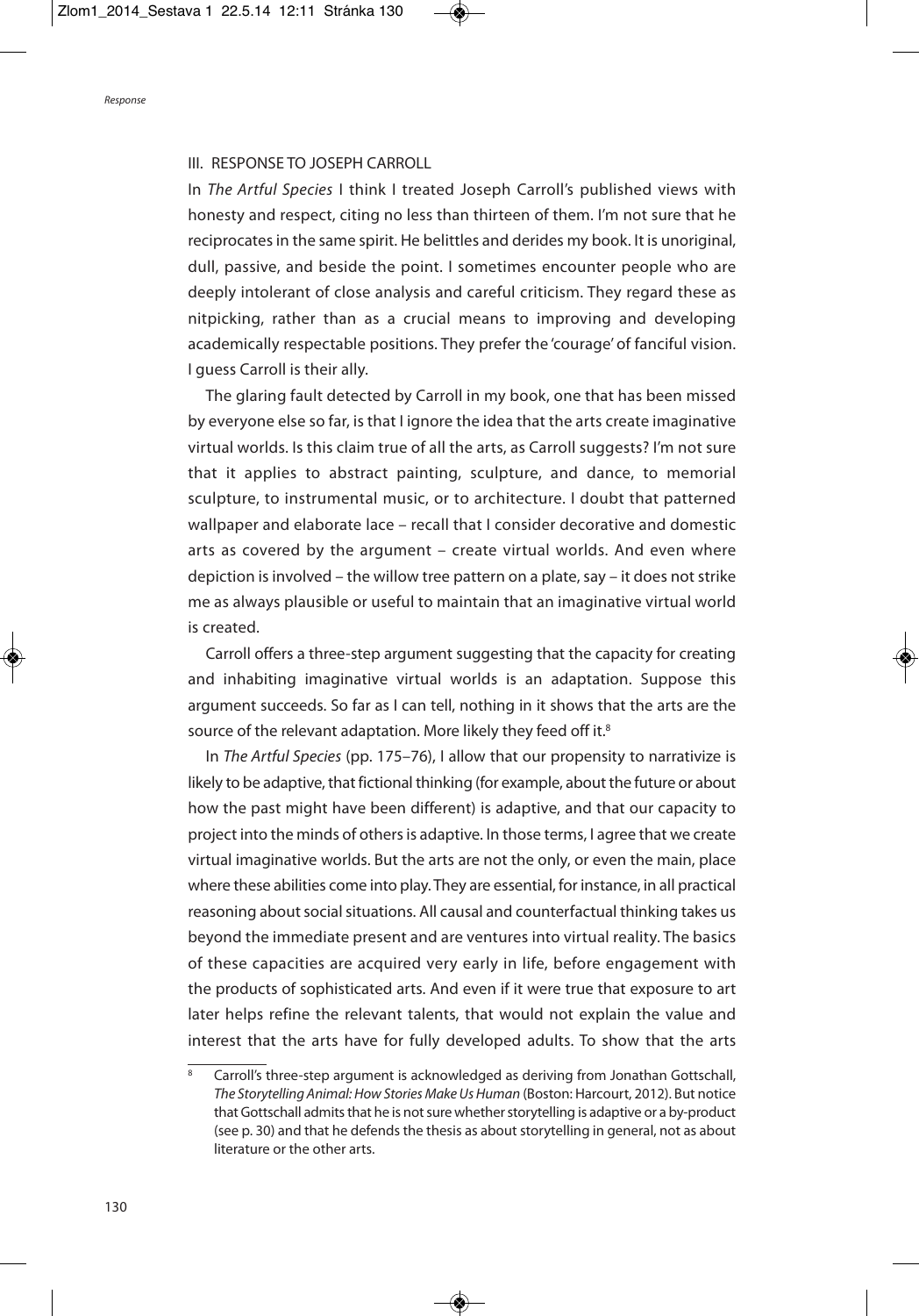frequently call on our creative imagination is not to prove that they are adaptations to that end.

Joseph Carroll seriously misrepresents my views. For instance, he observes:

Davies'simplicit ambition, taken in the most generouslight, is only to evaluate ideas and to judge which, if any, have achieved the standing of a firmly established scientific theory – that is, an idea so tightly knit in logical structure, so massively confirmed by empirical evidence converging from various fields, and so universally affirmed by scientists that it can be taken not just as a speculation but as a fact.<sup>9</sup>

This statement takes no account of the following, which appears in a section titled 'The Standard of Proof':

Most theorists attempt to say how the behavior improved the evolutionary success of our ancestors and why, or why not, we are also affected. Almost inevitably, this extension of the theory involves conjecture. We are too ignorant about the lives of our forebears to avoid this. Of course we should avail ourselves of the latest scientific information on the matter, but this generally leaves answers to crucial questions under-determined. I am sympathetic to this difficulty. I don't mean to fault theories for being speculative in part, especially if they acknowledge the extent to which they go beyond the evidence. But where a range of very different proposals about the evolutionary significance of some behavior are in competition, with none clearly established as superior to all others, which is often the case where aesthetics and art are the topic, it will be more appropriate to reserve judgment than to opt for what we might like to be true. (p. 43)

When Carroll quotes me, he often mistreats what I say. For example, he claims that I equivocate between regarding art as a by-product and as an adaptation. 'Davies says that the arts help generate "our sense of ourselves, both as individuals and as members of communities"(p. 188). They"transform and add meaning to our lives". That sounds very much like a claim that art has an adaptive function. Just a few lines before, though, Davies had suggested that "art is a spandrel that survives because it does not limit or undermine the comparative fitness of those who display it" (p. 187).<sup>10</sup> The sentence fragment from p. 187 is taken out context. The point I am making is that, even if art is universal, ancient, and intrinsically pleasurable, thisis no less consistent with its being a by-product (orspandrel) than with its being an adaptation. Here is the close of the passage: 'But we can accept that art behaviors are deeply rooted in human nature and depend ultimately on evolution while adopting weaker views [than the adaptationist one]: for example, that art is a spandrel that survives because it does not limit or undermine the comparative fitness of those who display it.' (p. 187) Plainly, the view that art is a

Joseph Carroll, 'A Critique of Stephen Davies's The Artful Species', this issue of Estetika, 105–6.

<sup>10</sup> Ibid., 108.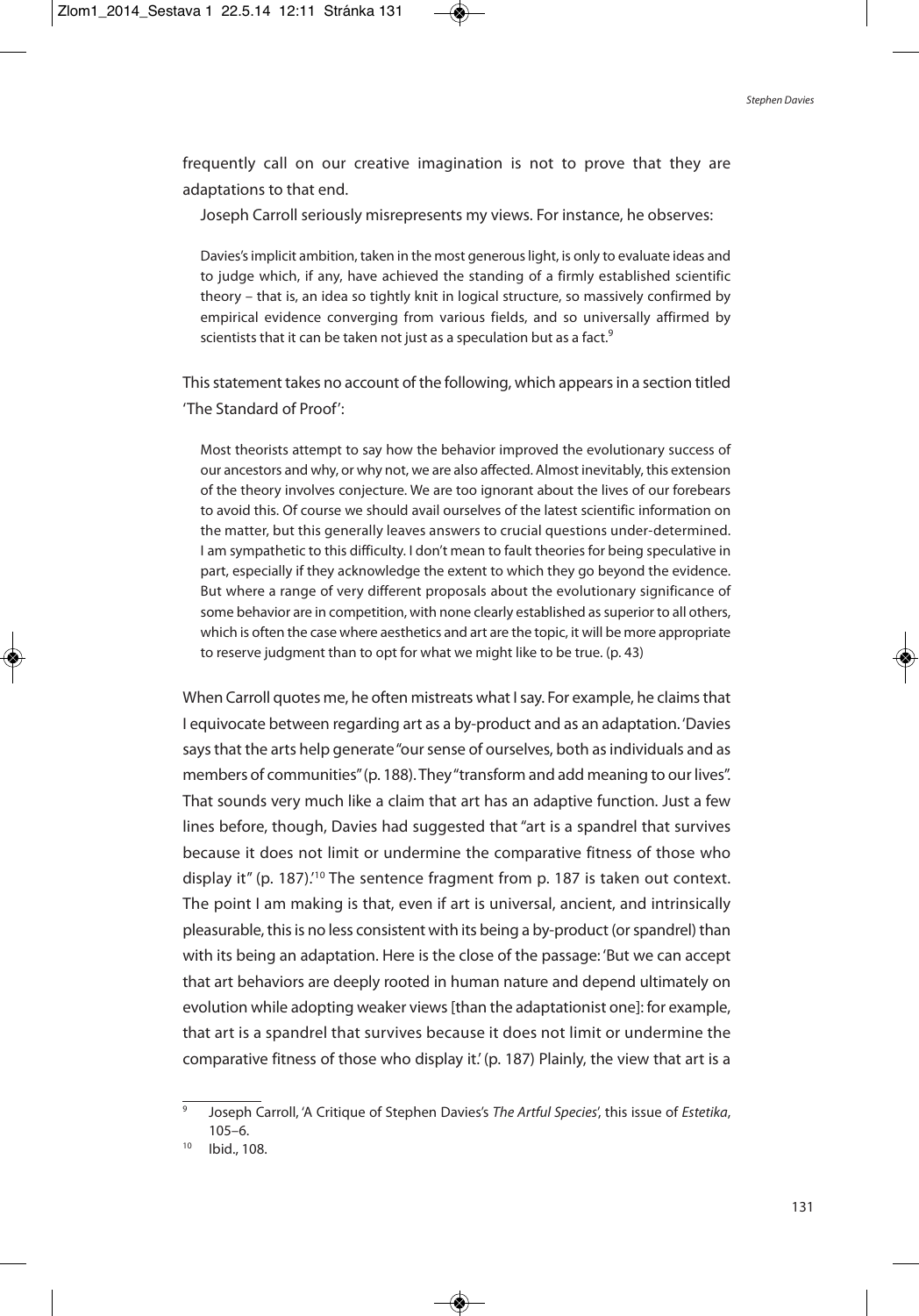spandrel is not endorsed here. In fact, I'm not sure whether art is an adaptation or a by-product. I argue, however, that it can be central to human nature either way.

Carroll claims that I reduce Oedipus Rex and Crime and Punishment to unintelligent truisms. He deliberately ignores the adjacent sentence: 'In the context of the fiction all the rich details and subtle nuances count, but when we export what we have acquired to the actual world where the details and nuances are not the same, we may be left with truisms.'(p.170)

Compare Carroll's claim that I aim to distance human beauty from sex and that I take 'most of the sex out of sensory experience'with this:

Nor do I mean to anaesthetize the notion of physical beauty by separating it completely from sexual attraction. That is to say, I am not convinced by the suggestion that we are now discussing a de-sexed kind of attractiveness. No one fails to notice the sex of the person with whom he or she is talking. And when they beautify themselves in ways that are socially accepted, people often want to be thought of or recognized as sexually attractive, which is of course quite different from wanting to elicit an overtly sexual response. (p. 116)

Carroll represents himself as an expert on writing style and syntax, so one would expect him to be a careful reader. But then, why is he so carelessin characterizing what I say? In any case, it is likely that the distorting lens through which he chooses to view my work explains why I find it hard to recognize my arguments in the position he attacks.

## IV. RESPONSE TO KATJA MELLMANN

In The Artful Species, I distinguish factual from (deliberatively) fictive modes of discourse, though I concede that historical narratives are 'constructive' and that many fictions accurately describe the world and often are written with polemical goals. I also point out that outsiders are bound to take the creation myths and religious tales of other cultures as fictional, though insiders often take them to be literal. The issue behind the drawing of such distinctions was to try to locate the hard-to-pin-down subject matter of literary Darwinism.

Interestingly, Katja Mellmann sets up an orthogonal distinction, based on how some traditional societies speak, between third-person received knowledge (or myth, literature, and history) and first-person experienced knowledge. The former is'indifferent to questions of historical accuracy as we conceive of it in modern terms. This may be the reason why we still create narratives that are extremely contaminated in matters of "fact and fiction".' <sup>11</sup> She proposes that 'mythic' is an operator designating the space of socially communicated information, which in

Katja Mellmann, 'The Question of Adaptation and the Question of Structure: A Reading of Stephen Davies's The Artful Species from the Viewpoint of Literary Theory', this issue of Estetika, 114.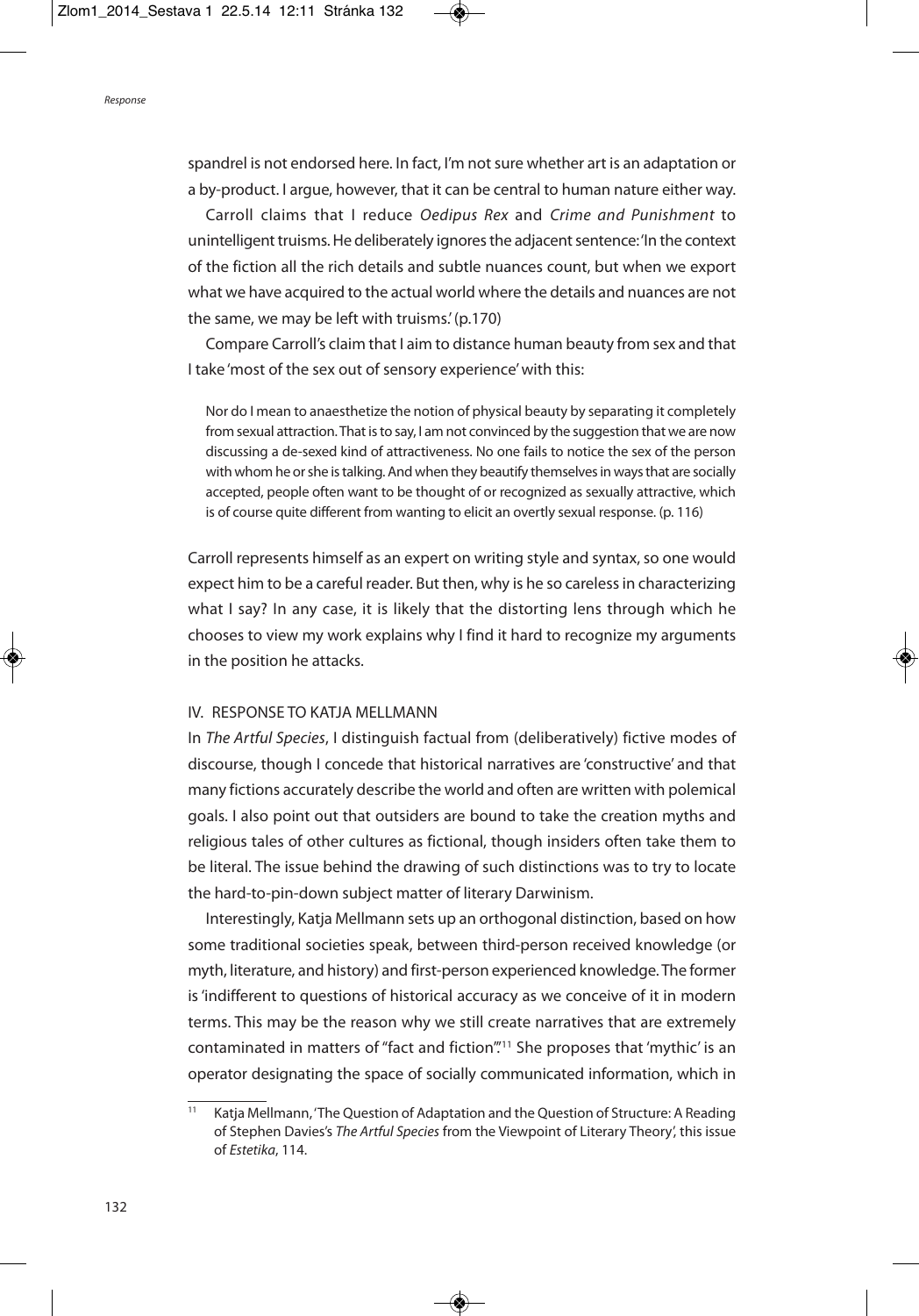our species was a new and increasingly dominant domain of knowledge. We acquired this mode of thinking in a context in which it was adaptive to accumulate and store such knowledge, which we did in the form of narrative. As she acknowledges, this does not provide an account of art-literature as such, but rather of the proto-literary behaviours from which art-literature subsequently emerged.<sup>12</sup>

I agree that the neural management of new kinds or greater quantities of information must have gone hand in hand with the development of language (or, at least, of socially sophisticated means of communication). Current theories tend to push the date of this well before the appearance of our species,<sup>13</sup> but I don't think that need be problematic for Mellmann. The real test of the hypothesis, I suppose, hinges on how memory operates and on whether, among the various kinds of memory, a neurally significant distinction can be drawn about kinds of knowledge based on whether their sources were first-person or third-person. I don't think that is the case, but the neurophysiology of memory is far beyond my expertise!

A more relevant point, for my purposes, is the claim that the mythical mode is 'indifferent to questions of historical accuracy'.<sup>14</sup> I doubt that this is right. Try telling a Jewish person that the Holocaust myth is interesting, whether or not it is true! I suspect that, even if we separate received third-person knowledge from knowledge gleaned at first hand, within the mythic mode of the former we are careful to distinguish kinds of utterances in terms of their goals. There is a huge difference in purpose between historical and fictive storytelling, even if both contain elements of fabrication and fact. Some people who missed that distinction worried unnecessarily about what was harmless and walked into the path of what was not.

I certainly concede this much: we are an error-prone species rather too inclined to invent facts if none come readily to hand. And we are no less inclined to cling to the false 'facts' as to the established ones. After describing sacred myths local to a part of Queensland, Australia, the geneticist Spencer Wells writes:

Like many indigenous peoples around the world, the Aborigines believe that they have always lived on their land. [...] The genetic results, though, clearly show that Australians – like everyone else alive today – trace their ancestry back to Africa. The Australians have an answer for this. Greg Singh, an aboriginal artist living in Cairns, suggests that the world was actually settled from Australia, explaining the genetic connection between the [peoples of] Oz and Africa.<sup>15</sup>

 $12$  A similar approach – taking very early constraints on language and communication in order to see how they might later have been co-opted to the ends of art-literature – is offered in Christopher Collins, Paleopoetics: The Evolution of the Preliterate Imagination (New York: Columbia University Press, 2013).

<sup>&</sup>lt;sup>13</sup> See ibid., for instance.

<sup>14</sup> Mellmann, 'Question of Adaptation', 114.

<sup>&</sup>lt;sup>15</sup> Spencer Wells, The Journey of Man: A Genetic Odyssey (New York: Random House, 2002), 80. (In Wells's defense, let me point out that the title is not egregiously sexist. He traces the journey in terms of the chronology of mutations on the Y, that is, male, chromosome.)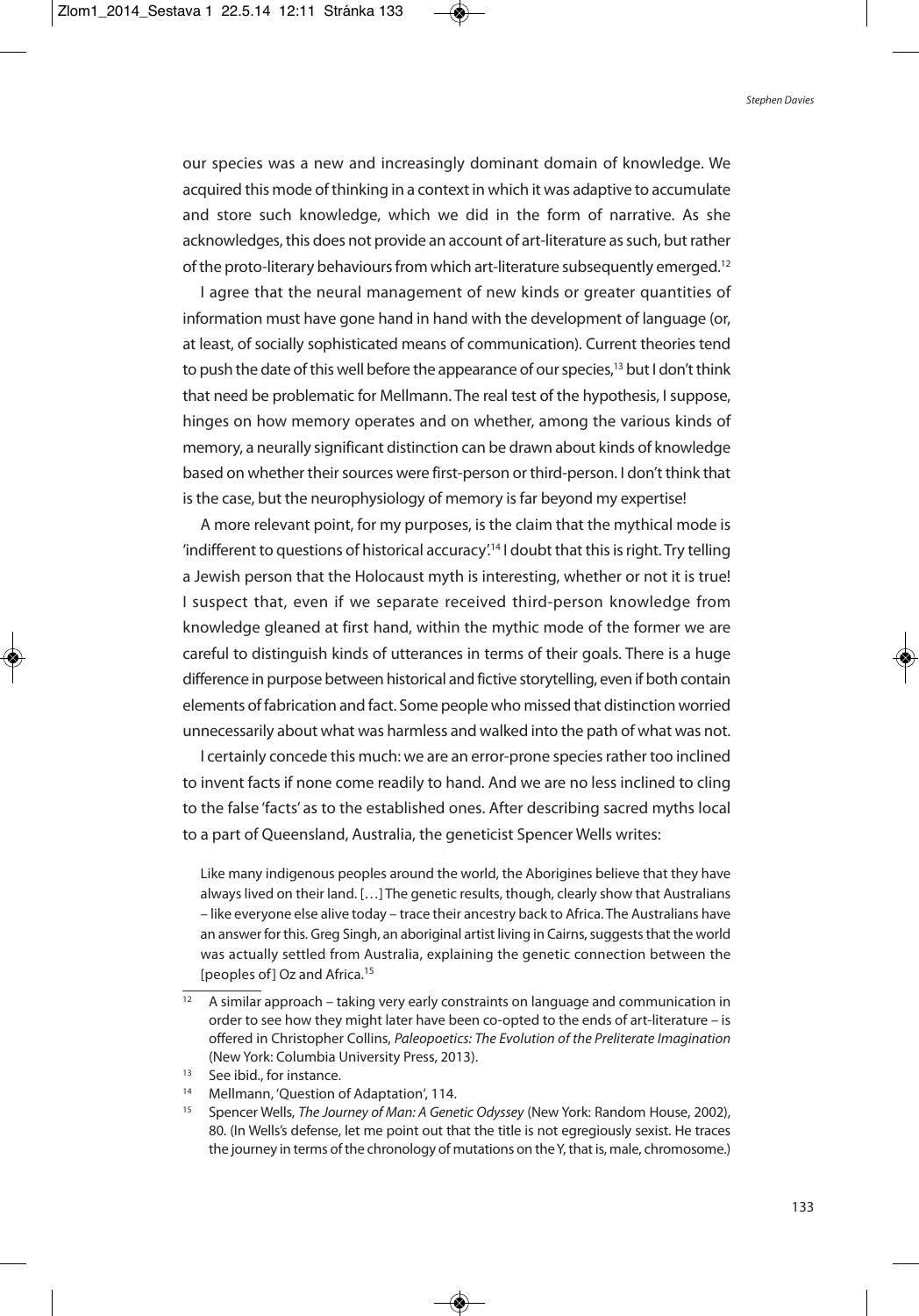## V. RESPONSE TO JERZY LUTY

Jerzy Luty asks how I conceive my task in The Artful Species and how this relates to the'evolutionist'approach. I think of myself as applying philosophical methods to the evaluation of current theories about the evolutionary origins and significance of aesthetic and art behaviours. <sup>16</sup> Obviously, I make no contribution to the empirical study of these issues. I am more concerned with the assumptions, the interpretations of the data, and the arguments used by theorists in this area to support their conclusions. To be frank, I anticipated finding more consensus than I did and I expected to be able to agree on many substantial theses. As it turned out, though, I am critical of scientists whose views on art and the aesthetic are simplistic and of humanists whose grasp of what the theory of evolution requires by way of demonstration is tenuous. The extent of cross-disciplinary knowledge required adequately to theorize in the area and the very different backgrounds of those who publish on these topics should lead us to expect these inadequacies and difficulties. But this is a newish field. I hope that the challenges I raise will be answered through the development of more sophisticated accounts. Meanwhile, the fast rate of scientific advance in our understanding of our hominin ancestors and of human prehistory is bound not only to close crucial gaps in our knowledge but also to stimulate further theorizing.

The past half-century or more have seen a lot of interest in the project of defining art by philosophers of art. Influenced by the anti-essentialism of Wittgenstein's Philosophical Investigations,<sup>17</sup> a number of philosophers argued in the 1950s that art cannot be defined or, in Kennick's case, that doing so is unnecessary because we can identify art without the help of a definition.<sup>18</sup> But from the 1980s, others attempted to provide adequate definitions and these took functional, procedural, historically recursive, and cluster forms. I discussed such definitions in my first book and I continue to publish on the topic. <sup>19</sup> Much of the writing of the 1980s and 1990s was more concerned with whether (and how) to reject or enfranchise the claim to art-status of avant-garde art than with traditional notions of art in non-Western societies. <sup>20</sup> I agree with Denis Dutton that thisfocus is counter-productive in the context of debating art's connection with evolution.<sup>21</sup>

 $\frac{16}{16}$  And let me again note, I adopt talk of art behaviours from Dissanayake because I agree that evolution works on cognitive and behavioural dispositions, not on the material products they give rise to. This is not to say, however, that the content of art has to be irrelevant to its effects on human fitness.

<sup>&</sup>lt;sup>17</sup> Ludwig Wittgenstein, *Philosophical Investigations*, trans. G. E. M. Anscombe (New York: Macmillan, 1953).

<sup>&</sup>lt;sup>18</sup> William E. Kennick, 'Does Traditional Aesthetics Rest on a Mistake?', Mind 67 (1958): 317-34.

<sup>&</sup>lt;sup>19</sup> Stephen Davies, *Definitions of Art* (Ithaca, NY: Cornell University Press, 1991).

<sup>&</sup>lt;sup>20</sup> But see Stephen Davies, 'Non-Western Art and Art's Definition', in Theories of Art Today, ed. Noël Carroll (Madison: University of Wisconsin Press, 2000), 199–216.

<sup>&</sup>lt;sup>21</sup> Denis Dutton, The Art Instinct (Oxford: Oxford University Press, 2009).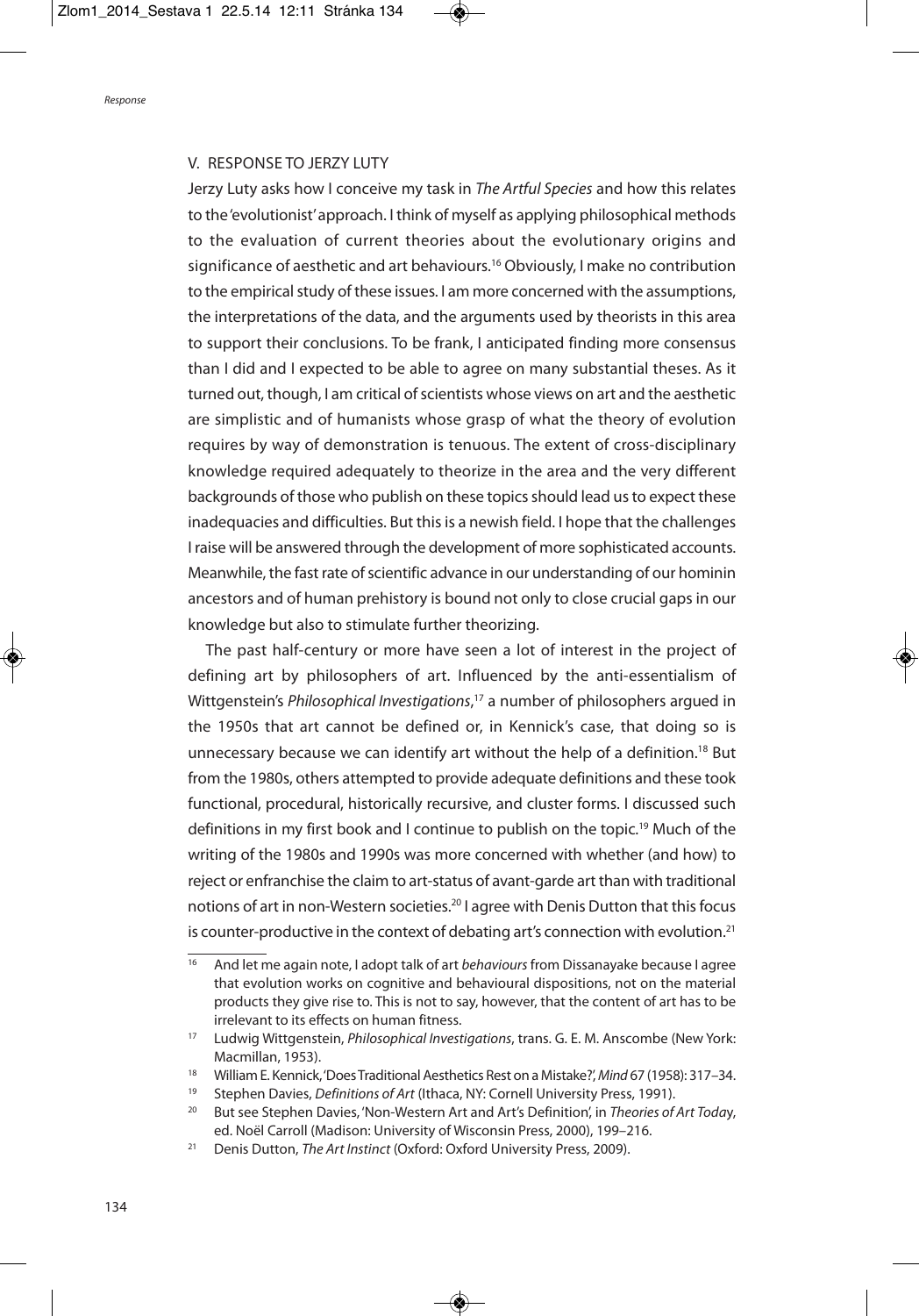With *The Artful Species,* I wasn't sure how much attention to pay to definition.<sup>22</sup> BothDutton and BerysGaut had defended cluster accounts and claimed as a virtue of the approach that it accommodated non-Western art. <sup>23</sup> Yet I was doubtful that their theories were helpful or even relevant for considering the evolutionary status of the arts, which is why I interrogated them.

When it came to the characterization of art, I adopted a strategy not unlike that used for the aesthetic. I sidestepped the difficulties and distractions that would have gone with presenting and defending a fully developed definition and opted instead to enumerate a list of the kinds of art that I acknowledge: decorative, folk, domestic, popular, and mass art, as well as Fine Art. Given that the goal was to seek ties between art and evolution, I agree with Dissanayake that a generously inclusive approach to art is appropriate; a more circumscribed account would be vulnerable to charges of begging the question. I went so far as to sketch the kind of definition I think might work (pp. 28–29), but left this largely undefended. Of course, this method is inadequate and leaves controversial cases unmentioned and unresolved. But those kinds of loose ends are unavoidable in framing the parameters for a book of this kind.

> Stephen Davies Department of Philosophy, University of Auckland, Private Bag 92019, Auckland Mail Centre, Auckland 1142, New Zealand sj.davies@auckland.ac.nz

#### **BIBLIOGRAPHY**

- Arnold, Maurice, Paul G. Bahn, and Jean Clottes, eds. Chauvet Cave: The Art of Earliest Times. Translated by Paul G. Bahn. Salt Lake City: University of Utah Press, 2003.
- Brady, Emily, and Jerrold Levinson, eds. Aesthetic Concepts: Essays after Sibley. Oxford: Clarendon Press, 2001.
- Carroll, Joseph.'A Critique of Stephen Davies's The Artful Species.' Estetika: The Central European Journal of Aesthetics 51 (2014): 105–110.
- Carroll, Noël. 'Aesthetic Experience: A Question of Content.' In Contemporary Debates in Aesthetics and the Philosophy of Art, edited by Matthew Kieran, 69–97. Oxford: Blackwell, 2006.
- ---. 'Recent Approaches to Aesthetic Experience'. Journal of Aesthetics and Art Criticism 70 (2012): 165–77.

-----, ed. Theories of Art Today. Madison: University of Wisconsin Press, 2000.

Collins, Christopher. Paleopoetics: The Evolution of the Preliterate Imagination. New York: Columbia University Press, 2013.

 $22$  At least one reviewer thinks I gave the subject more pages than it needed: Peter Godfrey-Smith, review of The Artful Species, by Stephen Davies, Notre Dame Philosophical Reviews, August 12, 2013, http://ndpr.nd.edu/news/41600-the-artful-species-aestheticsart-and-evolution/.

<sup>&</sup>lt;sup>23</sup> Dutton, Art Instinct, and Berys Gaut, "Art" as a Cluster Concept', in Carroll, Theories of Art Today, 25–44.